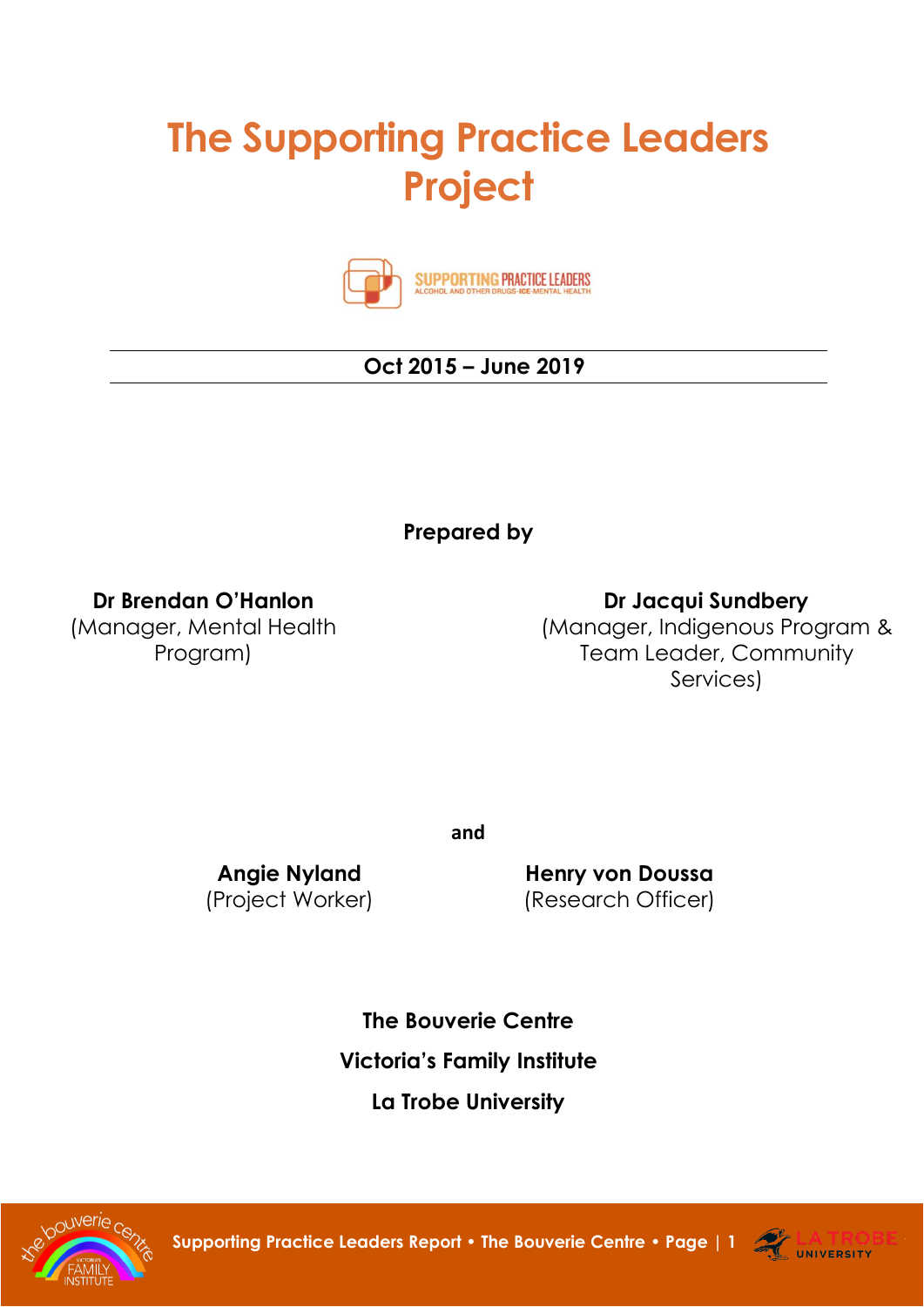## **Contents**

| 3.1 |                                                                              |  |
|-----|------------------------------------------------------------------------------|--|
| 3.2 |                                                                              |  |
| 3.3 |                                                                              |  |
| 3.4 |                                                                              |  |
| 3.5 |                                                                              |  |
|     |                                                                              |  |
| 4.1 |                                                                              |  |
| 4.2 |                                                                              |  |
| 4.3 |                                                                              |  |
|     |                                                                              |  |
| 5.4 |                                                                              |  |
|     |                                                                              |  |
| 6.1 |                                                                              |  |
|     |                                                                              |  |
| 7.1 |                                                                              |  |
| 7.2 | Phase One - Training and Implementation Evaluation (session rating forms) 20 |  |
|     |                                                                              |  |
|     | 7.2.1.1 Clinical Supervision Training Evaluation - Nursing Discipline Only22 |  |
|     | 7.2.1.2 Workplace Projects Submitted During Clinical Supervision Training24  |  |
|     |                                                                              |  |
|     |                                                                              |  |
|     |                                                                              |  |
| 7.3 |                                                                              |  |
|     |                                                                              |  |
|     |                                                                              |  |
|     |                                                                              |  |

7.4 Phase Three - [Telephone Interviews.....................................................................32](#page-31-0)



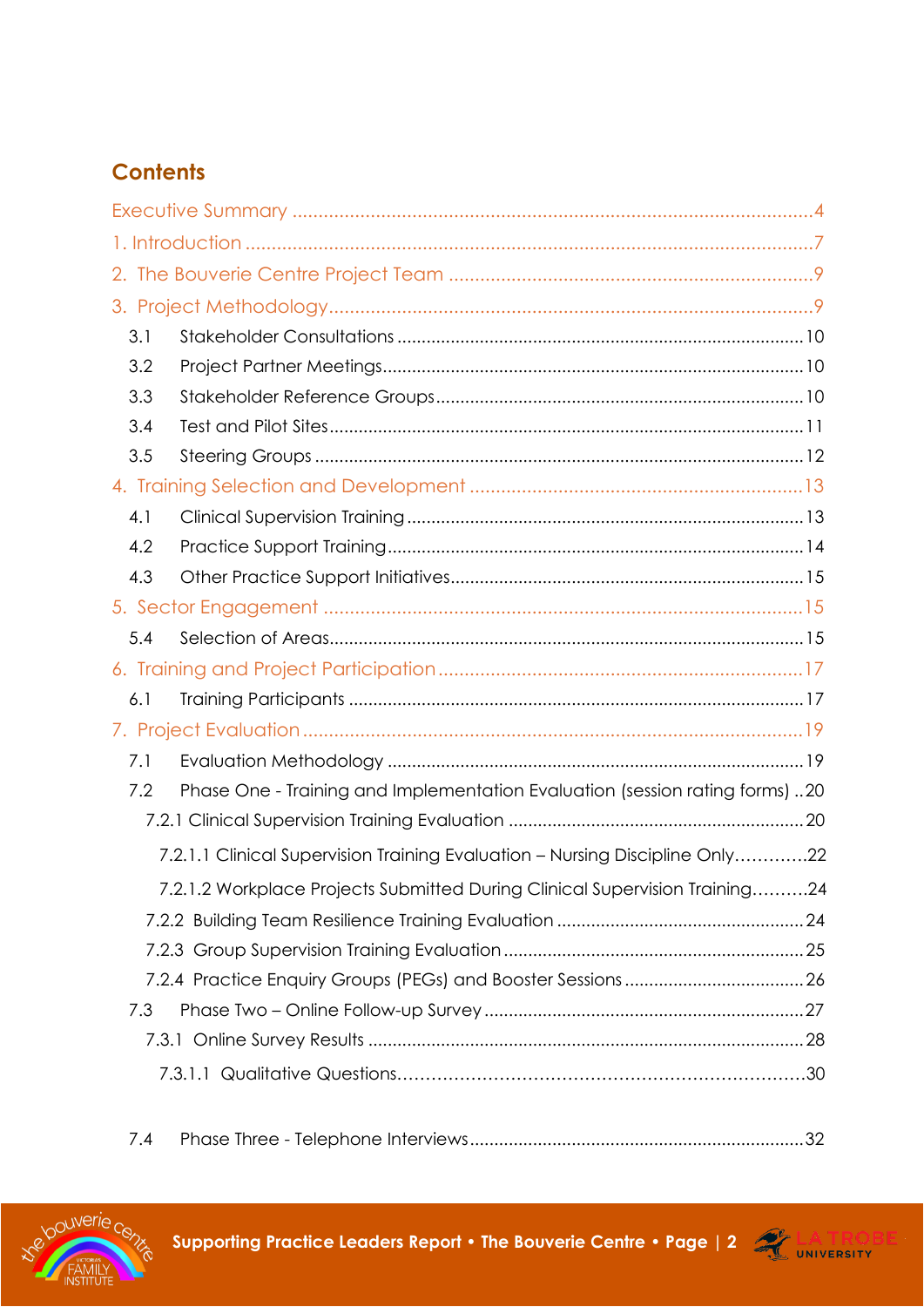| 7.5 |  |
|-----|--|
|     |  |
|     |  |
|     |  |
|     |  |
|     |  |
|     |  |
|     |  |
|     |  |
| 8.2 |  |
|     |  |
|     |  |
|     |  |
|     |  |



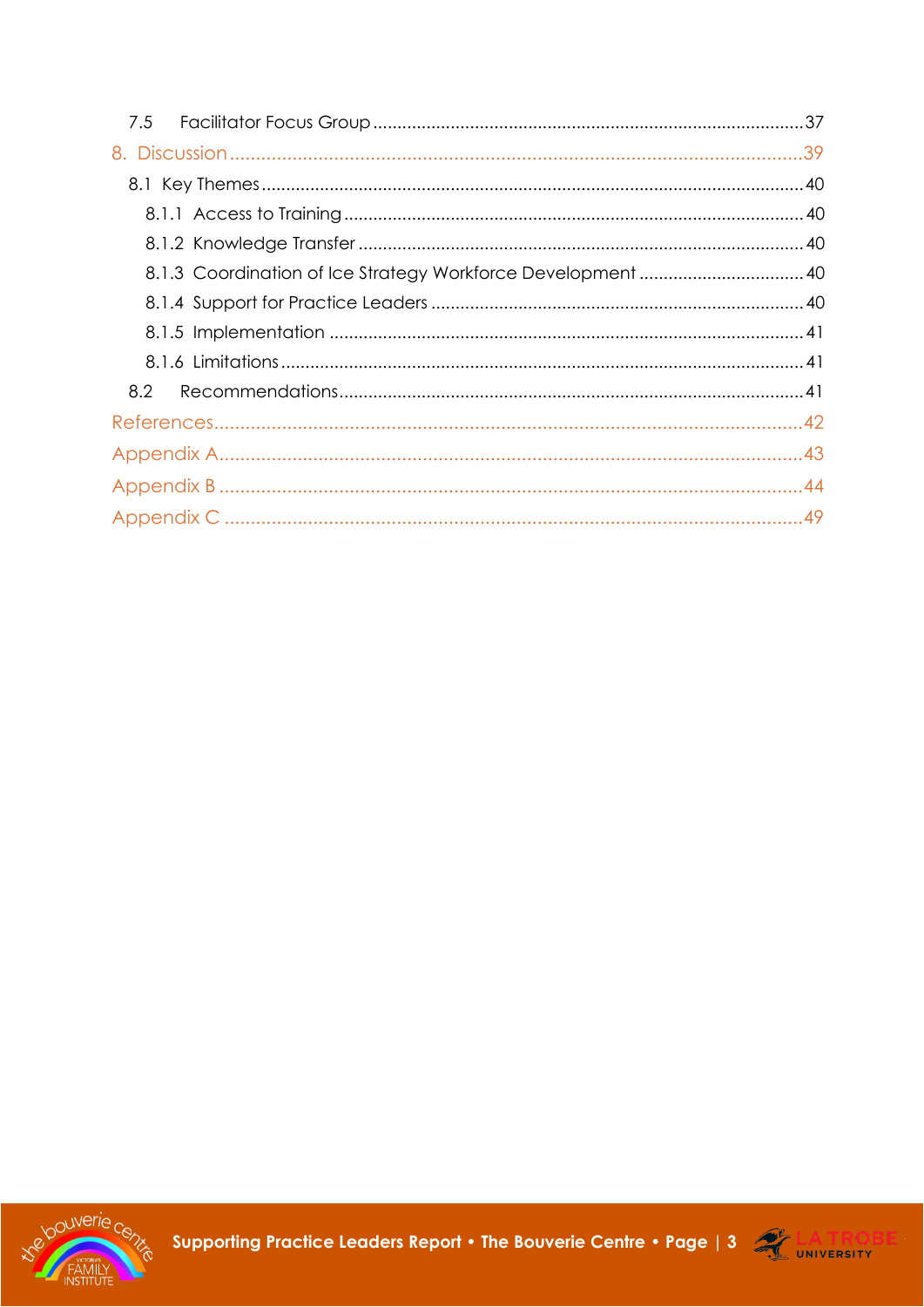## <span id="page-3-0"></span>**Executive Summary**

Clinical supervision and practice support<sup>1</sup> were identified in the Victorian government's Ice Action Plan as critical enablers in strengthening the capacity of Mental Health (MH) and Alcohol and Other Drug (AOD) workforces to provide best practice responses to people with ice-related issues. The Bouverie Centre in partnership with Turning Point, Youth Support and Advocacy Service (YSAS) and the three mental health training coordination centres; NEVIL, LAMP and Western Cluster were commissioned by the Department of Health and Human Services (DHHS) to deliver a suite of training and support options that would:

1. Support clinical practice leaders to assist frontline workers deliver ice intervention strategies

2. Help clinical practice leaders gain training in a comprehensive and systemic model of clinical supervision

The catchment structure was utilised to engage organisations and clinical practice leaders to facilitate cross-sector collaboration and networking.

#### Notable Achievements and Successes

Over a 3-year period, The Bouverie Centre worked with clinical mental health, mental health community support and alcohol and other drug (AOD) services, located within rural and metropolitan catchments, to implement the Project.

- In total the Project was undertaken by 46 services at 13 sites. A site was comprised of mental health and AOD services that had cause to work with one another within a geographical area. Of these, 7 were regional and 6 were in Metropolitan Melbourne.
- Four hundred and thirty-six individual participants from clinical mental health, mental health community support and AOD services were involved in 37 training programs over 76 training days, including clinical supervision, group supervision, action learning sets, building team resilience training and booster sessions.
- The strongest representation from any discipline in the Project was 39% from nursing. The next most significant, 'Other', represented people with qualifications in welfare, the social sciences, counselling, family therapy, lived experience and AOD. Social work was the third highest area, followed by psychology and occupational therapy.
- Project participation by sector was proportional to sector size and included 34% AOD and Dual Diagnosis practitioners, 46% Clinical Mental Health (comprised

<sup>&</sup>lt;sup>1</sup> Practice leadership is the preferred term within the literature that relates to practice support. A representative definition is 'the development and maintenance of good staff support for the people served through a variety of tasks (such as) focusing on the issue, allocating and organising staff, coaching staff, reviewing quality of work, reviewing team functioning' (Mansell, Beadle-Brown, Ashman & Ockendon, 2004 cited in Beadle-Brown, Mansell, Ashman, Ockenden, Iles & Whelton, 2014, p 839).



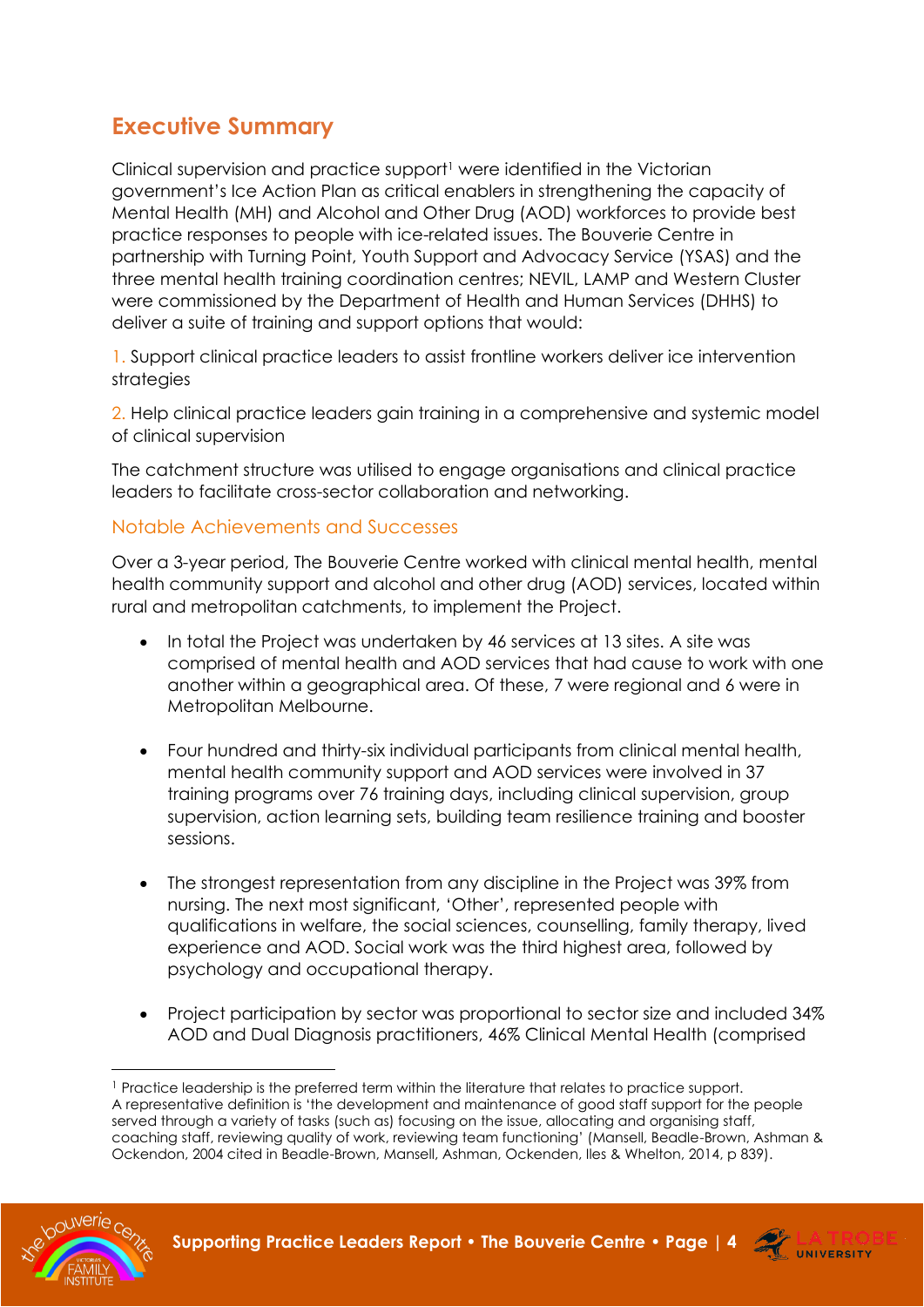of 26% community, 22% bed-based services) and 18% Mental Health Community Support.

- Clinical Supervision Training was the most sought-after training. Of the 13 programs conducted, 303 people registered for the program with a 93% attendance rate. The low attrition rate could be attributed to satisfaction with the program and coordination efforts to increase participant preparedness.
- Clinical Supervision training evaluation showed that overall 97% of participants rated the training either as either 'Excellent' or `Good' on a five-point scale. Similarly, Group Supervision and Building Team Resilience had overall ratings of `Excellent' or ` Good' of 96% and 97% respectively. Ninety-two percent of people who responded to the evaluation question, *'Has your capacity to support your staff in responding to complex and/or challenging presentations improved post training?*' said that it had improved.
- Implementation activities included 73 consultation days with executive leaders, managers, team leaders and key staff. Other activities supporting implementation were Practice Enquiry Groups, focus groups and Booster sessions.
- The Project methodology included: Stakeholder Consultations, Project Partner Meetings, Stakeholder Reference Groups, Sector Engagement, Test and Pilot sites, Steering Groups and Training Selection and Development.
- Project evaluation was comprised of three phases focussing on the proposed outcomes of the Project. The evaluation used both qualitative (telephone interviews and focus groups) and quantitative (online survey and end of session rating form) data collection to strengthen the quality of the findings through utilising a range of methods.
- All three phases of the evaluation showed that a high proportion of people participating had increased knowledge about clinical supervision and practice support strategies as a result of the SPLice Project and were able to transfer that knowledge into their work contexts.
- A high number of participants considered that the Project had enabled clinical supervision to be prioritised within services, this supported their wish for line management and clinical supervision to not to be delivered by the same supervisor to individual staff.
- Many participants believed that in order to embed clinical supervision and practice support strategies as part of their everyday practice, organisations needed to advance and further develop relevant policies, procedures and guidelines.

**Challenges** 



**Supporting Practice Leaders Report • The Bouverie Centre • [Page | 5](http://www.bouverie.org.au/) 2 LA TRO** 

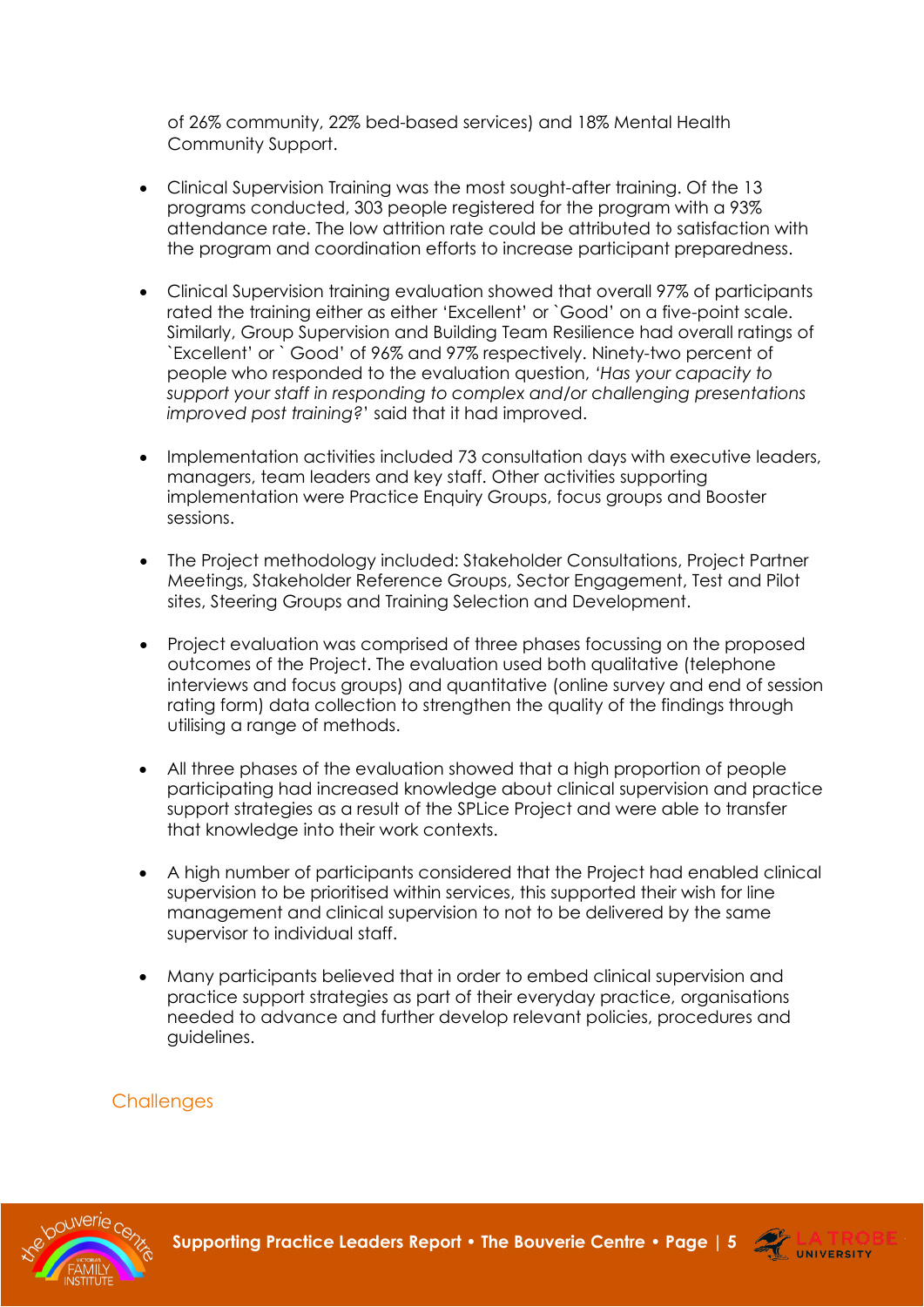Evaluation findings suggest that a thorough implementation plan at each participating service is needed to ensure practice change. At the start of this Project it was known that clinical supervision and practice support was not likely to be afforded the priority status of direct service delivery. However, despite the frequent enthusiasm, good will and genuine desire of services to improve practice for clients and staff, the lack of a reporting imperative and adequate resources translated into a brief window in which organisations were able to attend to clinical supervision and practice support initiatives within their service.

Ethics approval was required to conduct Project evaluation in area mental health services. This was gained through St. Vincent's Hospital Human Research Ethics Committee (HREC/15/SVHM/150). Governance approval then needed to be sought at each participating service. As a result of the various demands and structures within each of the area mental health services, progress towards approval was often slow. One service was unable to participate in the Project because of protracted internal processes.

Other challenges included the quickly changing landscapes of organisations where restructures, investigations, quality audits and staffing shortages meant at times services were unable to follow through on their initial commitment to the Project.

#### Summary

The SPLice Project improved the capacity of leaders to support frontline staff around complex presentations associated with crystal methamphetamine (CM) use. This was evidenced in the strong take-up of Project offerings which included 436 participants in 37 training programs over 76 days. Feedback around the quality of the programs undertaken was outstanding with 97% of participants rating the trainings as either as either 'Excellent' or `Good' on a five-point scale. The Project was unable to achieve the systematic implementation of strategies to embed accessible, regular, structured practice support and clinical supervision across mental health and AOD services. For this to occur the following recommendations are made.

#### Recommendations

1. DHHS facilitate the development of a 'trans-discipline and trans-sector' high level definition of clinical supervision and practice support activities to enable more effective measurement of current levels of clinical supervision and practice support provided in services.

2. Services are supported to track and monitor the uptake of clinical supervision and practice support strategies through development of brief, easy-to-use monitoring tools. This will help determine current levels of clinical supervision and practice support to establish baselines and allow monitoring over time. For example, measurement could cover domains such as; access to individual clinical supervision and group supervision; numbers and frequency of provision of clinical supervision sessions and practice support; listing of clinical supervisors; choice of clinical supervisor, clinical supervision documentation including working agreements and session record sheets.

3. The Centre for Mental Health Learning (CMHL) or other relevant group, coordinate workforce development activities to ensure optimal uptake and impact.



**Supporting Practice Leaders Report • The Bouverie Centre • [Page | 6](http://www.bouverie.org.au/) <b>ALLIE LA TRO** 

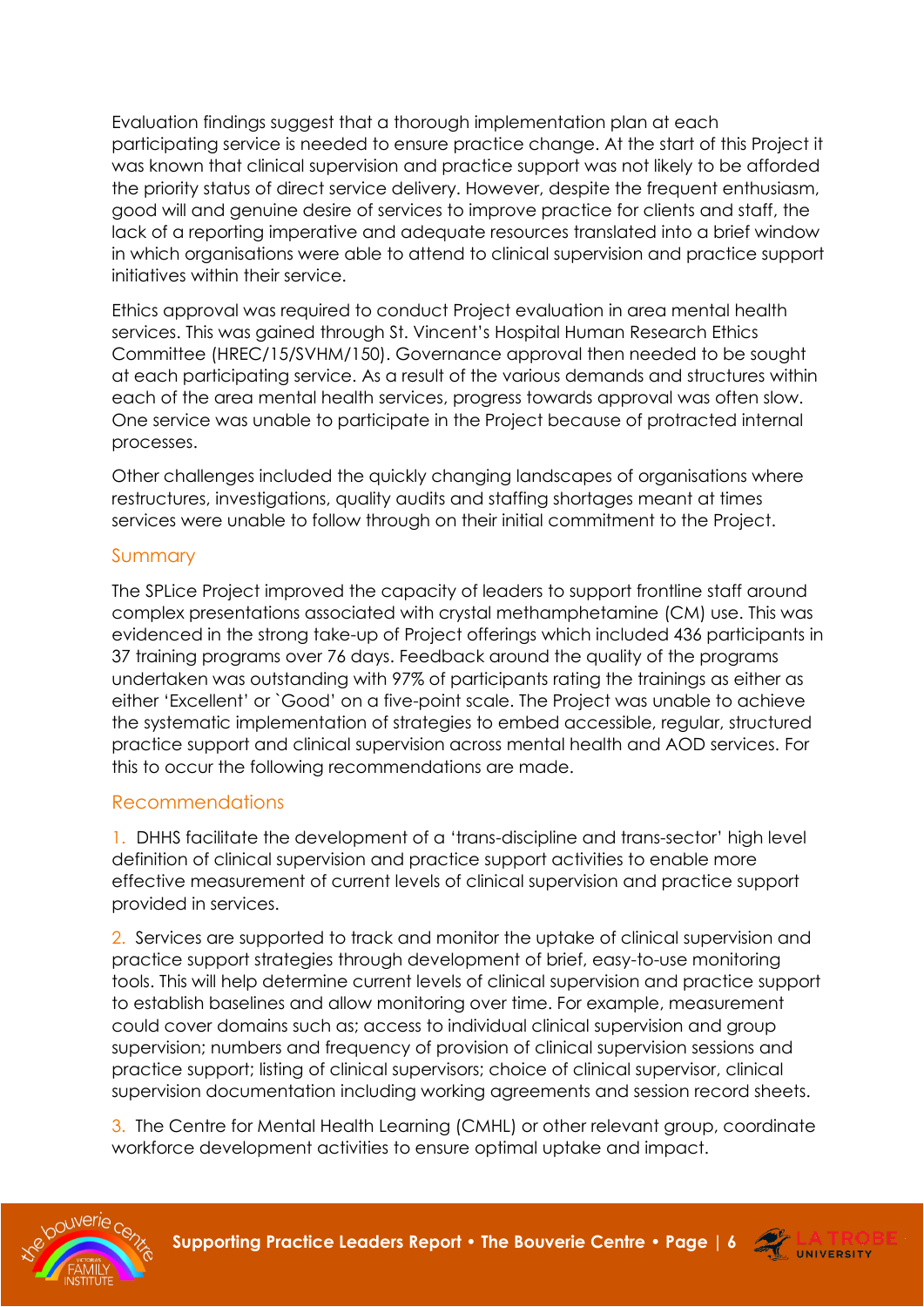4. CMHL or other relevant group, work with mental health and AOD services to further promote the importance of services focussing on practice change as an alternative to viewing training as an end in its own right.

5. DHHS mandate reporting of clinical supervision and practice support activities as part of service reporting.

6. Education sessions, explaining and endorsing the role of clinical supervision and other practice support activities, provided to team leaders and program managers. These sessions could emphasise the importance of clinical supervision for both quality improvement and staff wellbeing purposes.

7. The provision of clinical supervision and practice support be a priority area for CMHL and for the mental health training clusters.

8. Services are required to provide clinical supervision and practice support activities for all direct service staff. In smaller services or services in rural and remote areas, organisations can consider cross-sector collaboration and reciprocal arrangements to ensure access to clinical supervision, including the use of accessible technologies.

9. Services establish group processes, such as communities of practice, to develop and support new supervisors in their role. This could be achieved either internally or in collaboration with sector partners.

10. Services are encouraged to provide practitioners with specialised supervision (group or individual) from experts when a new practice or intervention model is being implemented. This needs to be in addition to receiving ongoing clinical supervision.

11. DHHS funds research exploring the relationship between clinical supervision, practice support, client outcomes and staff wellbeing.

## <span id="page-6-0"></span> **1. Introduction**

In 2015, The Bouverie Centre was commissioned by DHHS to undertake the Supporting Practice Leaders with Ice (SPLice) Project to increase the quality and consistency of



**Supporting Practice Leaders Report • The Bouverie Centre • [Page | 7](http://www.bouverie.org.au/) 2 LA TRO** 

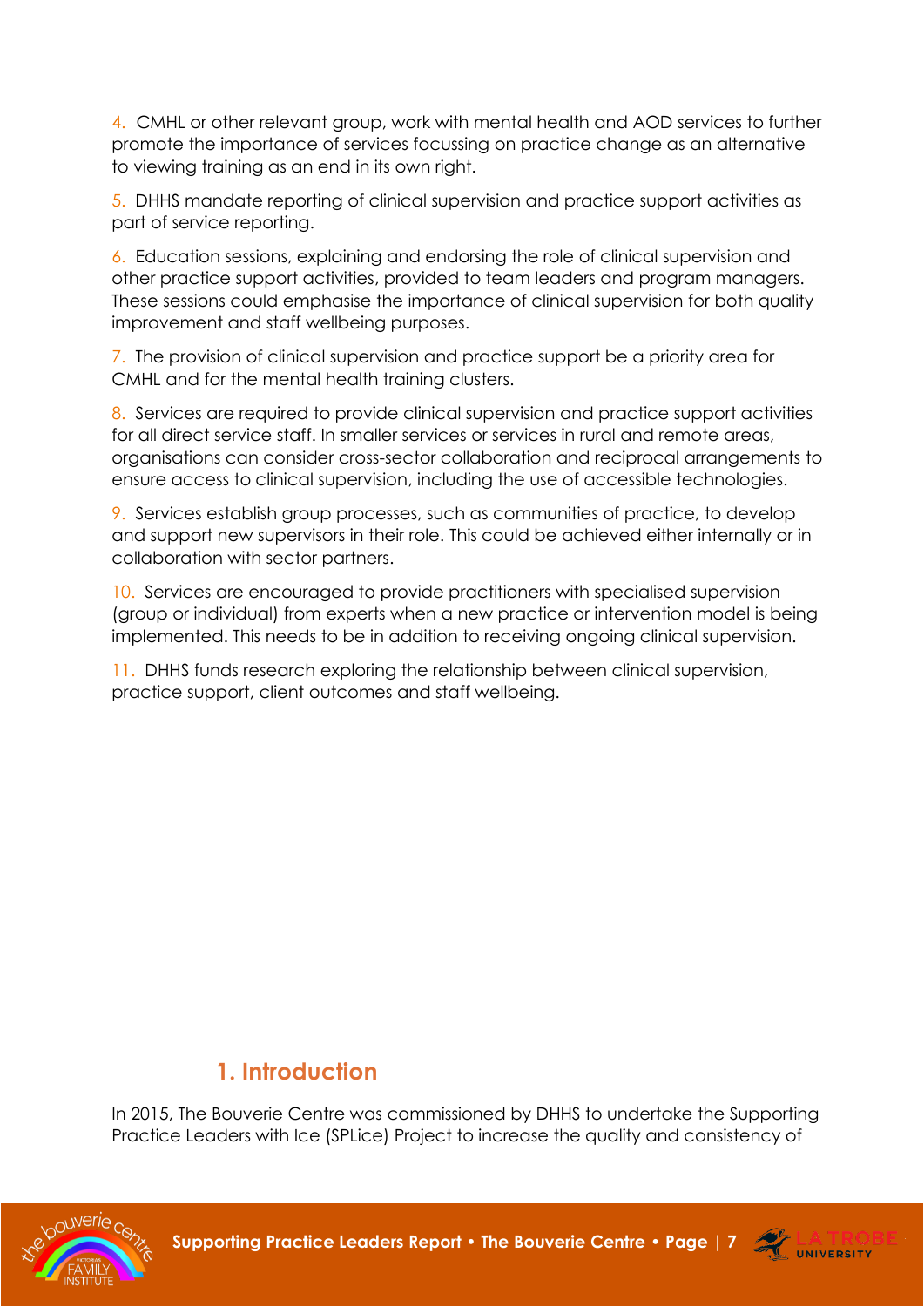clinical supervision and practice support across Victorian specialist mental health (MH) and Alcohol and Other Drug (AOD) services, specifically in relation to supporting and embedding best practice responses to ice affected individuals.

The SPLice project was devised at a time of significant state government reforms to the AOD, mental health community support (MHCS) and clinical mental health sectors in Victoria. This included New Directions for Alcohol and Drug Treatment Services, 2013; Reforming Community Support Services for People with Mental Illness, 2013; The Mental Health Act, 2014.

Prior to the commencement of the SPLice project, a literature review and situational analysis of clinical supervision and practice support or practice leadership<sup>2</sup> was undertaken as part of *`Clinical Supervision Project Phase 1: 2015'*. This was undertaken to provide information and recommendations to the Department of Health and Human Services (DHHS) for phase two of the practice enhancement project for the Victorian Government's Ice Action Plan.

Clinical supervision and practice support were identified in both the literature review and situational analysis as critical enablers in strengthening the MH and AOD workforces to provide best practice responses to people with ice-related issues. Leaders were seen to be able to implement a range of methods to support knowledge transfer including: training, on-the-job coaching, 'incidental' / as needed support, mentoring, and online support, networks and communities of practice, peer support, reflective practice and interest groups. No singular strategy was identified in the situational analysis or literature review as the most effective in enabling knowledge transfer in all contexts.

The literature review and the situational analysis were consistent in finding that quality clinical supervision could contribute to a positive organisational culture affecting worker wellbeing through increased job satisfaction, decreased burnout, improved worker retention and positive work attitudes. Practitioners identified that they wanted improved access to quality supervision that utilised a strength-based approach, included a reflective component and attended to the relational aspects of supervision.

As not all aspects of practice support were in scope for this Project, emphasis was placed on ensuring practice leaders could provide frontline staff with occasions to reflect as well as deliver support and development opportunities. These were areas most frequently identified by practitioners as needing greater attention rather than the administrative and accountability functions of practice leadership.

At the commencement of this project it was known that there were many gaps in the provision of clinical supervision and practice leadership across the MH and AOD service sectors. It was clear that organisational readiness and openness to innovation

<sup>&</sup>lt;sup>2</sup> Practice leadership was the preferred term within the literature that related to practice support. For further discussion around the around the variety and effectiveness of various practice leadership strategies please refer to the companion documents to this report, the *Literature Review, Clinical Supervision and Practice Leadership in Victorian Mental Health and Alcohol and Other Drugs Services* or *Situational Analysis Clinical Supervision and Practice Support Implementation Project.*



**Supporting Practice Leaders Report • The Bouverie Centre • [Page | 8](http://www.bouverie.org.au/) 27 LA TRO** 

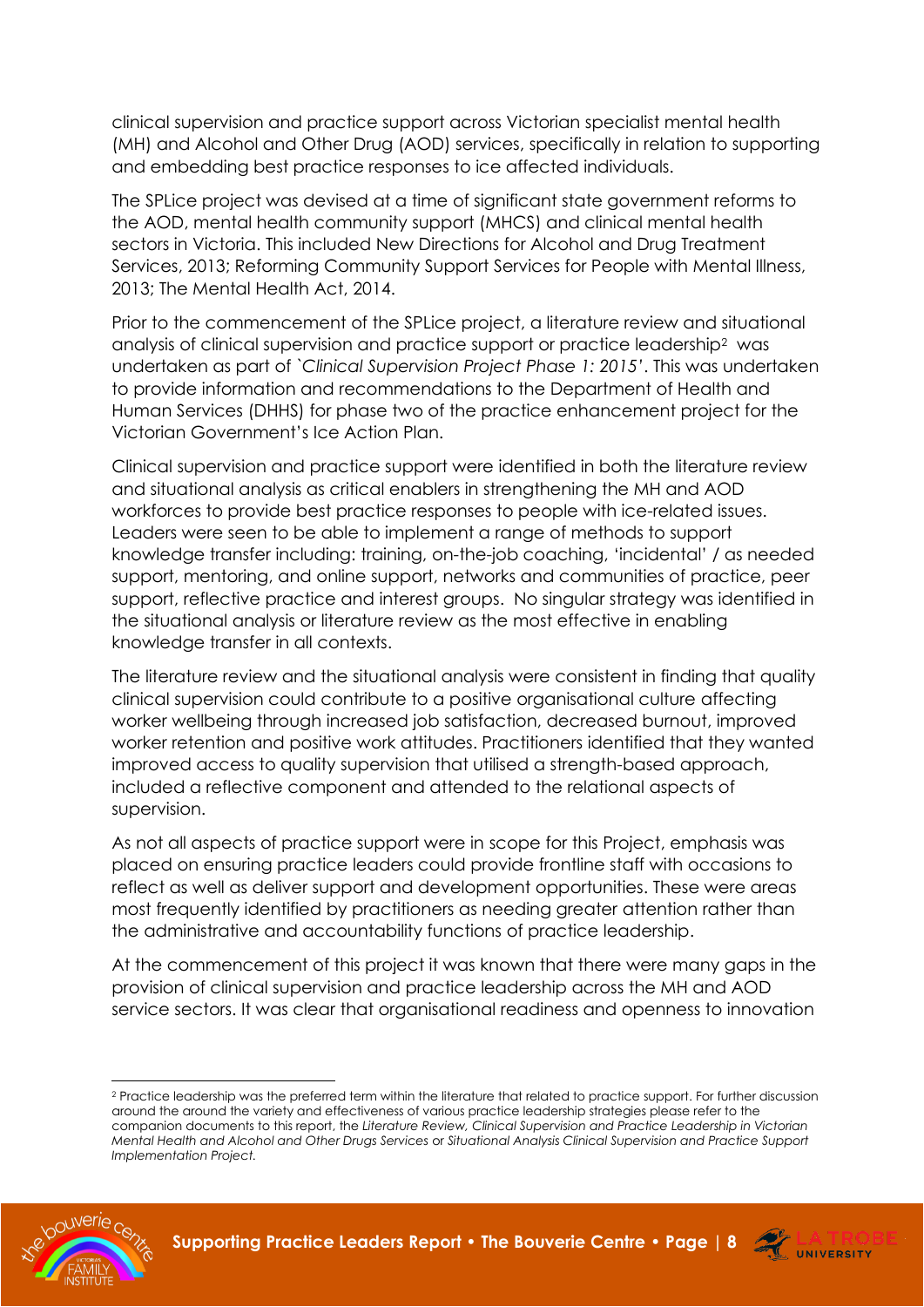<span id="page-8-0"></span>would be necessary for effective implementation of any initiatives in clinical supervision and practice support.

## **2. The Bouverie Centre Project Team**

The core project team comprised:

- Dr Brendan O'Hanlon, Manager, Mental Health Program
- Dr Jacqui Sundbery, Manager Indigenous Program & Team Leader Community Services
- Angie Nyland, project officer
- Henry von Doussa, research and evaluation
- Dr John Bamberg, research and evaluation
- Michelle Wills, project officer
- Pam Rycroft, project officer

The team met regularly during the Project, firstly to develop an understanding of the key stakeholders and the service delivery context and then to review and refine strategies for facilitating Project implementation.

<span id="page-8-1"></span>Additional staff assisted in the delivery of training, consultation, practice enquiry groups and booster sessions.

## **3. Project Methodology**

The project methodology was congruent with implementation science as practiced within previous Bouverie Centre workforce development projects. This included the development of an authorising environment with service executives, an implementation focus within the training where participants reflected on how to transfer learning into their service context and continued training and support options to encourage the uptake of new skills and embed new practices. The methodology built upon learning from *`Clinical Supervision Project Phase 1: 2015'* which was foundational to the Supporting Practice Leaders project.

Project methodology included:

- Stakeholder Consultations
- Project Partner Meetings
- Stakeholder Reference Groups
- Sector Engagement
- Test and Pilot sites
- Steering Groups
- Training Selection and Development



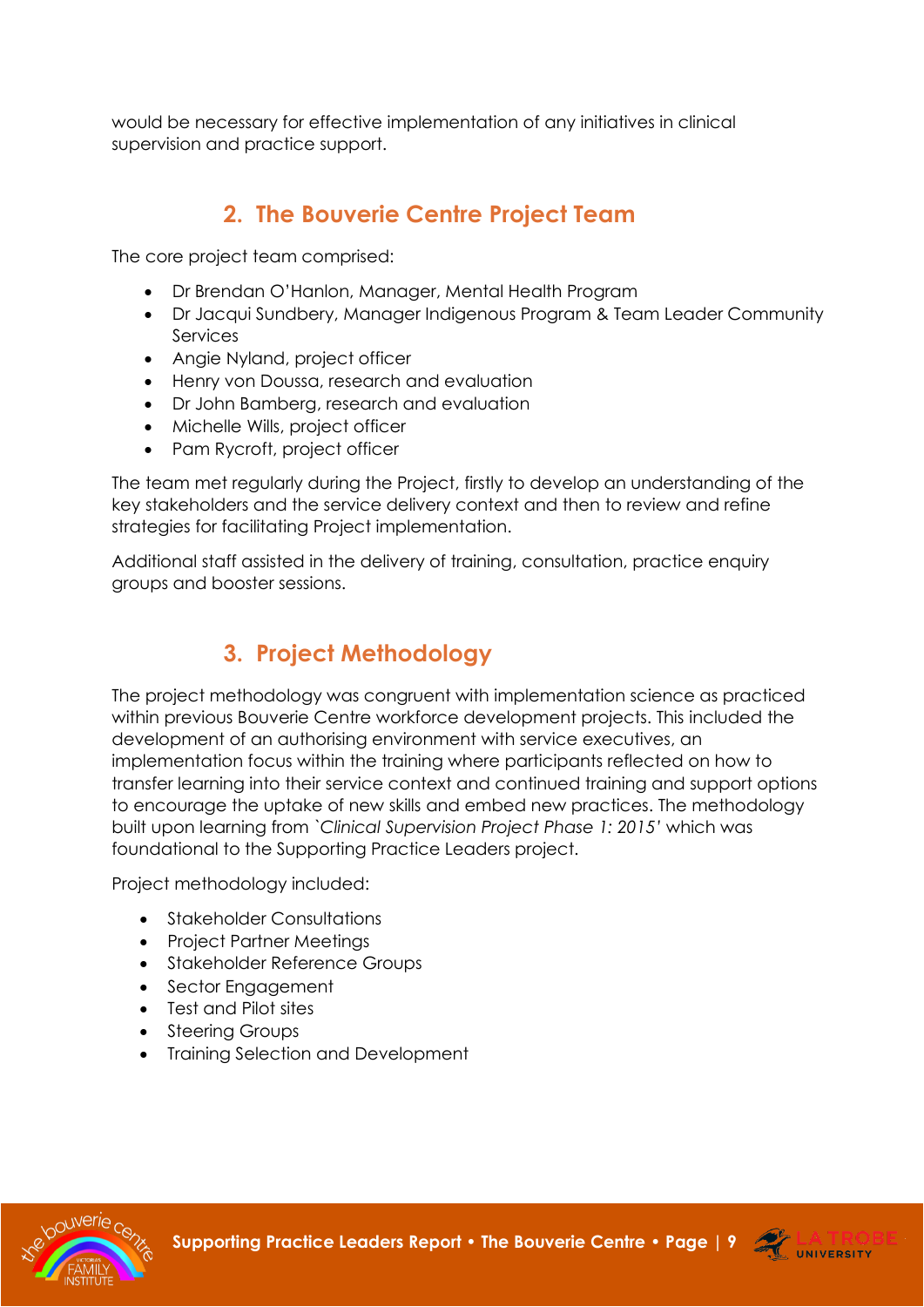## <span id="page-9-0"></span>3.1 Stakeholder Consultations

Project planning began in October 2015 and involved extensive stakeholder consultation to ensure that the Project was responsive to the needs of mental health and AOD services. There was considerable interest in the Ice Strategy at this time which meant that a range of input was easily gained.

This phase included a presentation to the Specialist Workforce Advisory Group and meetings with representatives from the Health and Community Services Union (HACSU), Australian Nursing and Midwifery Federation (ANMF), Centre for Psychiatric Nursing (CPN), and Office of the Chief Mental Health Nurse. In addition, there were consultations with managers from MH, AOD and Dual Diagnosis services to inform them of the Project and gauge readiness for their inclusion.

## <span id="page-9-1"></span>3.2 Project Partner Meetings

Early meetings with the Project Partners informed our engagement strategy, with the first being conducted in October 2015. The Project Partners included Turning Point, Youth Support and Advocacy Service (YSAS), and the Nevil, Lamps and Western MH Clusters. DHHS was also represented at Project Partner meetings.

In total there were 8 Project Partner meetings held over the reporting period, including 3 prior to SPLice Project training and practice support commencing and a further 5 occurring throughout the Project.

Project Partners recommended potential sites for the Project, provided contacts and strategies for engagement, indicated organisational readiness and possibilities for cross-sector collaboration, consulted around the adaptation of resources to a range of sectors and services including the online training.

Project Partners continued to provide project governance until the conclusion of the Project in mid-2019.

## <span id="page-9-2"></span>3.3 Stakeholder Reference Groups

Another important aspect of project governance was the convening of a Stakeholder Reference Group in the Project's establishment phase. The purpose of the Stakeholder Reference Group was to work closely on the design and implementation of the Project to ensure outcomes were met.

Group members provided input into discussions and feedback on key issues arising during the design and implementation phases of the Project. This included direction around knowledge transfer and clinical supervision. Members of the group helped to resolve policy and program issues connected to the program areas and sectors they represented.

Two meetings occurred in 2016 and were on an as needs basis after this time. A total of 6 meetings of 1.5-2 hour duration occurred throughout the Project.



**Supporting Practice Leaders Report • The Bouverie Centre • [Page | 10](http://www.bouverie.org.au/)**  $\frac{1}{24}$  **LA TRO**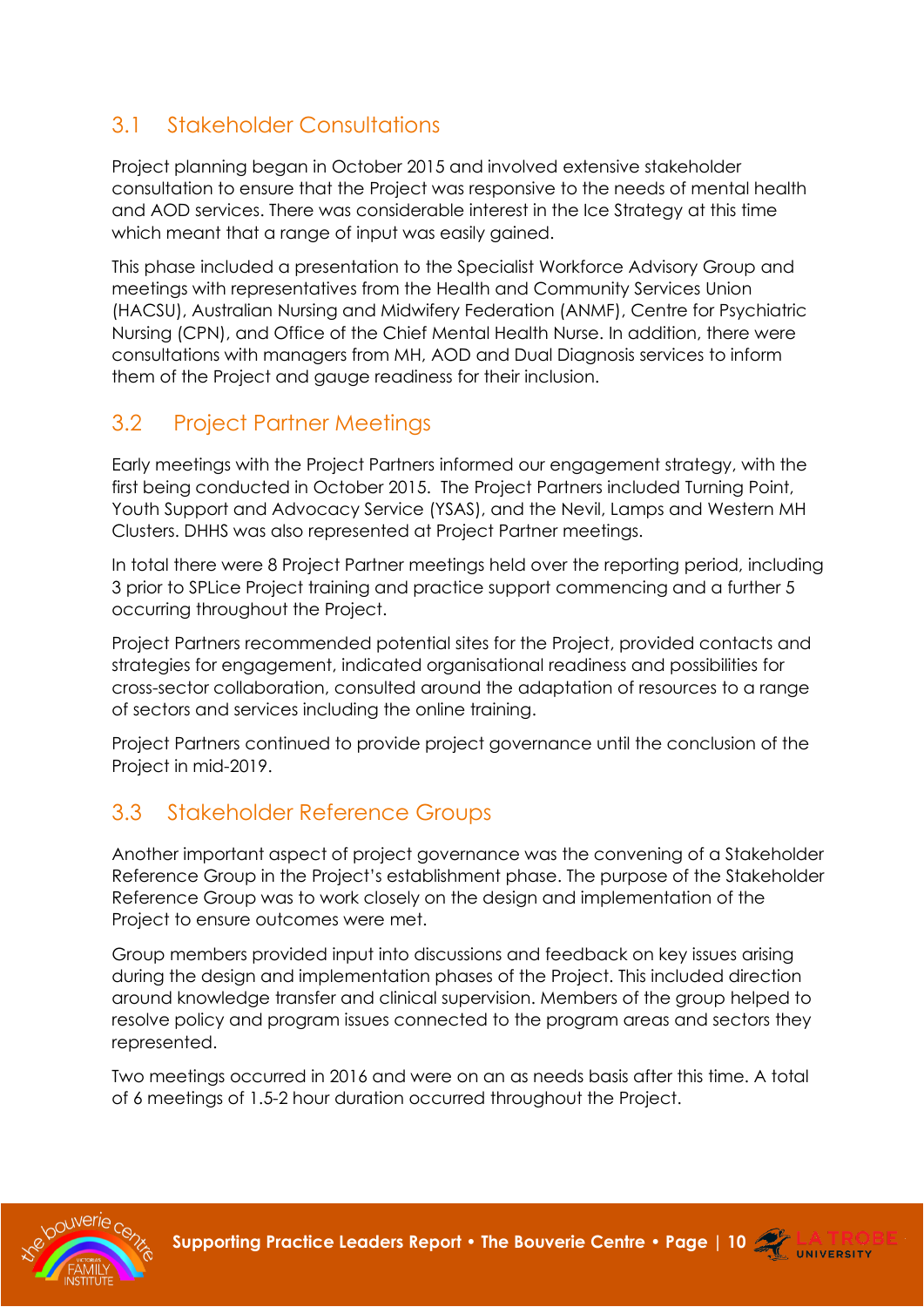Many members of the Stakeholder Reference Group continued to provide project governance until the conclusion of the project in mid-2019. Other representatives attended at key junctures or when available. See Appendix A for a list of members.

## <span id="page-10-0"></span>3.4 Test and Pilot Sites

As part of the project plan, test and pilot sites<sup>3</sup> were engaged. The purpose of these sites was to act as a `soft start' to the Project where offerings could be reviewed and adapted to ensure the suitability and quality of the activities.

Initially, it was thought that an expression of interest would be the method of engagement for test and pilot sites however, as the AOD and MH Community Support sectors were navigating significant changes at this time a more active recruitment of sites was indicated. Networks and contacts provided by Stakeholder Reference Groups members was an important part of the recruitment strategy.

Strategies used to promote the Project included:

- Feb 2016: contact with the Victorian Alcohol and Drug Association (VAADA) to set up ongoing communication. VAADA distributed a letter from The Bouverie Centre to managers and senior staff in AOD funded services detailing information about the Project and process for expressions of interest
- Feb 2016: communication with Psychiatric Disability Services of Victoria (VICSERV) including a request to distribute information amongst staff and members, as above
- Feb 2016: promotion through ongoing meetings with Project Partners MH Clusters, YSAS, Turning Point, DHHS
- Feb 2016: use of networks to further distribute information and determine level of interest: Stakeholder Reference Group, networks within MH and AOD sectors (e.g. Change Agent Network and the statewide clinical adult mental health leaders group) and Bouverie Centre contacts
- Project information placed on The Bouverie Centre website and newsletter
- April 2016: Stall at Victorian AOD Service Providers Conference
- Feb 2017: Presentation at VAADA conference
- 'Cold calling' services in catchments where interest was building to ascertain capacity for involvement and including smaller services or locations that were part of larger consortiums.

After initial consultations The Bouverie Centre engaged the first test and pilot sites based on the following criteria:

- Area of high prevalence for CM use
- Organisational support including a preparedness to: actively support supervision and practice leadership; commit a significant number of practice leaders; time allocation for implementation of practice support initiatives
- Area MH involvement to ensure proportional representation between MH and AOD sectors

<sup>&</sup>lt;sup>3</sup> A site, in the context of this Project, refers to an area, catchment or locality where services may work together to provide continuity of care for clients experiencing problematic CM use.



**Supporting Practice Leaders Report • The Bouverie Centre • [Page | 11](http://www.bouverie.org.au/) ATRO** 

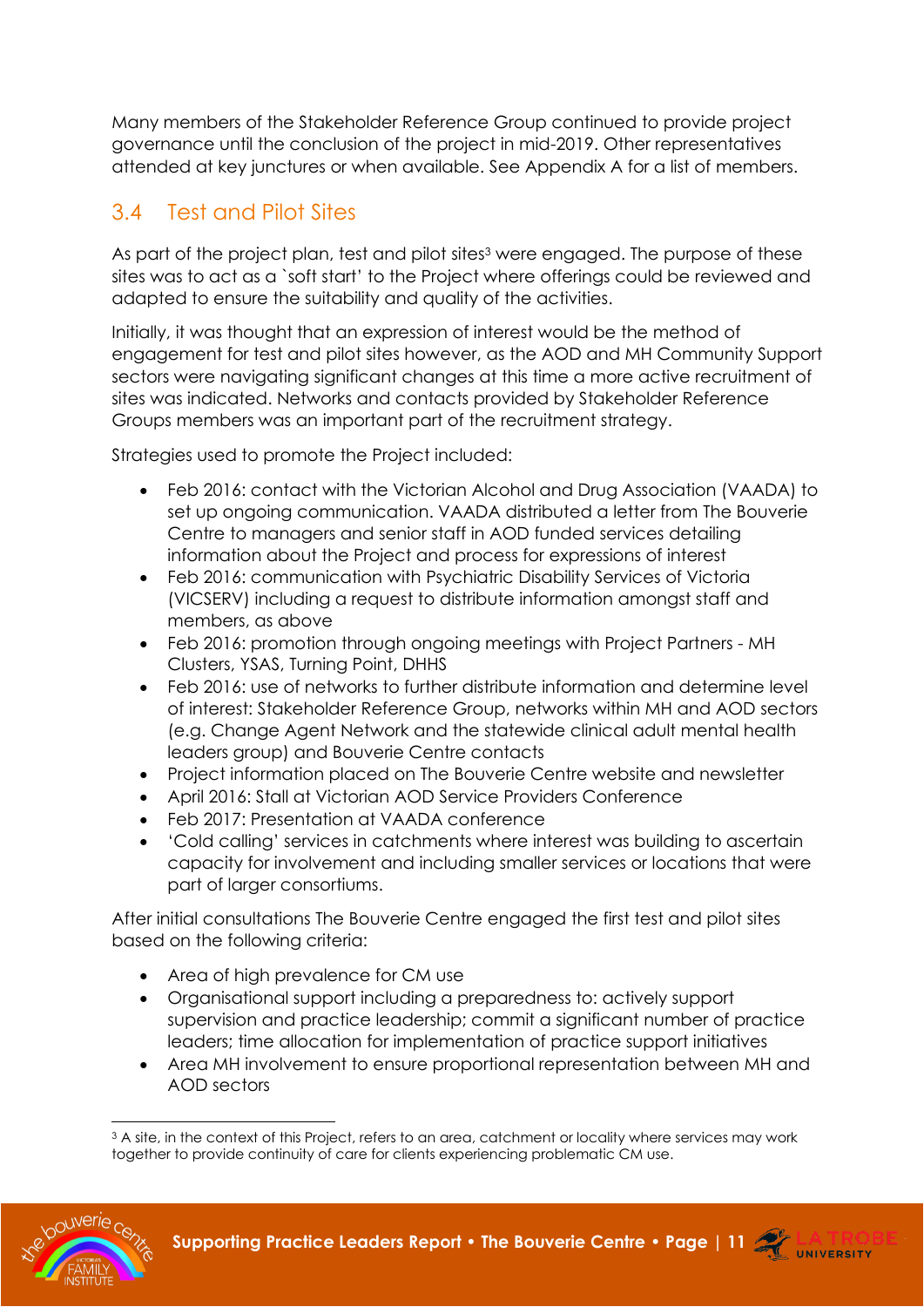- Willingness to collaborate with other organisations and sectors
- Ability to act as a `critical friend' in evaluating the initiative
- Capacity to be involved for a minimum four-month period

The first test and pilot sites included metropolitan and regional areas, and involved a minimum of four services within each:

- Mid-West: first test started in Feb/March 2016 and included the following services:
	- Mid-West MH: Adult Inpatient Unit, Community Care Unit, Outer and Central Community Teams, Rehabilitation Unit, Emergency
	- Substance Use and Mental Illness Treatment Team (SUMITT)
	- Breakthru
	- Neami
	- Western Health Drug Health Services
	- Odyssey House
	- Cohealth
- Albury-Wodonga: pilot site commenced in April 2016 and included the following services:
	- Albury Wodonga Health: Albury Community MH, Wangaratta Community MH, Wodonga Community Health, Nurse Education Unit, Nolan Acute Inpatient, Kerferd Acute Inpatient, Albury Older Persons
	- Mind: Service Managers (regional, community, youth)
	- Gateway Health: Team Leader/Coordinators, Pharmacotherapy & Withdrawal, Partners in Recovery, headspace
	- Australian Community Support Organisation (ACSO)

Review and development of the Project that occurred as part of Test and Piloting of the initiative is included in Training and Development section 7.2.

### <span id="page-11-0"></span>3.5 Steering Groups

Once test and pilot sites were selected, Steering Groups were assembled comprised of those able to support, guide and drive the Project in their service. Executive leaders, managers and team leaders from each of the participating agencies were identified as suitable Steering Group (SG) members. The Project Officer then convened meetings with interested services to progress planning and implementation. The first SG was most frequently conducted in the area where the Project was to be delivered with subsequent meetings utilising Skype, Zoom and/or teleconferencing. Each site averaged three SGs with one before Project commencement, one half way through the clinical supervision training and finally a meeting post completion of all trainings.

The purpose of SG meetings was to: increase understanding of the SPLice Project, discuss the implementation of skills and structures surrounding practice support within and across services and share experiences and strategies surrounding the barriers and enablers to practice change. Steering Group members also determined the best location for training, the process for training participant selection and key contact



**Supporting Practice Leaders Report • The Bouverie Centre • [Page | 12](http://www.bouverie.org.au/) ATRO** 

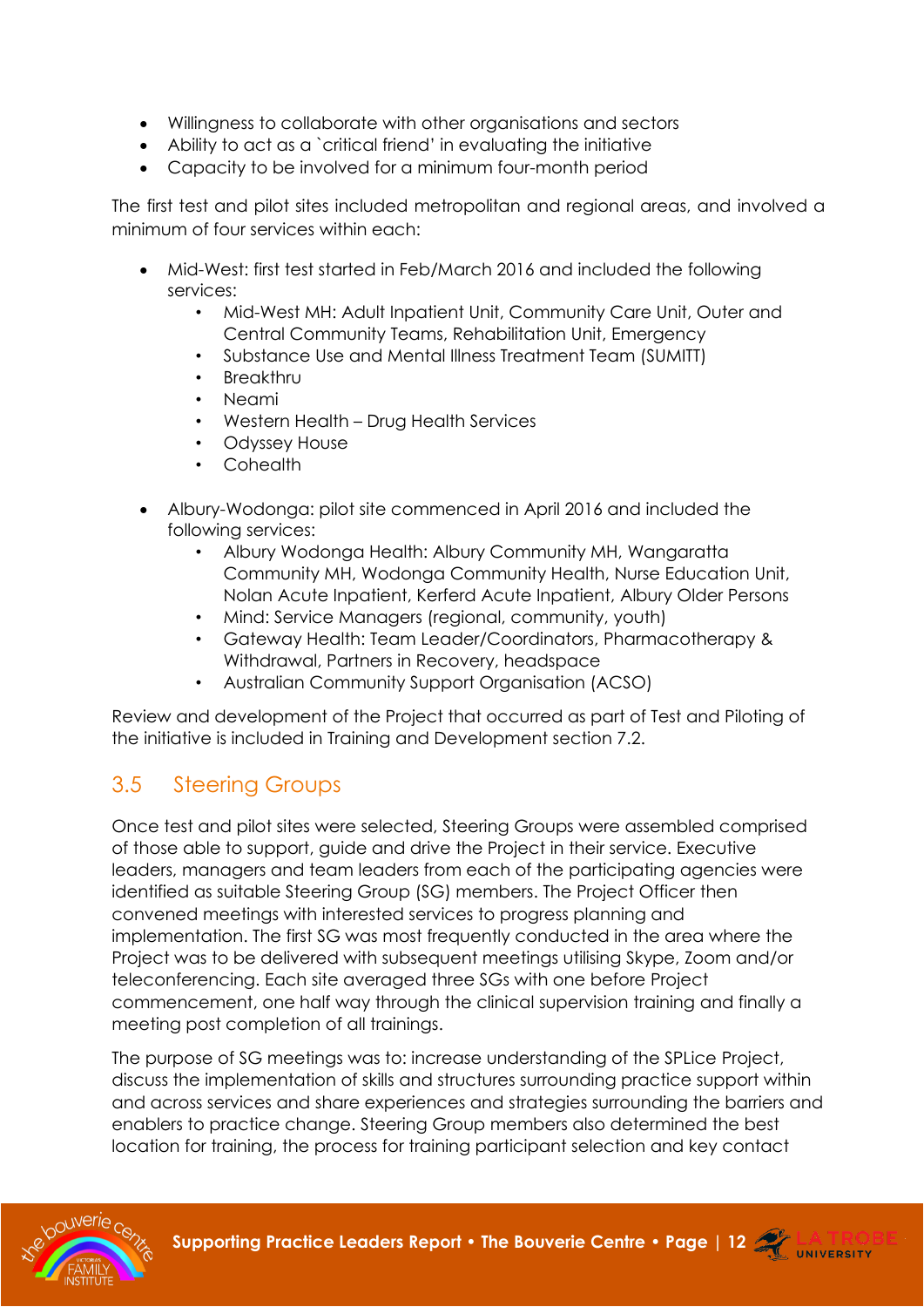people. Feedback from training participants was also given to the SG to ensure that the experience of implementing clinical supervision and practice support initiatives at a program level was considered.

In total, 28 SG meetings of 1.5-2 hour duration were conducted. Participating members included: Area Managers, Executive Managers, Directors and Associate Directors of Nursing, Regional Partnerships Coordinator, MH and AOD Program Managers, Clinical Nurse Educators, Psychiatric Nurse Consultant, Clinical Leads, Discipline Seniors and Team Leaders.

A difficulty encountered for SG members was keeping momentum for the Project amongst the many competing priorities and demands within services. At the first SG, there was frequently considerable enthusiasm and commitment to what could be achieved and then a distinct waning of interest and attendance at subsequent SGs. Further understanding and explanation of this is included in the Discussion section.

## **4. Training Selection and Development**

<span id="page-12-0"></span>The choice of activities for the Project was determined partially through the tender process and then in consultation with the Project Partners, DHHS and key stakeholders. SPLice Project initiatives were designed to complement the Ice Strategy training for frontline workers and then the VACCHO practice support training and Monash Centre for Scholarship in Health Education (MCSHE) supervision training. Initially, it was hoped that frontline workers (and managers) would firstly access the online *Ice: Training for Frontline Workers* before leaders attended SPLice initiatives, to support the workforce around the impact of working with clients who had complex needs associated with CM use. However, the coordination of trainings proved problematic.

The SPLice Project went live prior to the release of the online *Ice: Training for Frontline Workers*, then once the online training was available it did not receive the uptake that had been anticipated. The face-to-face trainings became available after SPLice Project commencement with the Monash Centre's shorter clinical supervision courses starting approximately 18 months into the SPLice Project. Endeavours were made to establish sequencing between the available trainings, however services were not able to commit or allocate their resources in the prescribed way. In the Recommendations section possible directions surrounding workforce training coordination are outlined.

## <span id="page-12-1"></span>4.1 Clinical Supervision Training

Clinical Supervision Training (CST) was considered an important component of the Project. For over 11 years The Bouverie Centre had provided CST within AOD workforce development projects, as well as on its Professional Development training calendar, and had devised a 6-day program to meet the needs of a range of workforces. An important aspect of the consultation process was to engage MH services to ascertain what length and mode of delivery the training should take in order to be most useful to Clinical MH services. Sector representatives suggested a blended mode of delivery with 4-days face-to-face training combined with online modules. It was suggested that many bed-based services would struggle to release

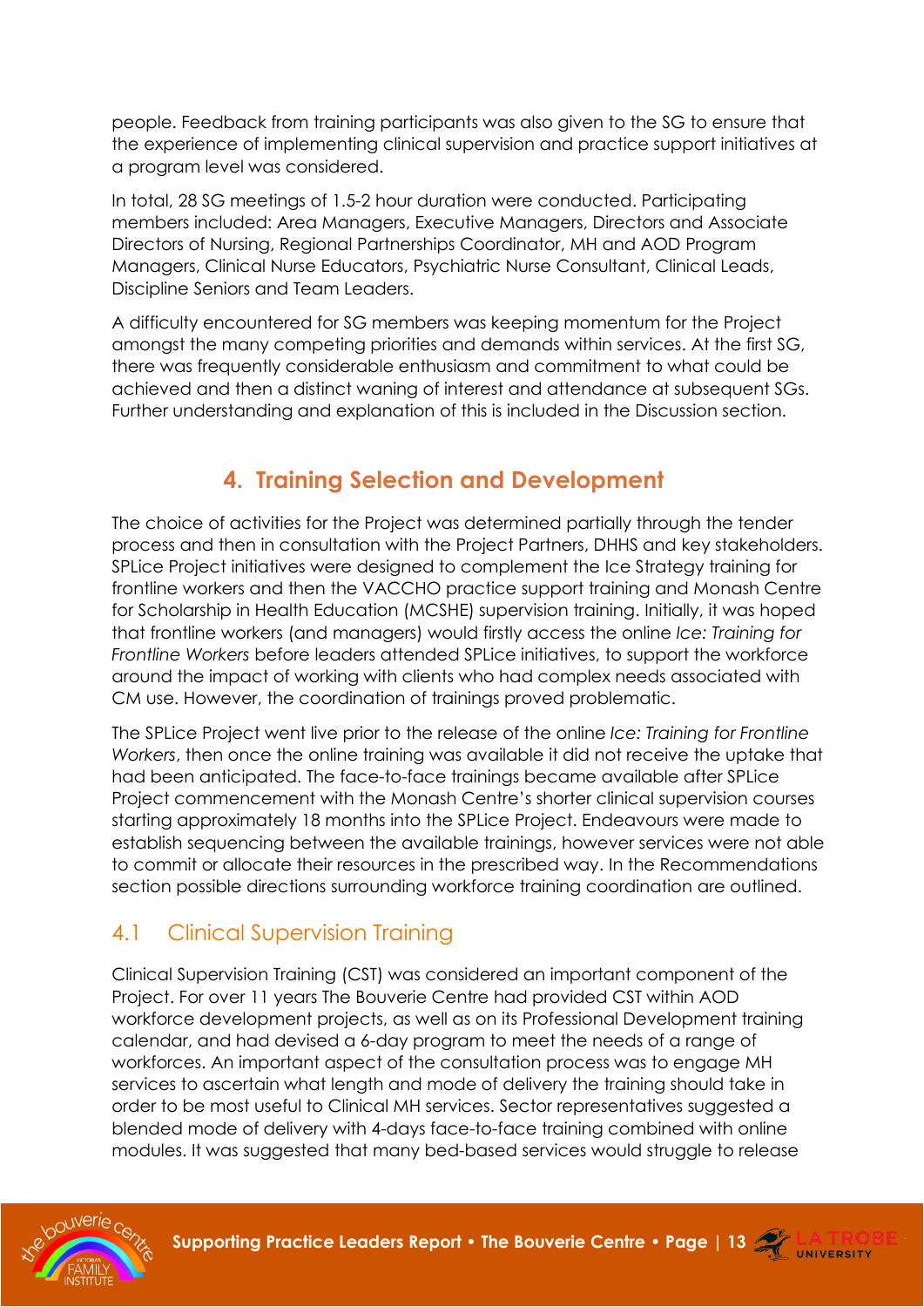staff for 6 full days of training. Another suggested adaptation was the inclusion of `Incidental Supervision'. The situational analysis and further consultations indicated that in many services this was the most frequently accessed form of supervision. Training for Incidental Supervision drew on a `Single Session' framework which provides a containing structure to ascertain quickly practitioner concerns, priorities, strategies to manage and follow-up procedures. Training participants frequently indicated that this aspect of the training was highly applicable to their work.

The role of clinical supervision (CS) in knowledge transfer was an ongoing area of interest and discussion within the Project Team, Project Partner and Stakeholder Reference Groups. At the outset of the Project it was known that workers require opportunities for reflection in their work to integrate new knowledge and experience. It was also known that reflection was key to preventing and responding to primary, secondary and vicarious traumatisation. Training surrounding the reflective function of supervision was increased for participants and was emphasised throughout the CST.

What was more contentious for the Project Team was the degree to which education should play a part in CS. Through consultation with stakeholders, the direction became clear as nursing representatives strongly felt that any skills training should occur through other mechanisms such as preceptorship and that education within CS needed to focus on the development of supervisees which needed to be largely supervisee led. AOD and MH representatives also strongly recommended that content about CM use not be a feature of the CS training except through case studies.

Leaders from a range of program areas in the MH and AOD sectors were consulted to develop case studies on which training participants could reflect. The case studies highlighted the impact on the workforce of the complex issues surrounding CM use and how supervisors could most usefully respond to mitigate negative impacts. Feedback on the case studies was also sought from people with AOD and MH lived experience.

## <span id="page-13-0"></span>4.2 Practice Support Training

During the development of the SPLice Project, consideration was given to what other practice support measures could be most useful to the workforce. It was known that in some services access to and participation in individual supervision was low. In response, several activities were initiated. These involved training aimed at group participation, including Action Learning Sets (ALS) and then Group Supervision<sup>4</sup> . Bedbased services had indicated that group programs occurring at shift changeovers were more likely to be utilised.

Activities changed in response to feedback from the test and pilot sites indicating that Action Learning Sets were most applicable to nurses in bed-based services though were not always preferred and were of less interest to those in the AOD sector. This provided the rationale to substitute Group Supervision for ALS training along with the knowledge that ALS training was already available on MH Cluster training calendars. It

<sup>4</sup> Descriptions of the trainings can be found in Appendix B.



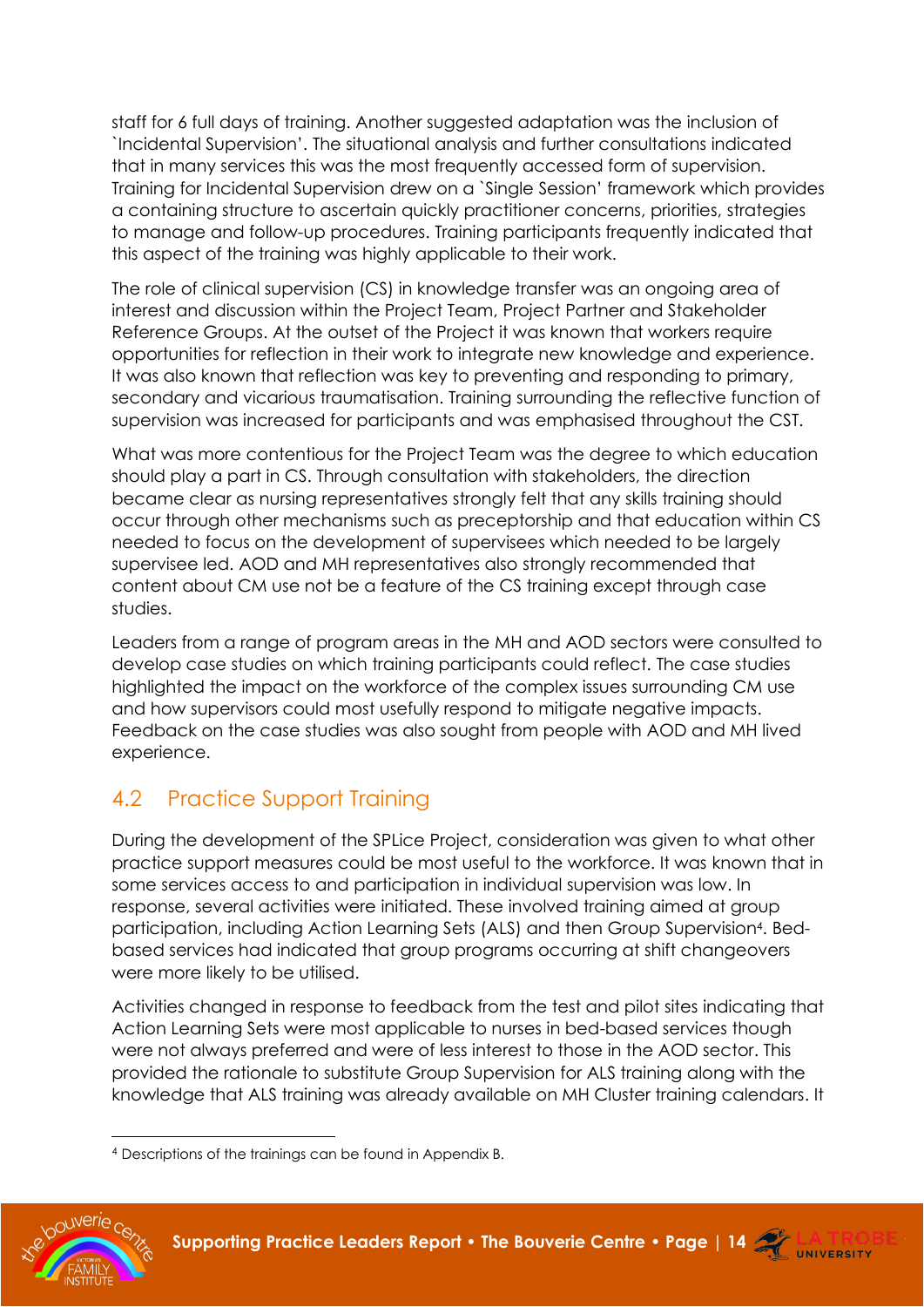was thought that a structured group supervision format could be taken up by a greater number of services and could provide reflection, feedback and support for those participating.

Building Team Resilience (BTR) was devised for emerging leaders as well as those already in defined leadership roles. The training was developed to facilitate strategies to build team cultures of learning where team members could grow and be supported through challenging times.

## <span id="page-14-0"></span>4.3 Other Practice Support Initiatives

Other activities to support the aims of the Project included Practice Enquiry Groups (PEGs) 5 . The PEGs were designed to look at service implementation issues surrounding the provision of clinical supervision and practice support.

Though services, in principal, supported staff to attend PEGs, meetings had low attendance rates with a maximum of 15 attendees at the first meeting and then attendance declining at subsequent meetings. Attendees did emphasise the importance of these meetings for implementation and for their growth as leaders however did not feel CS and practice support was sufficiently prioritised within the service to justify attendance.

In June 2018, after PEGs were trialled at four sites, it was decided, in consultation with the Project Partners and the Stakeholder Reference Group, to replace PEGs with Booster sessions. It was thought if Booster sessions were promoted as containing new training content, they may attract greater numbers.

<span id="page-14-1"></span>See section 7.2.4 for details and discussion surrounding uptake and success of PEG and Booster sessions.

## **5. Sector Engagement**

After the testing and piloting phase was complete, the SPLice Project was launched with a communication and marketing strategy utilising existing networks and peak bodies to engage MH and AOD sectors.

## <span id="page-14-2"></span>5.4 Selection of Areas

In total 13 sites were engaged in the Project including the test and pilot sites. All interested MH and AOD services were responded to and those eligible were included.

Of the 13 sites, 7 were regional including: Albury-Wodonga, Barwon, Goulburn Valley, Mildura, Ballarat, Gippsland and Warrnambool. The remaining 6 were comprised largely<sup>6</sup> of metropolitan services including those in the Mid West and South East, 2

<sup>6</sup> If there were additional spaces available in training that the designated site could not fill, they were offered to participants from other locations.





<sup>5</sup> PEGs are an adaptation of communities of practice (Wenger, 2010), drawing together staff members leading change 'on the ground' to reflect on and improve their own work, as well as to share challenges and strategies for implementing new practices.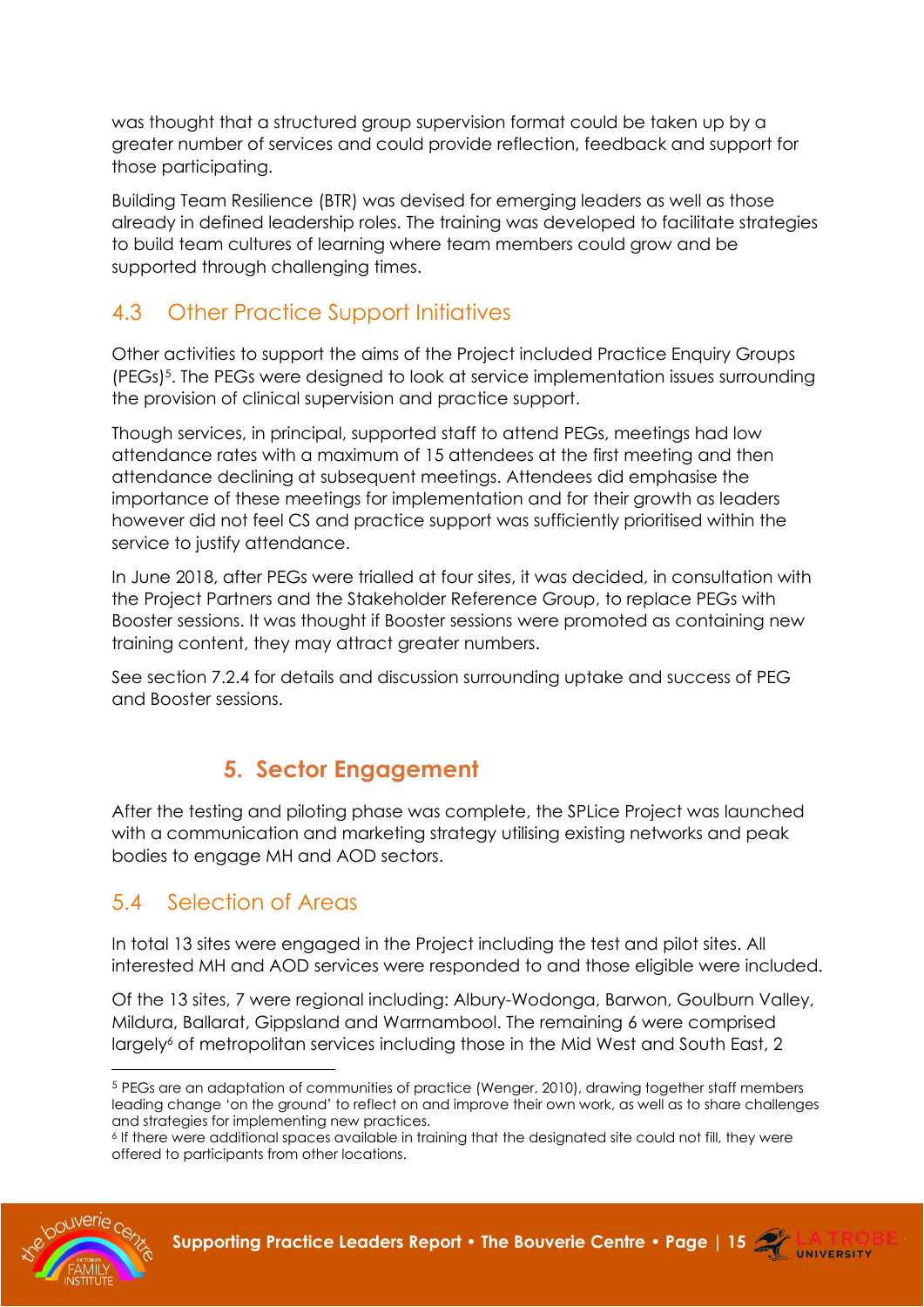rounds targeting youth services (Youth 2017 and Youth 2018 – both held at The Bouverie Centre), and 2 rounds responding to demand from services or participants unable to be accommodated previously ('Mixed' and '2019').

The 13 sites covered is beyond the initial aim of 12 out of the 15 catchment areas. The following maps represent the primary work location of participants, though many reported covering a far wider geographical area.



All Area Mental Health (AMH) services were invited to participate in the Project. Other significant AOD and MH service providers in the east, north and west of Melbourne were also approached. Some services were prevented from participating because of restructures, investigations, uncertainty surrounding funding and staffing shortages. In the case of Bendigo AMH service, they declined as they were already in the process of implementing a service wide program of clinical supervision training and support.

The Ballarat region was an example of when timing was crucial. After initial interest in the Project in 2016, an internal restructure at a key service along with sector reform meant the Project could not proceed. In mid-2017 there was sufficient stability and

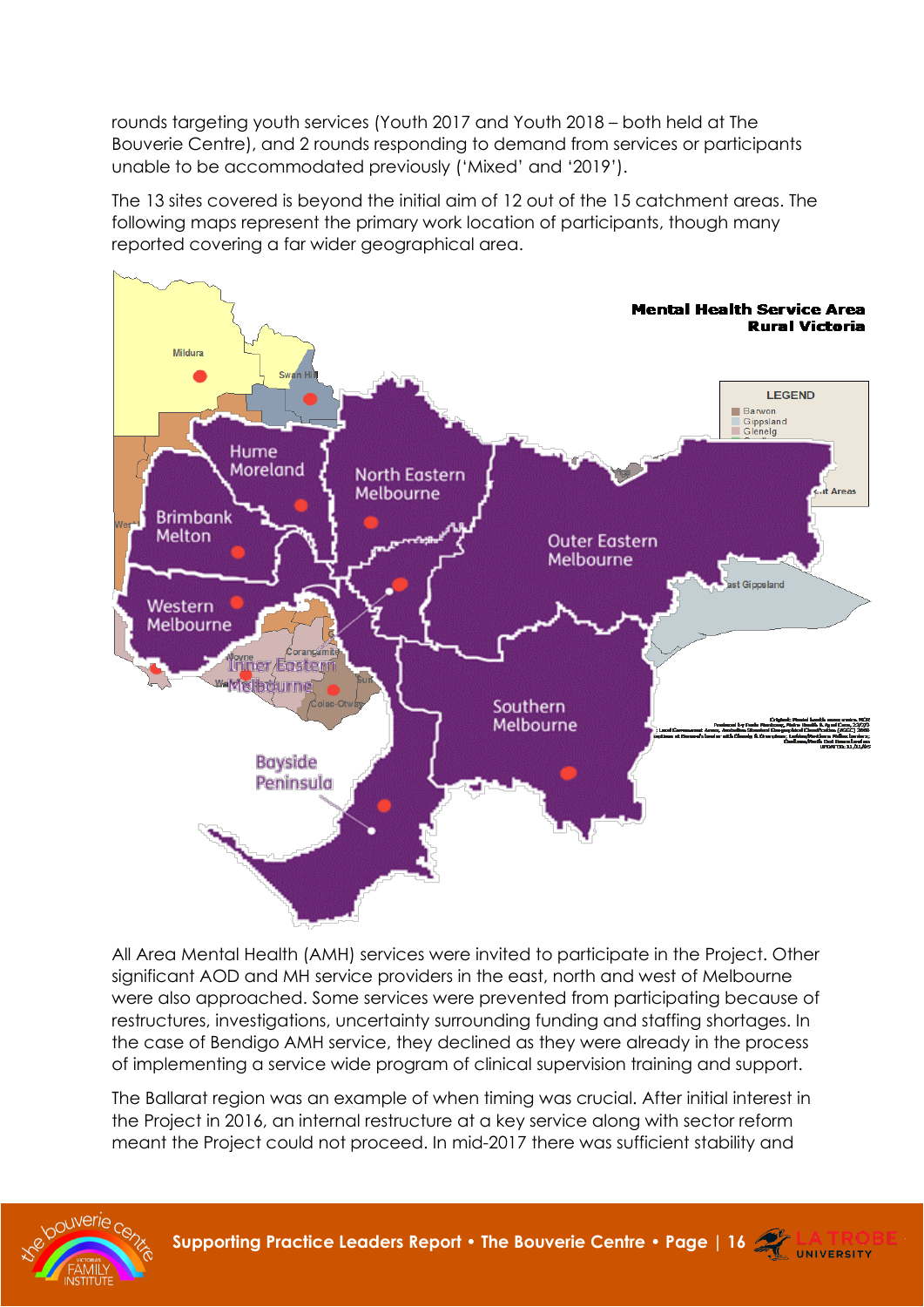preparedness in services for the Project to commence. In February 2018 a full cohort attended CST followed by training in BTR, GS and a Booster session. Ballarat Health Services were also able to implement strategies to improve access and participation in clinical supervision across a range of programs.

In the Goulburn Valley region, initial consultations indicated sufficient interest and commitment for the Project to proceed. Soon after, a key service changed its supervision policy so that all clinical supervision was to be provided externally and as a result no longer wished to participate. Another service, citing other training commitments, significantly reduced the numbers of participating staff, and structural changes at an AOD service meant that numbers of available staff was low. Despite the decreasing number of participants, Clinical Supervision training went ahead, however further Project training and activities did not.

## **6. Training and Project Participation**

<span id="page-16-0"></span>In total 436 MH and AOD practitioners from 46 different services attended training. A total of 37 training programs were delivered totalling 76 training days over the 13 sites. For details regarding participating services see Appendix C.

Twenty-four places were made available in each training program. There were 649 training places utilised including attendees at CST, ALS, GS, BTR and Booster sessions. The discrepancy between the individual number of participants in training and the training places that were utilised is a result of some participants attending more than one training.

## <span id="page-16-1"></span>6.1 Training Participants

### *6.1.1 Disciplines trained*

The strongest representation from any discipline in the training was 39% from nursing. The next most significant, 'Other', represented people with qualifications in welfare, the social sciences, counselling, family therapy, lived experience and AOD. Social work was the third highest area, followed by psychology and occupational therapy.





**Supporting Practice Leaders Report • The Bouverie Centre • [Page | 17](http://www.bouverie.org.au/) <b>ATRO**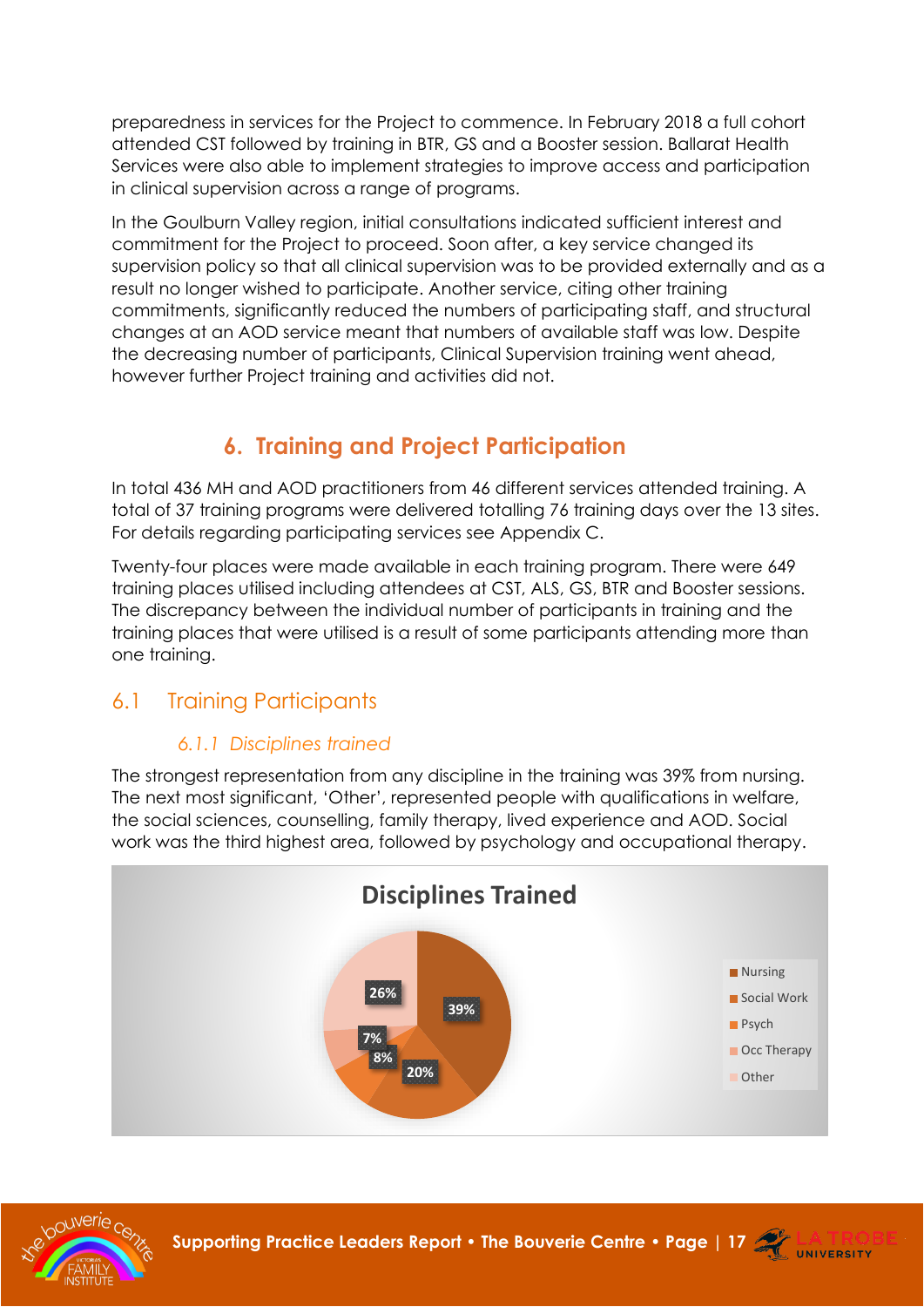| <b>Disciplines</b> | <b>Numbers</b> |
|--------------------|----------------|
| <b>Nursing</b>     | 171            |
| <b>Social Work</b> | 88             |
| Psych              | 36             |
| <b>Occ Therapy</b> | 28             |
| Other              | 113            |
| Total              |                |

### *6.1.2 Sectors Trained*

Training participants reported that an improved learning environment was created through the diverse range of participants from differing MH and AOD roles, settings and disciplines.

The Project was made available to staff from Aboriginal Community Controlled Organisations (ACCOs) though did not provide specific training for these practitioners. Participation included:

- 14 participants from 4 ACCOs
- Mallee District Aboriginal Services, Ballarat and District Aboriginal Co-operative, Winda-Mara Aboriginal Corporation and Victorian Aboriginal Health Service
- 3% of the total number of individuals

In addition to participants from ACCOs, a valuable contribution was made by Lived Experience Workers and Consumer Consultants, with at least 1-2 identified in most training groups.

Notably, 22% of those trained were from acute inpatient and other bed-based services. Services with staff participating in training often had to cover shifts in order for those staff to attend. This sometimes meant that participants missed training days due to unexpected staff shortages.





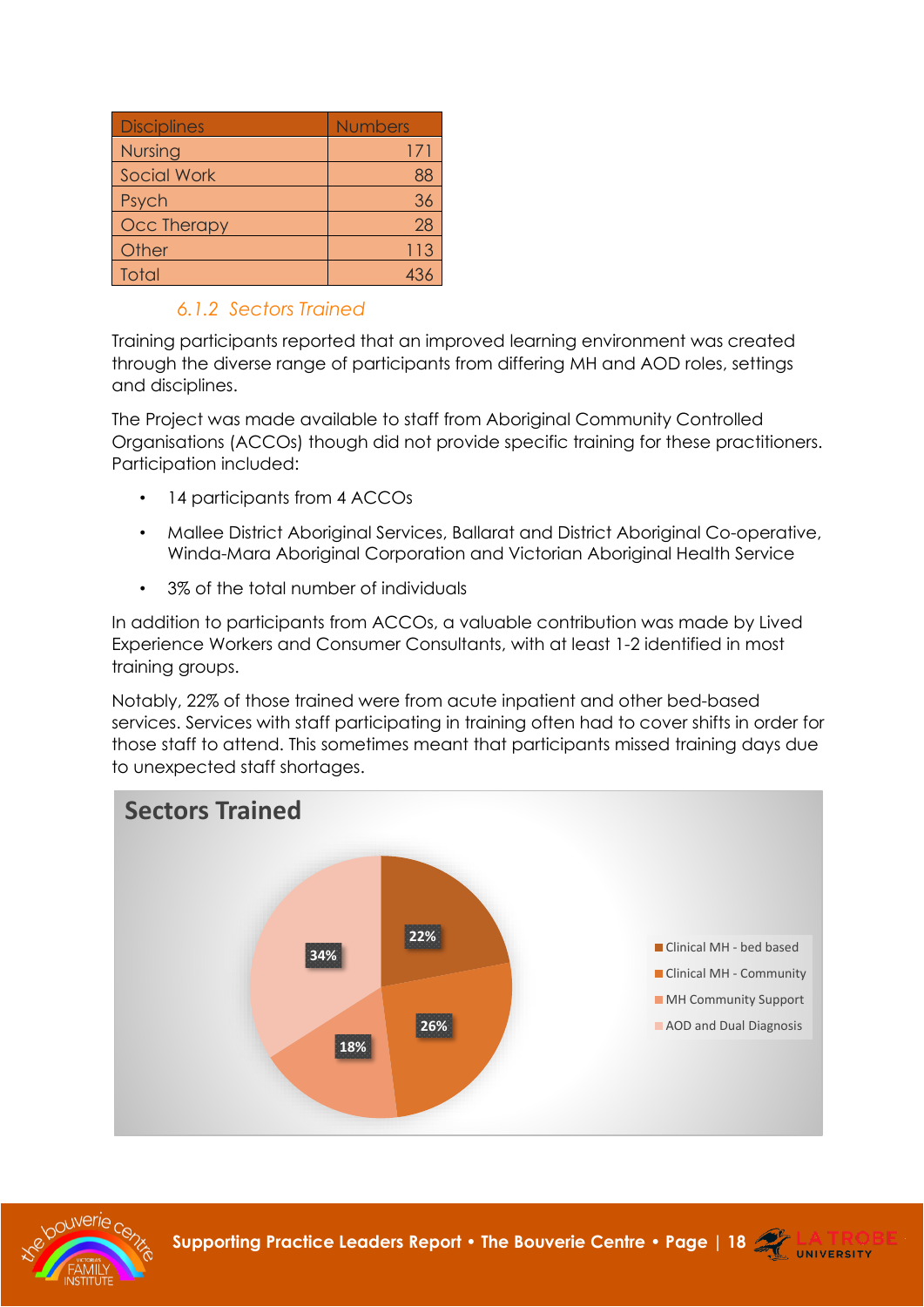| Sectors                        | Number |
|--------------------------------|--------|
| Clinical MH - bed based        | 135    |
| <b>Clinical MH - Community</b> | 1.57   |
| <b>MH Community Support</b>    |        |
| <b>AOD and Dual Diagnosis</b>  | 212    |
| Total                          |        |

## **7. Project Evaluation**

## <span id="page-18-1"></span><span id="page-18-0"></span>7.1 Evaluation Methodology

The evaluation was comprised of three phases and focused on the proposed outcomes for the SPLice Project. The evaluation used both qualitative (telephone interviews and focus groups) and quantitative (online survey, end of session rating form) data collection to evaluate the training. Ethics approval for the evaluation was obtained from St. Vincent's Hospital Human Research Ethics Committee (HREC/15/SVHM/150).

Initially, the evaluation design included an evaluation tool, administered by supervisors to evaluate the usefulness of supervision in supporting knowledge transfer. After the piloting phase of the Project the decision was made to conclude the use of an evaluation tool. The decision was based on the poor take-up of the tool which decreased its relevance as a measure along with a shift in the focus of knowledge transfer.

#### Phase One (session rating form)

At the end of all training sessions participants were asked to complete a session evaluation. The mixed method evaluation asked them to reflect on their experiences of the training using a mixture of quantitative rating measures and qualitative short answer questions. The evaluation form also asked participants to identify the discipline in which they worked and if they worked in an acute mental health setting. This allowed us to better understand the experiences of those from a diverse range of clinical and non-clinical settings.

The analysis of data was completed in SPSS allowing for a simple frequency analysis.

#### Phase Two (online survey)

The online survey was implemented via Qualtrics. The survey was designed to help evaluate the efficacy of activities offered through the SPLice Project in relation to the uptake of skills and strategies for organisational change. We asked participants what they had implemented in the workplace after the training, how they felt this had changed practice, the barriers to implementation and their solutions. In addition to this, we asked participants what else they felt was needed to support clinical supervision and practice support implementation in their workplace and what information they wanted fed back to their organisation.

Phase Three (telephone interviews)



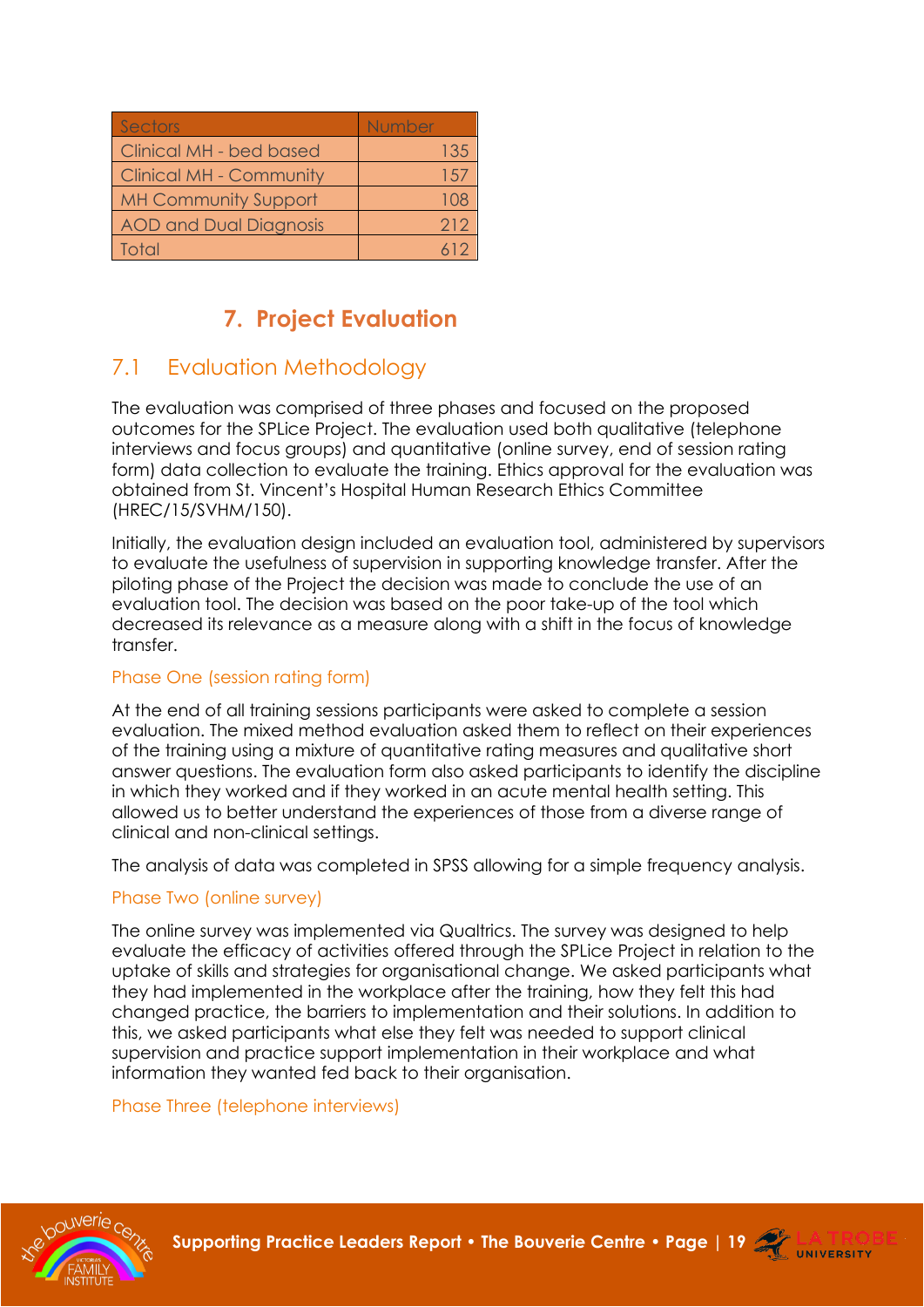In Phase Three, brief telephone interviews were conducted. Questions sought to explore how useful the training design and content where for a subgroup of participants, as well as their implementation experiences 6 – 12 months post the training. The interview data was analysed to identify emerging themes.

### <span id="page-19-0"></span>7.2 Phase One - Training and Implementation Evaluation (session rating forms)

### 7.2.1 Clinical Supervision Training Evaluation

<span id="page-19-1"></span>The training in highest demand was Clinical Supervision Training (CST). Of 13 of the courses conducted, there were 303 people registered a week before the start of training and 283 who attended CST. This represents a 93% attendance rate. The high attendance and low attrition rate could be attributed to the reputation of the training and the effective communication strategies employed. This included tracking the acceptance of training invitations, reminder calls and emails to participants, key service contacts and managers. This approach was essential to maximising the numbers able to attend.

There were 198 out of 283 participants of the CST who completed a training evaluation. The evaluation shows that the training was both highly relevant to participants' work contexts (81% 'Strongly Agreed' and 16% 'Agreed') and was very appropriate to their needs (73% 'Strongly Agreed' and 24% 'Agreed').

When asked if participants thought they would be able to apply the knowledge and skills learned, nearly all the participants (97%) 'Agreed' or 'Strongly Agreed' that they would be able to.

As the CST was made up of both online and face-to-face modules, we were interested to know what the online experience was like for participants and asked them to respond on a five-point scale to the statement, '*I found the online training engaging*'. Approximately one-third of participants 'Strongly agreed' and one-third (36%) 'Agreed' with the statement.

A high proportion of participants also agreed that the resource materials (USB and tools) were useful. Over 90% of the participants 'Strongly Agreed' or 'Agreed' that the resource materials given to them during the training were useful.

As part of the evaluation, participants were asked to give the training an overall rating. Overall, the ratings were very strong. On a five-point scale, 77% reported that the training was 'Excellent', and a further 20% of participants rated the training as 'Good'.



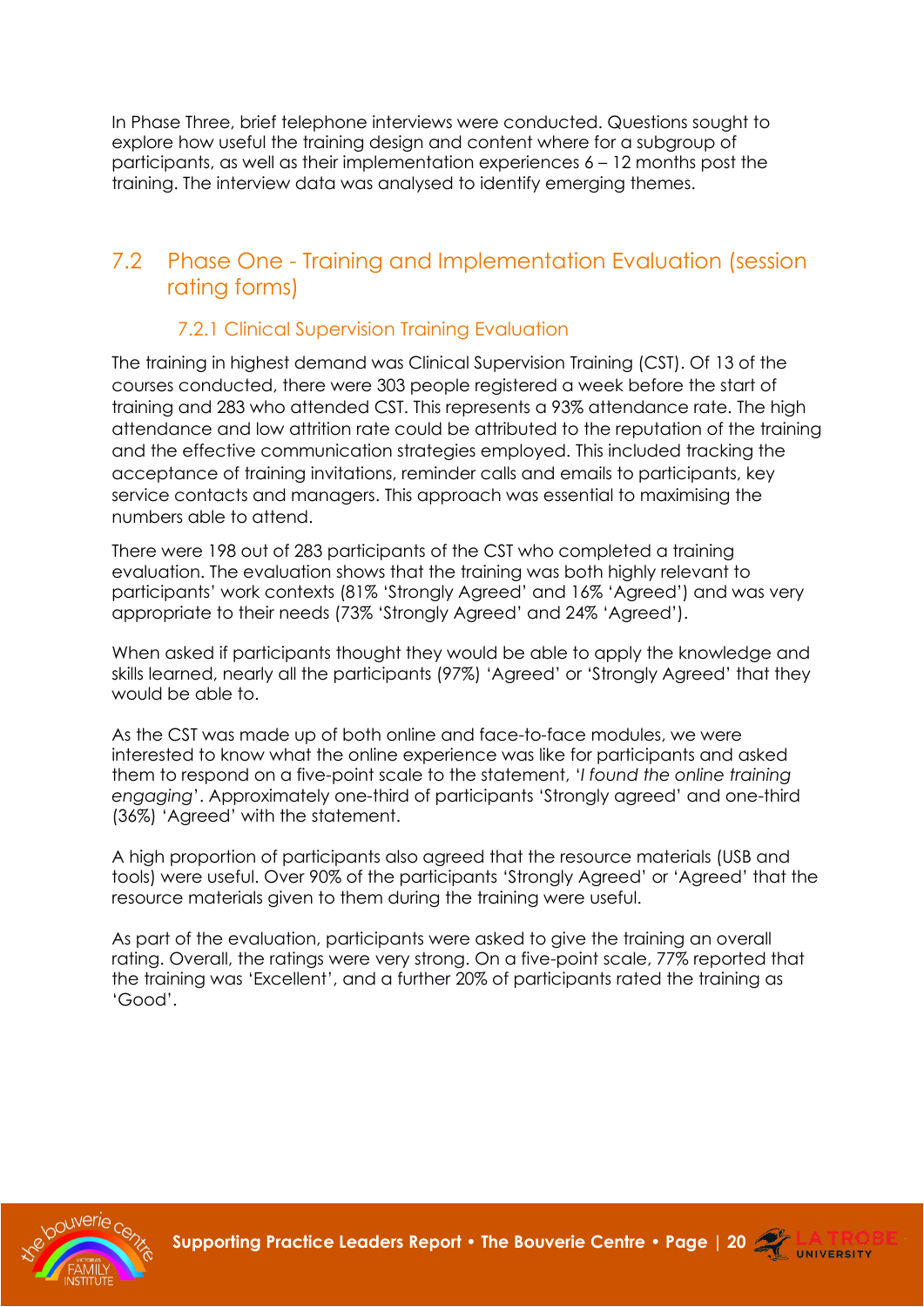



### *7.2.1.1 Clinical Supervision Training Evaluation – Nursing Discipline Only*

Evaluation of the training by nurses is of particular interest as prior to the SPLice Project The Bouverie Centre had not engaged MH services in Clinical Supervision workforce development and it was unknown how relevant and suitable the training would be for this workforce.

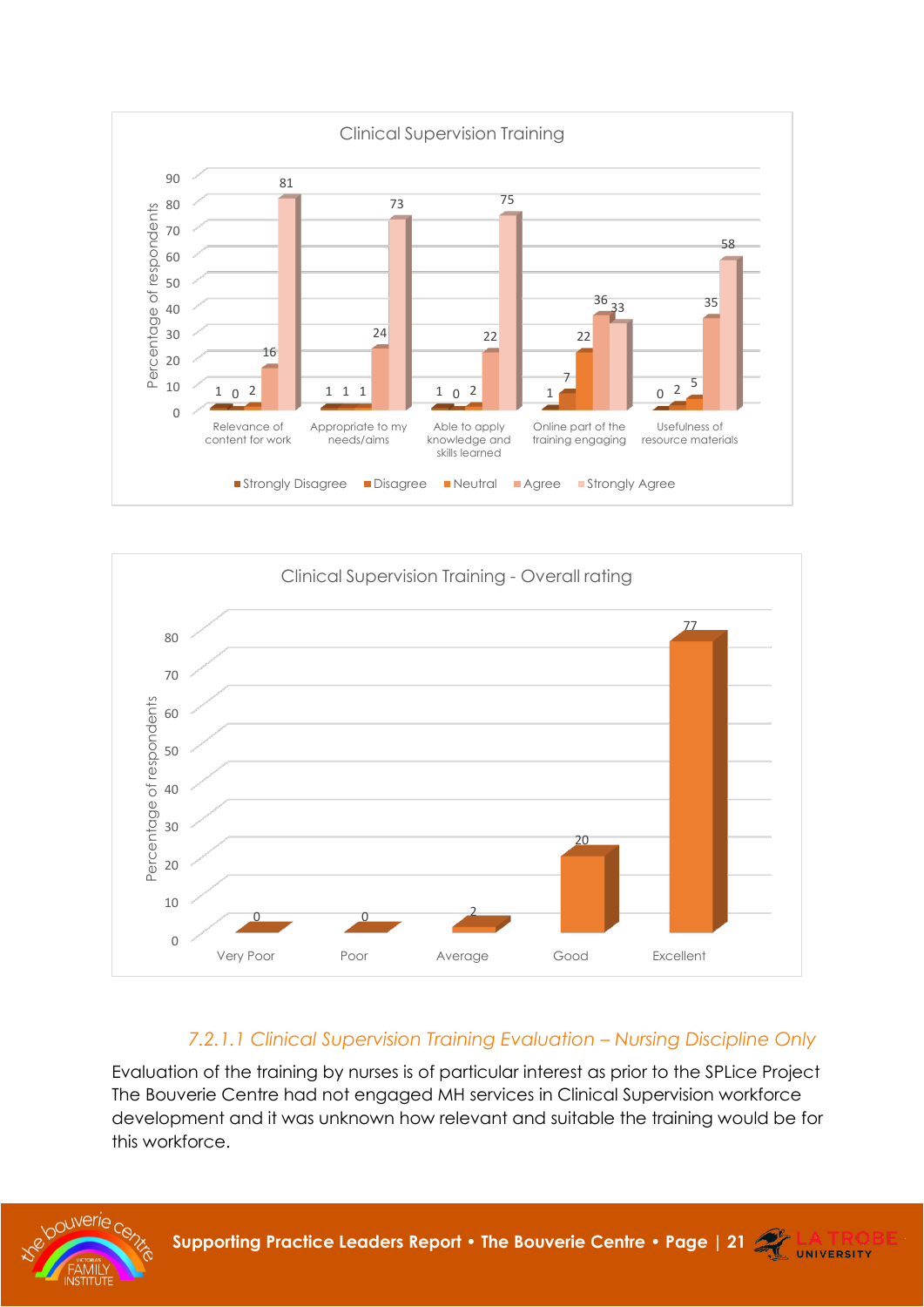Nurses who participated in the Clinical Supervision Training were drawn from a range of bed-based service settings including acute, community care, AOD withdrawal and residential units. Nurses from an acute setting represented 53% of all participating nurses.

The evaluation shows that the training was both highly relevant to participants' work contexts (86% 'Strongly Agreed' and 10% 'Agreed') and was very appropriate to their needs (78% 'Strongly Agreed' and 17% 'Agreed').

When asked if participants thought they would be able to apply the knowledge and skills learned, nearly all the nurse participants 'Agreed' or 'Strongly Agreed' (97% combined) that they would be able to apply the skills learned.

The Clinical Supervision Training was made up of both online and face-to-face modules. We were interested to know what the online experience was like for participants and asked them to respond, on a five-point scale, to the statement, *'I found the online training engaging'*. Approximately one-third of participants 'Strongly agreed' and one-third (36%) of 'Agreed' with the statement.

Over 90% of the participants 'Strongly Agreed' or 'Agreed' (93% combined) that the resource materials (including a USB with articles and tools) given to them during the training were useful.

As part of the evaluation, participants were asked to give the training an overall rating. Overall, the ratings were very strong. On a five-point scale, 80% reported that the training was 'Excellent' and a further 15% of participants rated the training as 'Good'.



**Supporting Practice Leaders Report • The Bouverie Centre • [Page | 22](http://www.bouverie.org.au/) <b>ALLA TRO** 

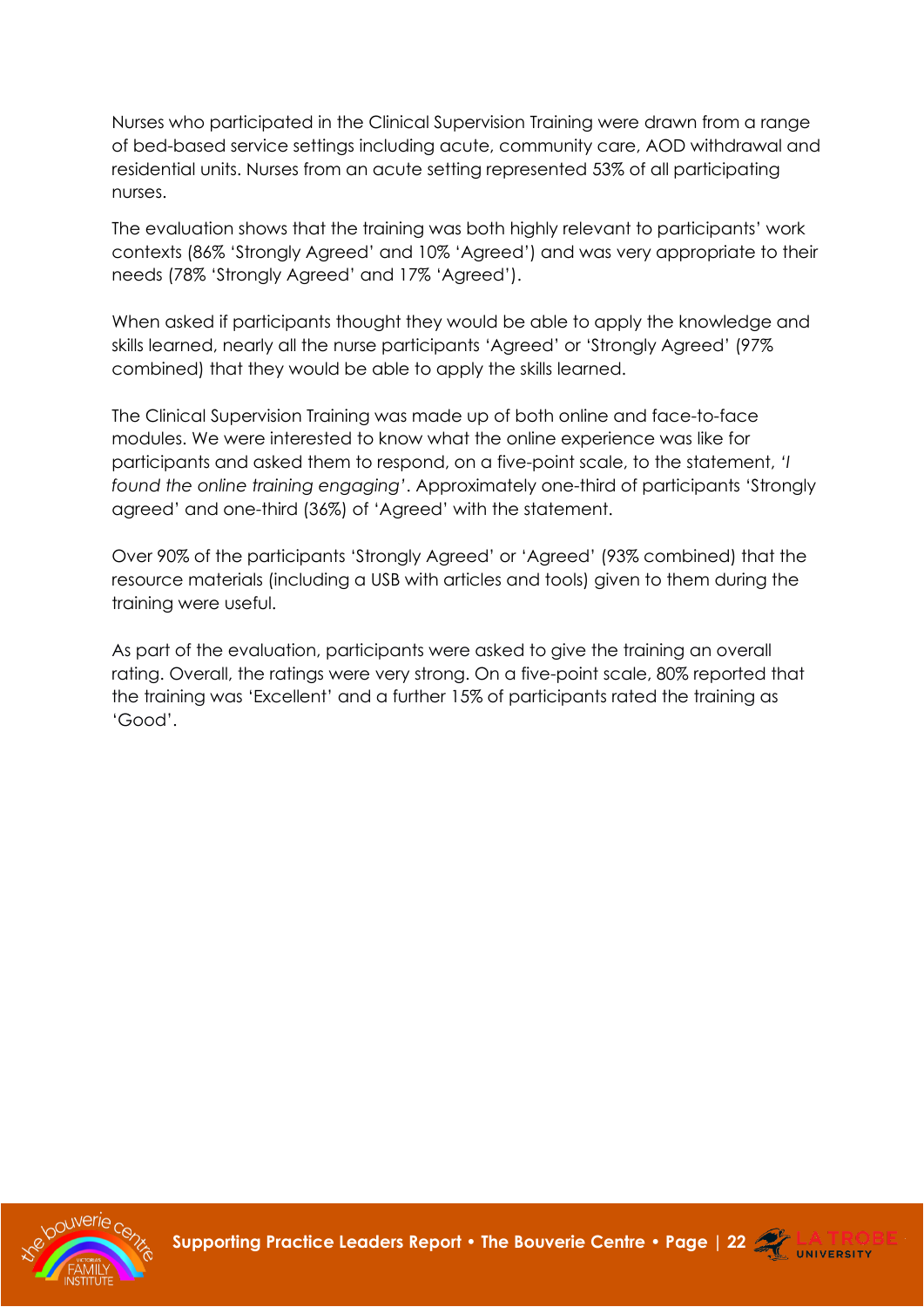



### *7.2.1.2 Workplace Projects Submitted During the Clinical Supervision Training*

It was hoped that implementation projects would be undertaken by services after the completion of the Clinical Supervision Training. During the test and pilot phase it was observed that attention quickly shifted post training. In order to harness the energy and attention garnered whilst the Clinical Supervision Training was in progress, a



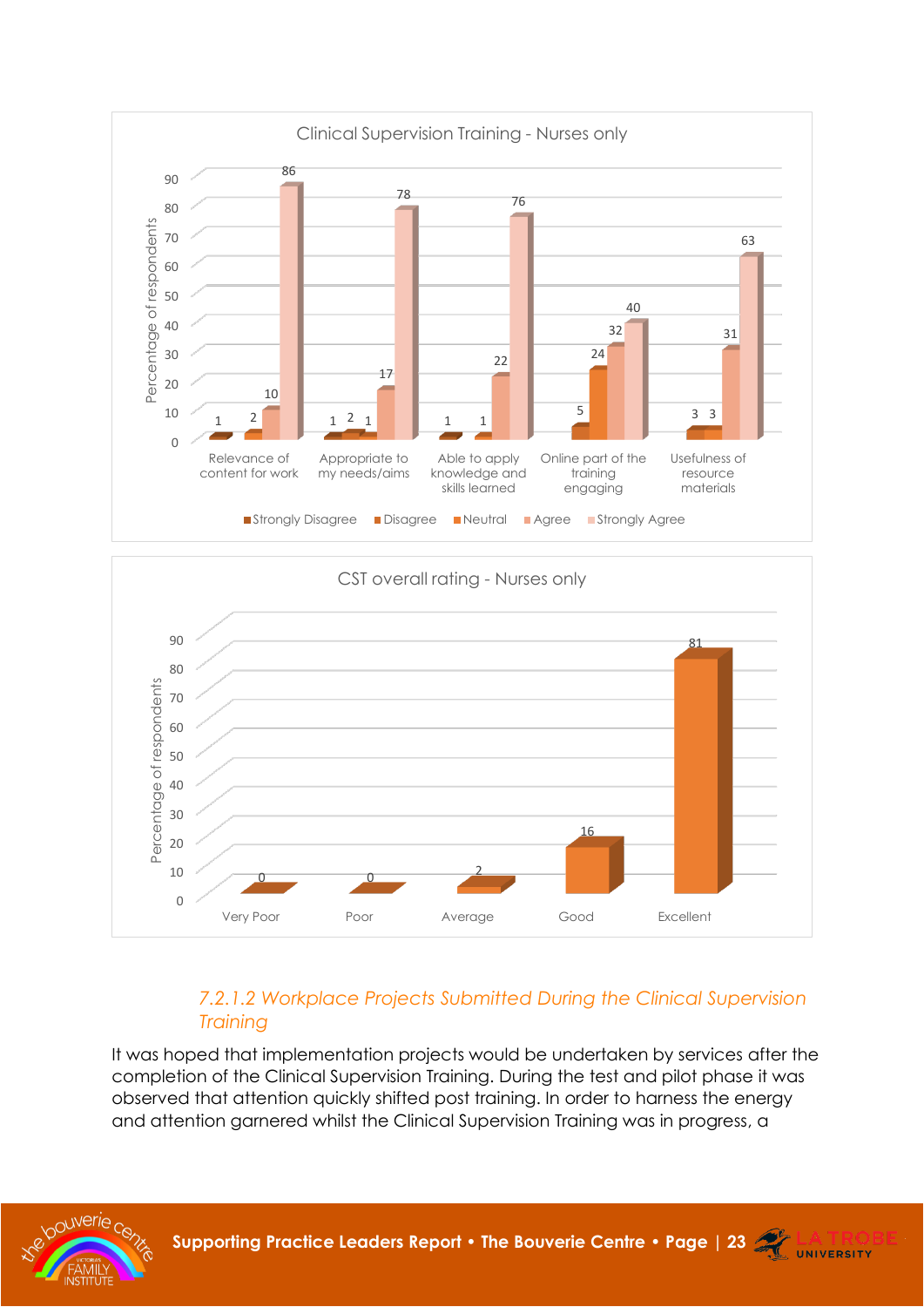Workplace Project was included in the online modules as a hurdle requirement in March 2017.

Several areas of interest emerged from the 190 Workplace Projects submitted: supervision documentation development including supervision policies, guidelines, contracts/working agreements and records (71%); conducting education sessions surrounding the aims and benefits of Clinical Supervision (34%); building networks across programs and organisations (24%); and the creation of accessible database of trained clinical supervisors (17%).

### 7.2.2 Building Team Resilience Training Evaluation

<span id="page-23-0"></span>There were 158 out of 184 participants in the Building Team Resilience training who completed an evaluation. The evaluations show that the training was highly relevant to participants' work contexts and very appropriate to their needs.

When asked if participants thought they would be able to apply the knowledge and skills learned, nearly all the participants (97.5%) 'Agreed' or 'Strongly Agreed' that they would be able to apply the skills learned.

Over 90% of the participants 'Agreed' or 'Strongly Agreed' that the resource materials (including a USB with articles and tools) given to them during the training were useful.

As part of the evaluation, participants were asked to give the training an overall rating. On a five-point scale, 56% percent of participants rated the training 'Good' and a further 41% reported that overall, the training was 'Excellent'.



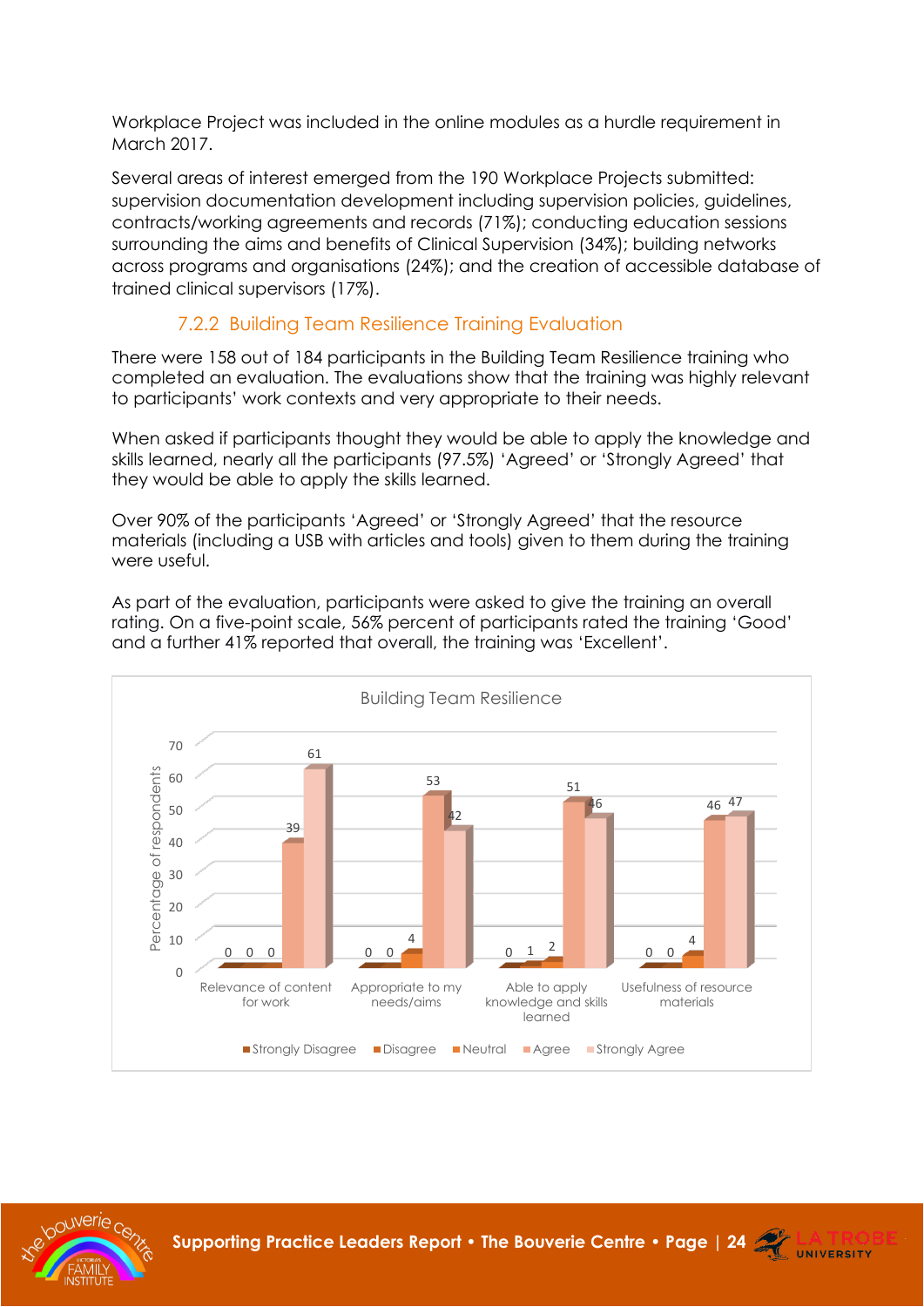

### 7.2.3 Group Supervision Training Evaluation

<span id="page-24-0"></span>There were 97 out of 114 participants in the Group Supervision training who completed an evaluation. The evaluation shows that the training was both relevant to participants' work contexts (69% 'Strongly Agreed' and 27% 'Agreed') and was very appropriate to their needs (64% 'Strongly Agreed' 33% 'Agreed').

When asked if participants thought they would be able to apply the knowledge and skills learned, nearly all the participants (97%) 'Agreed' or 'Strongly Agreed' that they would be able to apply the skills learned.

Over 85% of the participants 'Agreed' or 'Strongly Agreed' that the resource materials(including a USB with articles and tools) given to them during the training were useful.

As part of the evaluation, participants were asked to give the training an overall rating. Overall, the training was rated very strongly. On a five-point scale, 72% reported that the training was 'Excellent' and 24% of participants rated the training 'Good'.



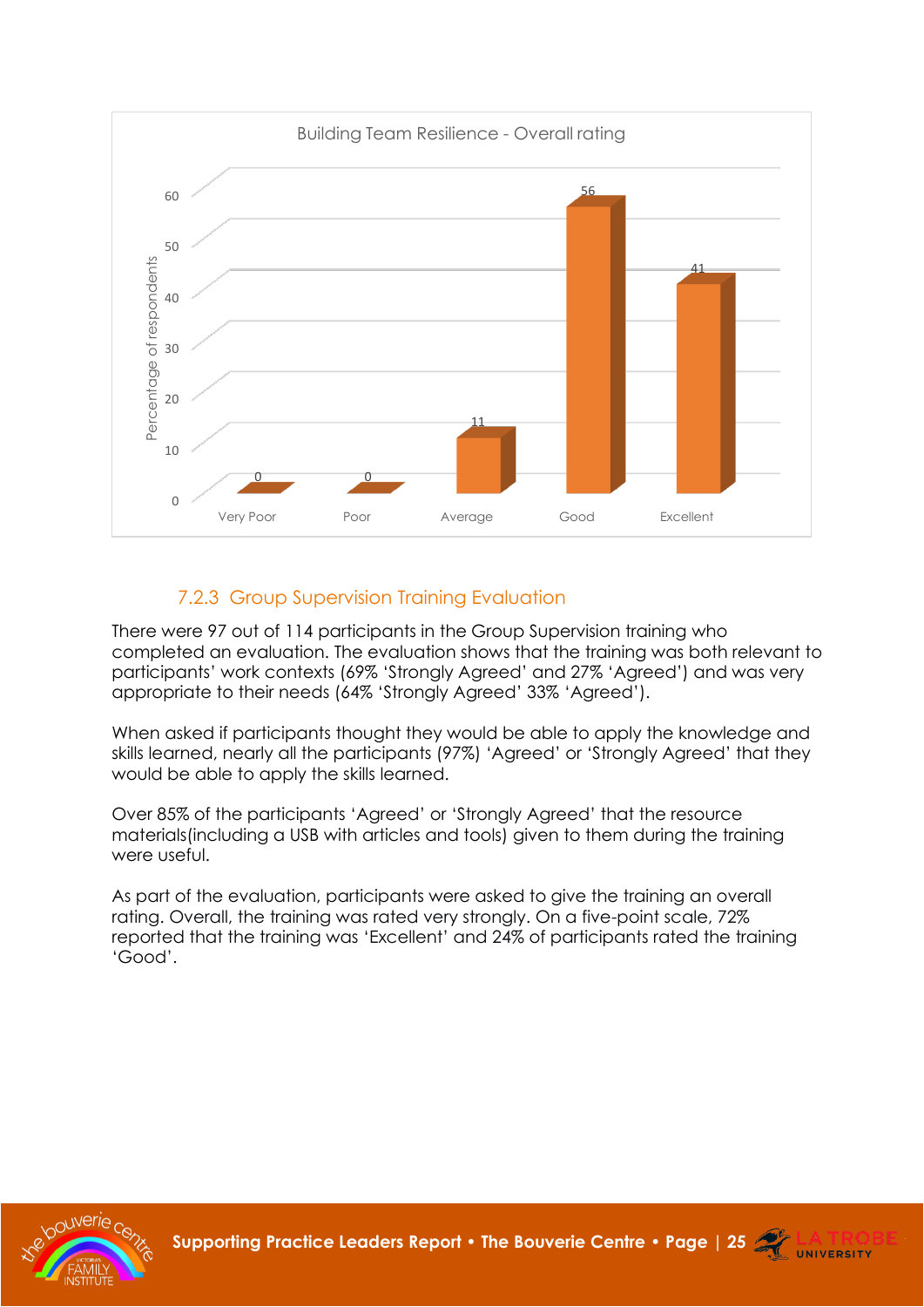



### 7.2.4 Practice Enquiry Groups (PEGs) and Booster Sessions

<span id="page-25-0"></span>At each site of the Project, PEGs and Booster Sessions were offered. Preference for attendance at these sessions was firstly given to participants from the site where the session was held and then if places were available these were offered to others from previous cohorts.

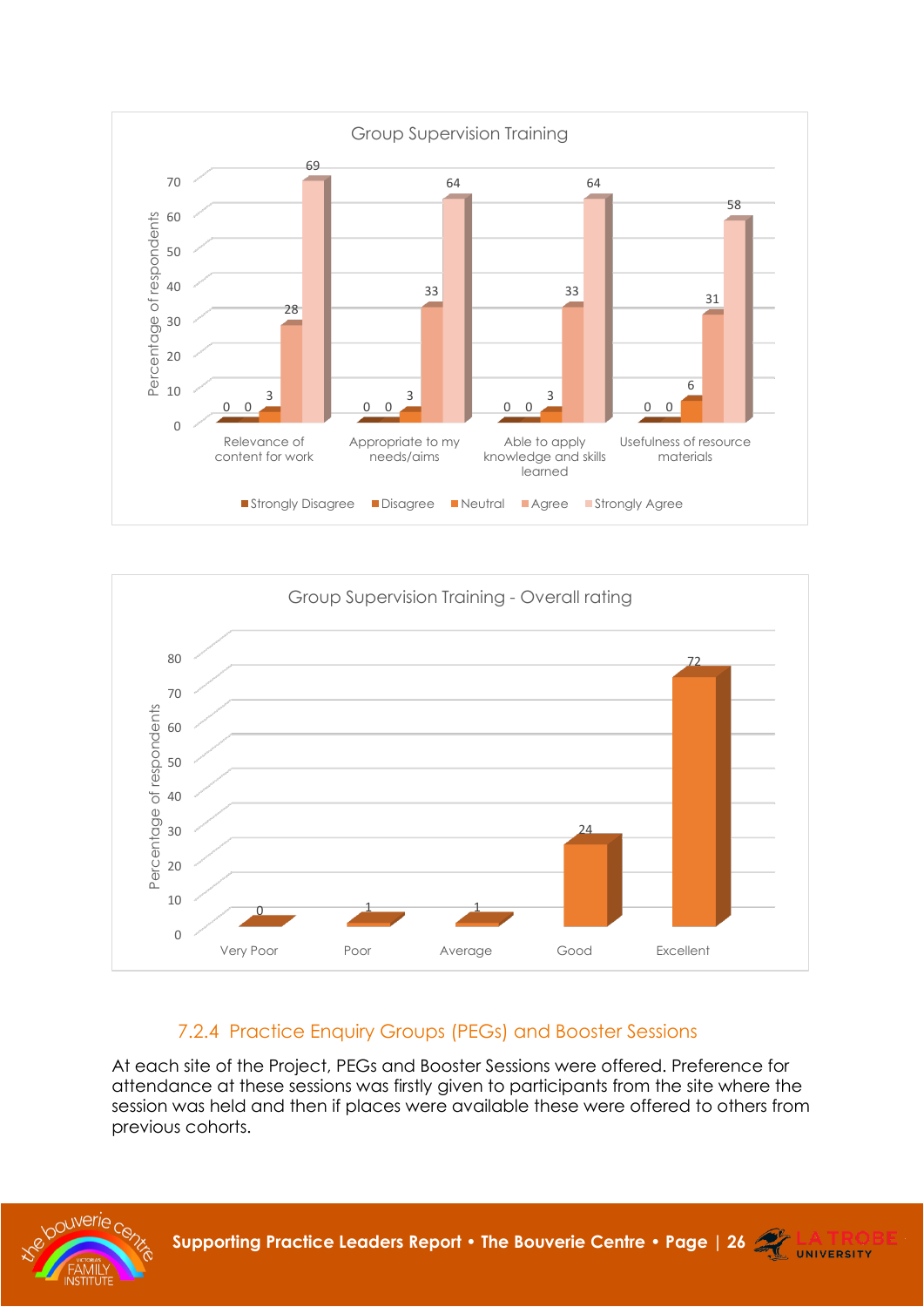#### **Table 1: Practice Enquiry Groups**

| Date               | <b>Site</b>    | Venue                  | No. of |
|--------------------|----------------|------------------------|--------|
|                    |                |                        | groups |
| $July - Sept 2016$ | Mid-West       | Harvester Clinic,      | 3      |
|                    |                | Sunshine               |        |
| Nov $2016 -$ April | Albury Wodonga | GK Hotel,              | 3      |
| 2017               |                | <b>Beechworth</b>      |        |
| Dec 2017 – April   | South East     | Southern Dual          | 3      |
| 2018               |                | Diagnosis Service,     |        |
|                    |                | Dandenong              |        |
| Dec $2017 -$ June  | Mildura        | <b>Mallee District</b> | 3      |
| 2018               |                | Aboriginal Service &   |        |
|                    |                | Mildura Base           |        |
|                    |                | Hospital               |        |
| <b>Total</b>       | 4              |                        | 12     |

#### **Table 2: Booster Session dates, venues and participant numbers**

| <b>Date</b>  | <b>Site</b>       | Venue                                                 | No. of<br>attendees |
|--------------|-------------------|-------------------------------------------------------|---------------------|
| August 2018  | <b>Ballarat</b>   | <b>Ballarat Community</b><br>Health Service,<br>Lucas | 12                  |
| Oct 2018     | Albury Wodonga    | Albury Wodonga<br>Health, Wangaratta                  | 12                  |
| Feb 2019     | <b>Mixed 2019</b> | The Bouverie Centre                                   | 13                  |
| <b>Total</b> | 3                 |                                                       | 37                  |

Despite significant interest expressed in attending Booster sessions, there were several challenges in organising them, both in metropolitan and regional locations. Three Booster sessions were cancelled due to low participation rates (i.e. less than 10 acceptances) including: Gippsland – Oct 2018; Warrnambool – Oct 2018; Youth Melbourne – Nov 2018.

### <span id="page-26-0"></span>7.3 Phase Two – Online Follow-up Survey

Phase Two of the Project evaluation was an online survey implemented via Qualtrics, 6 to 12 months post training. The data collected from the quantitative surveys was analysed to identify descriptive statistics using SPSS software. Short answer qualitative responses were thematically grouped and analysed.

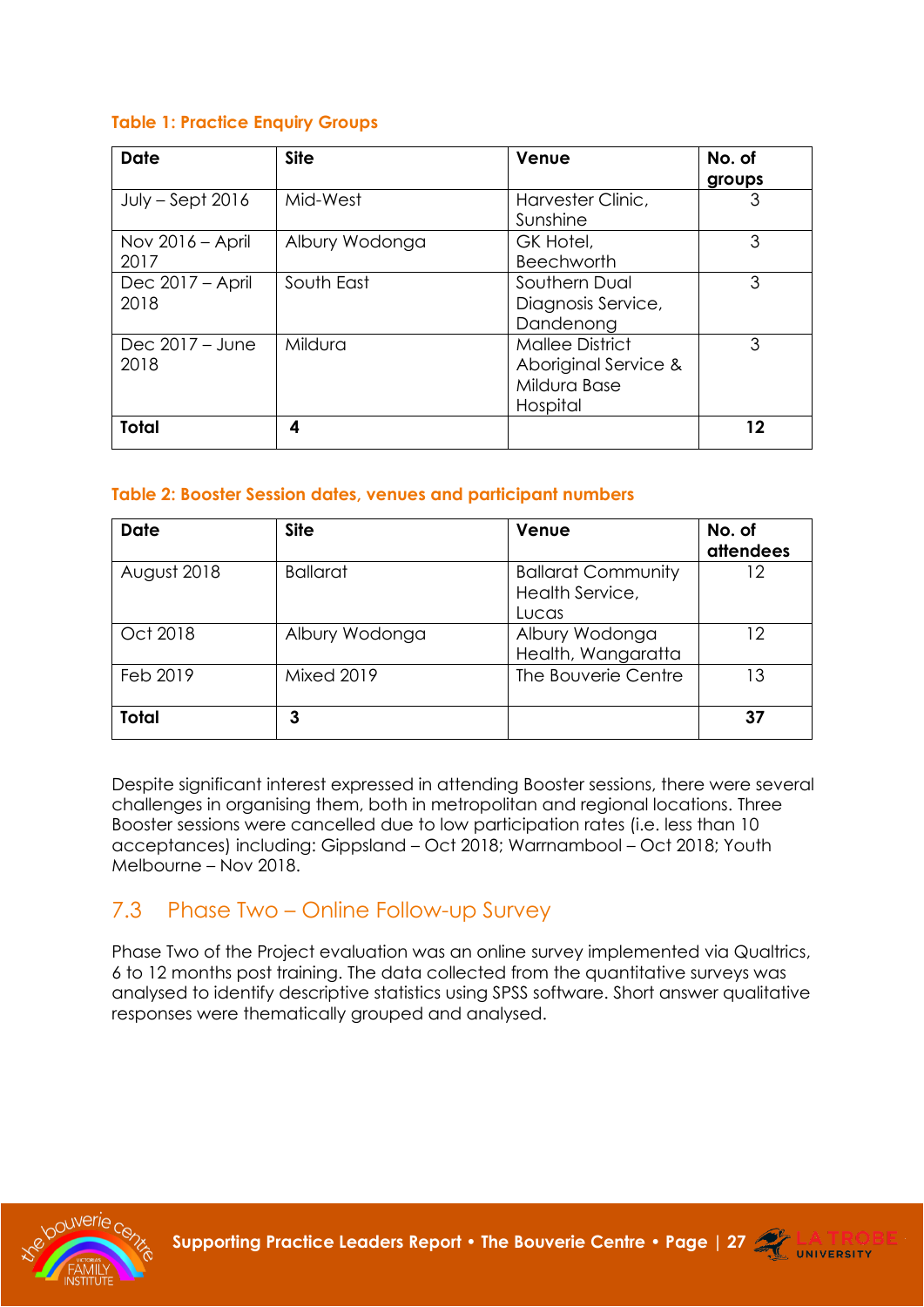### 7.3.1 Online Survey Results

<span id="page-27-0"></span>Eighty-six people who completed the clinical supervion training<sup>7</sup> participated in an online survey.

Initially, we asked people to respond to the question '*Has your capacity to deliver practice support in ice related cases improved post training?*' with a dichotomous Yes/No choice. Of over half the people who responded to this question (62%) did so in this format (Format 1). After some consideration and review, it was decided to ask the less CM specific question '*Has your capacity to support your staff in responding to complex and/or challenging presentations improved post training?*'. Rather than the dichotomous choice, we asked respondents to choose from a five-point Likert scale to better understand the extent to which participants felt improvement had occurred. Twenty-eight percent responded to the question in this format (Format 2). Ten percent of the people did not complete this question.

#### Format One

0%  $10%$ 20% 30% 40% 50% 60% 70% 80% 90% **The Second Second Second Second Second Second Second Second Second Second Second Second Second Second Second Second Second Second Second Second Second Second Second Second Second Second Second Second Second Second Second** Practice support improvement - post training Format 1

*Has your capacity to deliver practice support in ice related cases improved post training?*

As can be seen from the graphs above, 84% of those who responded to format one said their capacity to deliver practice support in CM related cases had improved.

#### Format Two

*Has your capacity to support your staff in responding to complex and/or challenging presentations improved post training?*

 $7$  CST participants were chosen as the sample from which to draw as they had committed to a greater extent than those in the trainings of shorter duration. However, some had also participated in other SPLice practice support training.



**Supporting Practice Leaders Report • The Bouverie Centre • [Page | 28](http://www.bouverie.org.au/) 27 LA TRO** 

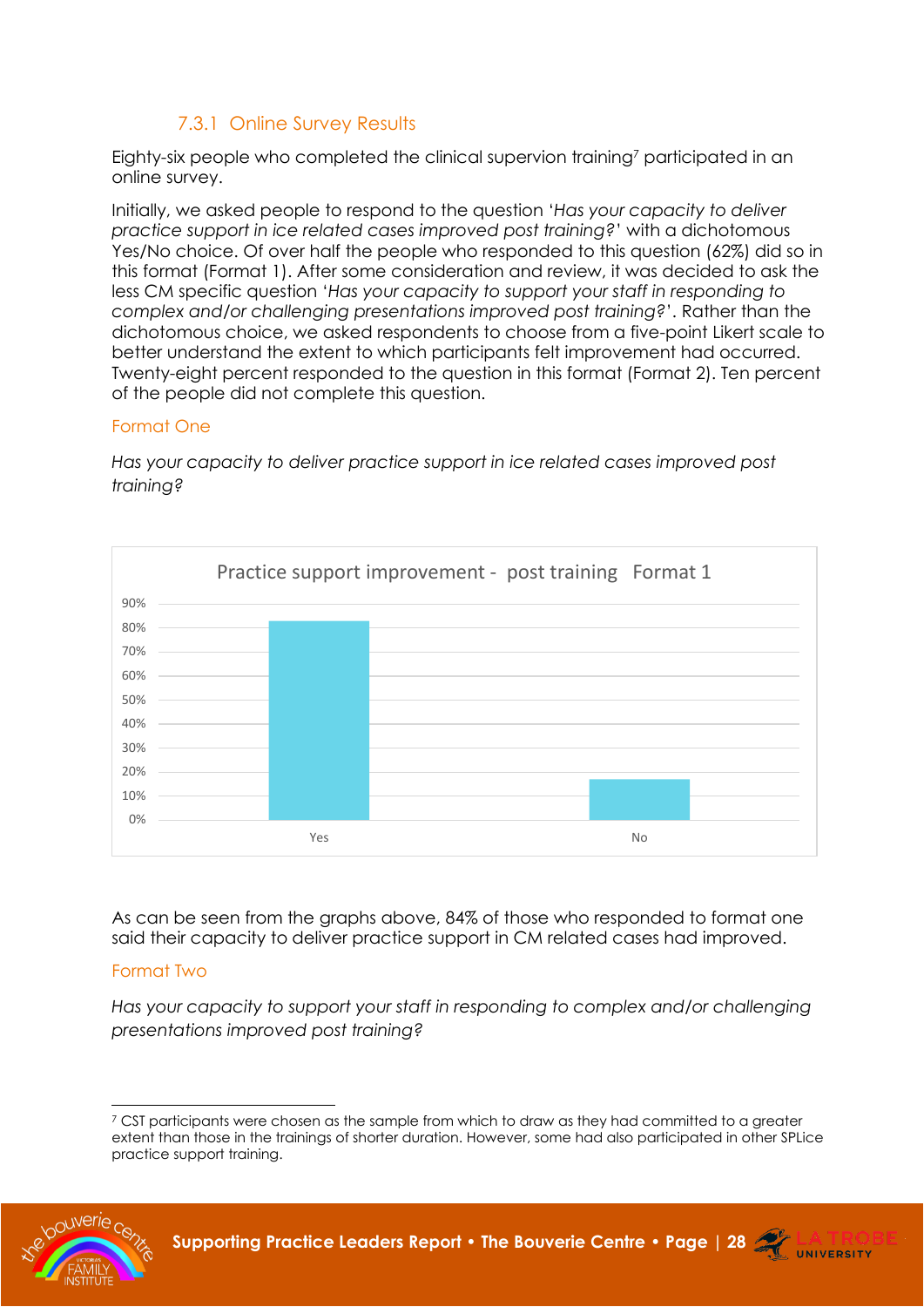

Of those who responded to format two, 30% said that their capacity had 'Significantly Improved'; 66% said it had 'Somewhat Improved'; and 4% (n=1) said their capacity to support staff in responding to complex and/or challenging presentations had not improved post training.

When taken together then, we can see that 66 of the 72 (92%) people who responded to this question had experienced increased capacity in practice support relating to CM use because of the training.

Those who had not can perhaps be understood as responding to the focus of the trainings being on the impact of CM related presentations rather than specific CM education as contained within other Ice Strategy workforce development.

### *7.3.1.1 Qualitative Questions*

Most of the survey consisted of short answer qualitative questions. We asked participants to tell us how they thought their practice had improved. Sixty-four people (80%) responded to this question. As can been seen from the top three responses reported below, the most reported way that practice had improved was the ability to be more reflective in their work. Responses under this theme included both the capacity to be more reflective about one's own style of doing supervision, and to be more reflective (and less reactive) about what supervisees brought to sessions. Increased reflective capacity correlated with an increased ability to be supervisee led rather than feeling they needed to find solutions for supervisees. Respondents talked about 'strengths-based practice' where it was recognised that supervisees often had many resources to draw on and the role of the supervisor was to help identify and build upon those resources. Participants also felt they had more skills to draw on. This included creative ways to do supervision and 11 people reported that there were more tools in their tool box.



**Supporting Practice Leaders Report • The Bouverie Centre • [Page | 29](http://www.bouverie.org.au/) <b>ALLA TRO**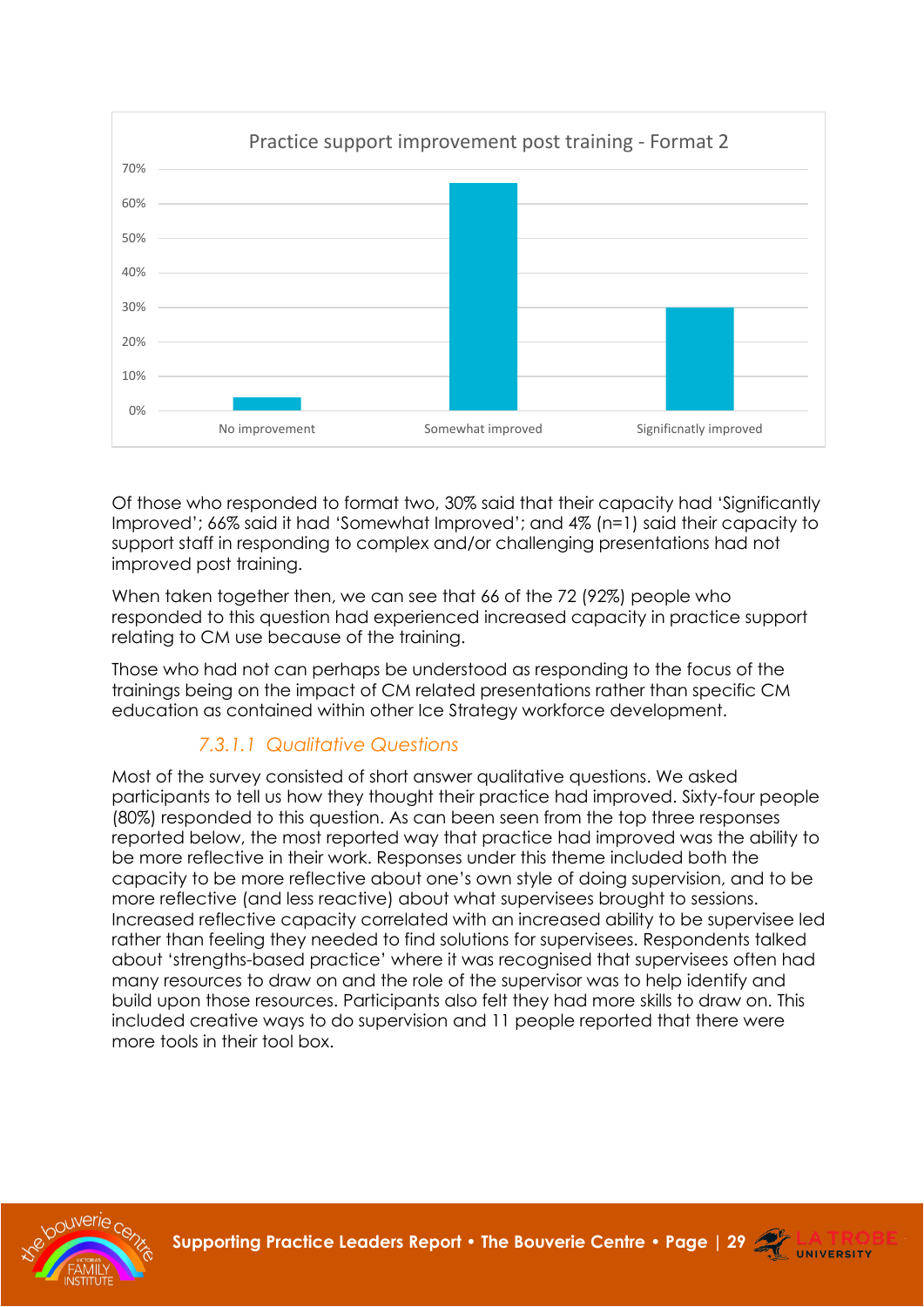**How has your practice improved?**

I'm more reflective and my confidence has increased to use my own style. I'm less reactive

Feeling less pressure to have an answer. More able to help supervisee arrive at their own solutions. Increased reflective practice

More strategies in my tool box, being more creative

We next asked people:

**Which strategies for improving clinical supervision and practice support have you utilised, if any?**

7-eyed model

Being more reflective (rather than goal setting)/active listening for individual and group supervision

**Contracting** 

Throughout the online survey (and the following telephone interviews), respondents highlighted the usefulness of having models to refer to. Respondents talked often about doing supervision work informally but not having a framework to organise their supervision sessions. The 7-eyed model was a framework that training participants responded to well and, unsurprisingly, was the most utilised strategy post training.

Secondly, respondents utilised reflective skills and active listening, rather than being directive. This was understood to be one of the important differences between linemanagement and clinical supervision.

Utilising contracts or working agreements in supervision was an important strategy for improving quality and effectiveness.

We then asked respondents**:**

| What difficulties have you experienced when trying to improve clinical<br>supervision or practice support, if any? |  |
|--------------------------------------------------------------------------------------------------------------------|--|
| None                                                                                                               |  |
| Time and consistency of supervision                                                                                |  |
| Lack of supervisee or staff buy in                                                                                 |  |
| Lack of supervision structure in workplace                                                                         |  |

The highest number of responses to this question was that there were no difficulties to improving supervision or support 6 to 12 months post the training. The second most frequent response was that it was difficult to preserve dedicated time for supervision which impacted the consistency of supervision in the organisation. This was reported particularly in the nursing sphere. Closely related to this was a lack of supervision structure in the workplace. People reported, '*supervision is supported in theory but not practice'*, '*It is difficult for Managers with competing priorities*' and '(I) *didn't get a*  foot in the door with Child Protection (around implementing regular clinical



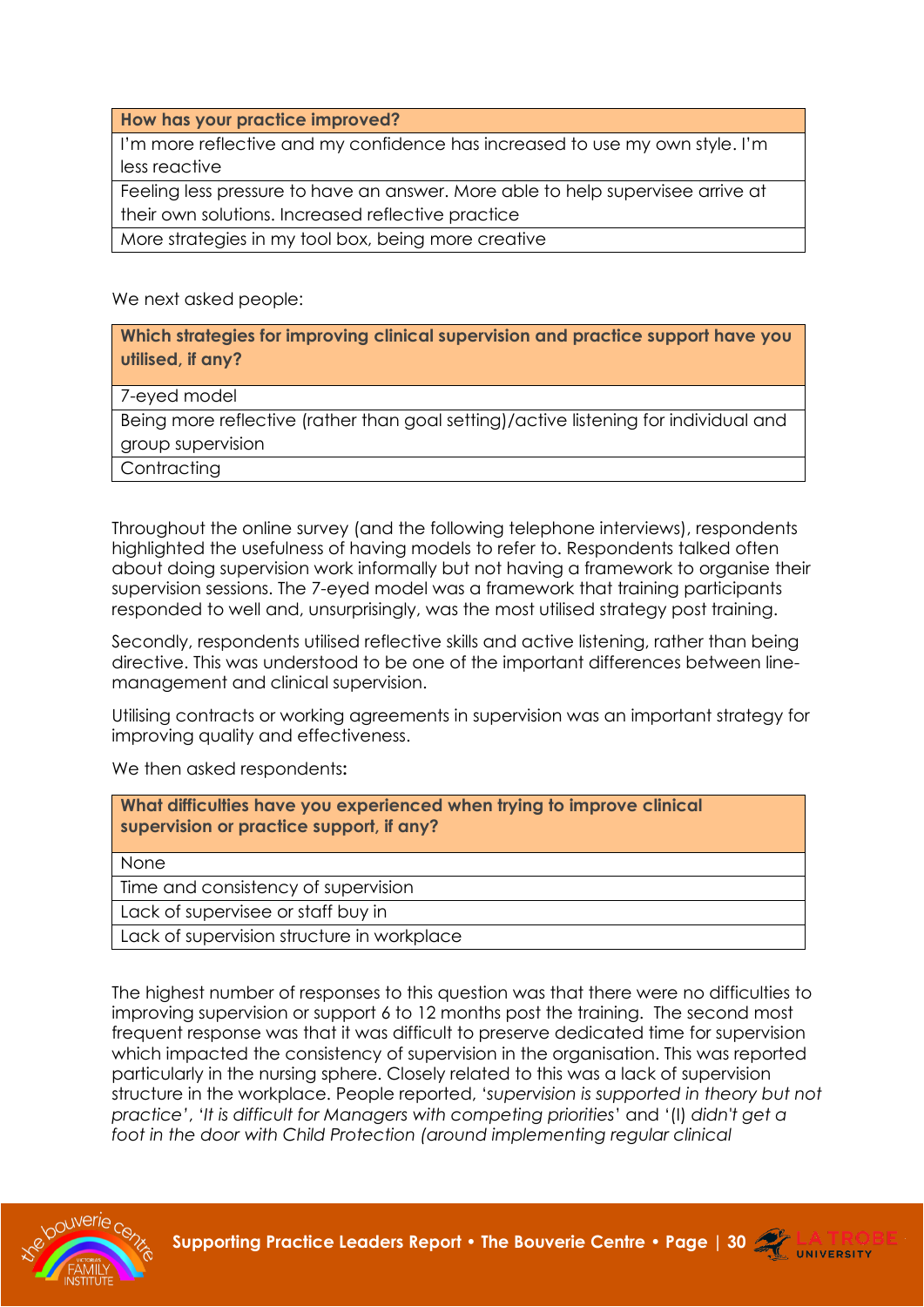*supervision) and ended up withdrawing from the position as DHHS were not organisationally ready'.*

As part of understanding implementation challenges related to clinical supervision, we asked participants**:**

**What changes, if any, have you noticed in relation to clinical supervision and practice support in your organisation?**

Review and development of supervision policy in the organisation - supervision becoming a priority

More staff engagement with supervision and increased supervision opportunities and projected, organised times

General increased awareness and knowledge about clinical supervision

Respondents reported positive improvements to the way organisations are responding to clinical supervision. People reported that they had noticed a review or development (or both) of supervision policy. Further to this, respondents had noticed supervision being given a greater priority that it had not had in the past. As a result, participants reported that there was more staff engagement with clinical supervision and scheduled sessions for clinical supervision increased.

The third most reported change people had noticed was an increase in awareness and knowledge of clinical supervision in their organisation.

Next, we asked respondents:

**What else do you think needs to happen in your organisation to improve clinical supervision and practice support, if anything?**

Organisations need to have policy and procedures that embed clinical supervision

More protected time and funding to sustain and make supervision a priority

More staff trained (which increases choice)

The most common response was that organisations need to develop or improve policy and procedures to embed clinical supervision as part of everyday practice. Training was included in this theme as it was frequently tied to, `*Creating a culture of learning across the service and develop mechanisms that support and nurture staff, with commitment from senior management and the executive*'; '*it needs to be prioritised within the organisation and have more staff available to provide supervision*'; and '*we are working on implementing a new policy and model for supervision to ensure that clinical supervision is available to staff outside of line management.*'

Closely related to increased policy and procedures is the need to embed protected time for supervision to demonstrate that clinical supervision is a priority.

The third theme under this question was about the quality and choice of supervisor. Participants reported the need to have more available Clinical Supervision training opportunities so that there was a greater choice of supervisors available. Responses were: '*Freedom for staff to choose their own supervisor from across disciplines rather than a supervisor be allocated'; 'better matching and supervisor choice'*; and '*it* 



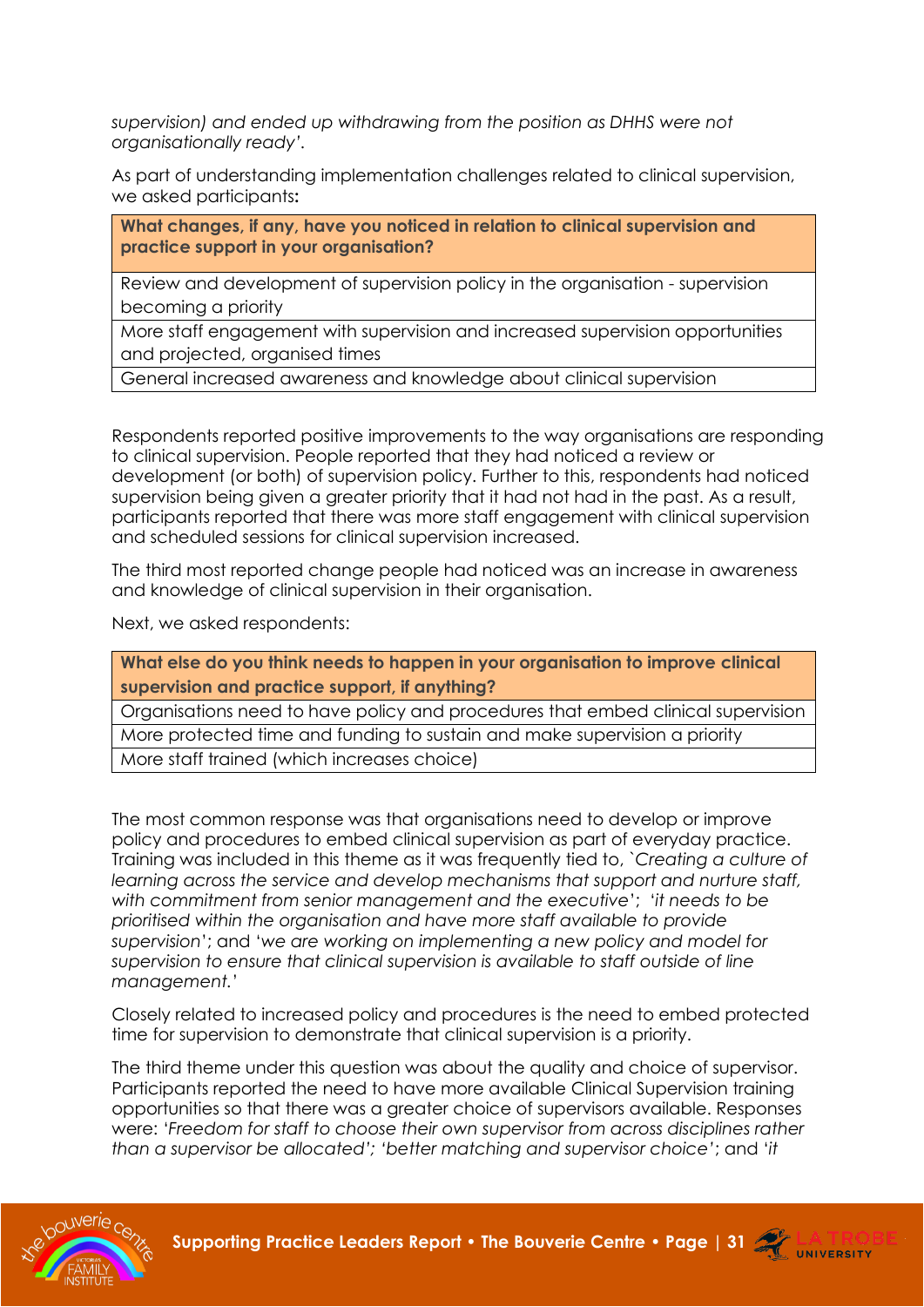*needs to be prioritised within the organisation and have more staff available to provide supervision'.*

The online survey was an opportunity for us to understand what those who completed the survey would like to know from the online evaluation process.

**What findings from of the evaluation of the SPLice project would be of most interest to you? For example, difficulties other people or sectors experienced in improving clinical supervision.**

How to implement what was learned in the training in the workplace

What other people have found most useful in clinical supervision - what models they are using

Common barriers and solutions when conducting clinical supervision sessions.

It was evident from the responses above that participants wanted to understand how others in similar situations had navigated the challenges of implementing learnings from the training in both organisational and one-on-one supervision settings. For example, participants were most keen to understand the barriers to clinical supervision others had faced, and the solutions they had deployed to overcome them. They said, '*Things tried in organisations, i.e. implementation of supervision successes or failures for other organisations to learn from*' and '*I would be interested in the difficulties and also examples of where people in other sectors have implemented positive changes*.'

### <span id="page-31-0"></span>7.4 Phase Three - Telephone Interviews

In Phase Three, 23 telephone interviews of up to 30 minutes were conducted utilising questions informed by the results from the online survey. Questions were designed to explore the usefulness of the Project's activities and what the implementation experiences of participants had been. The interview data was thematically analysed to explore emerging categories and themes.

The interviewees were drawn randomly from a range of project sites.

#### **1. Clarifying the difference between line management and clinical supervision**

The difference between line management and clinical supervision was discussed frequently during interviews. For many participants most of their experience, both as a supervisor and a supervisee, had been with line management. For some participants, the distinction between and theories around the two different types of supervision was new. For others, the training supported practice change in their organisation, helping to articulate a clear distinction between clinical supervision and line management.

*"Our organisation is now trying to deal with line management in the day-to-day time and use supervision time for a more clinical approach"*

*"Clinical* (supervision) *is usually outsourced. I want to understand and implement more of a distinction between line management and clinical supervision."*



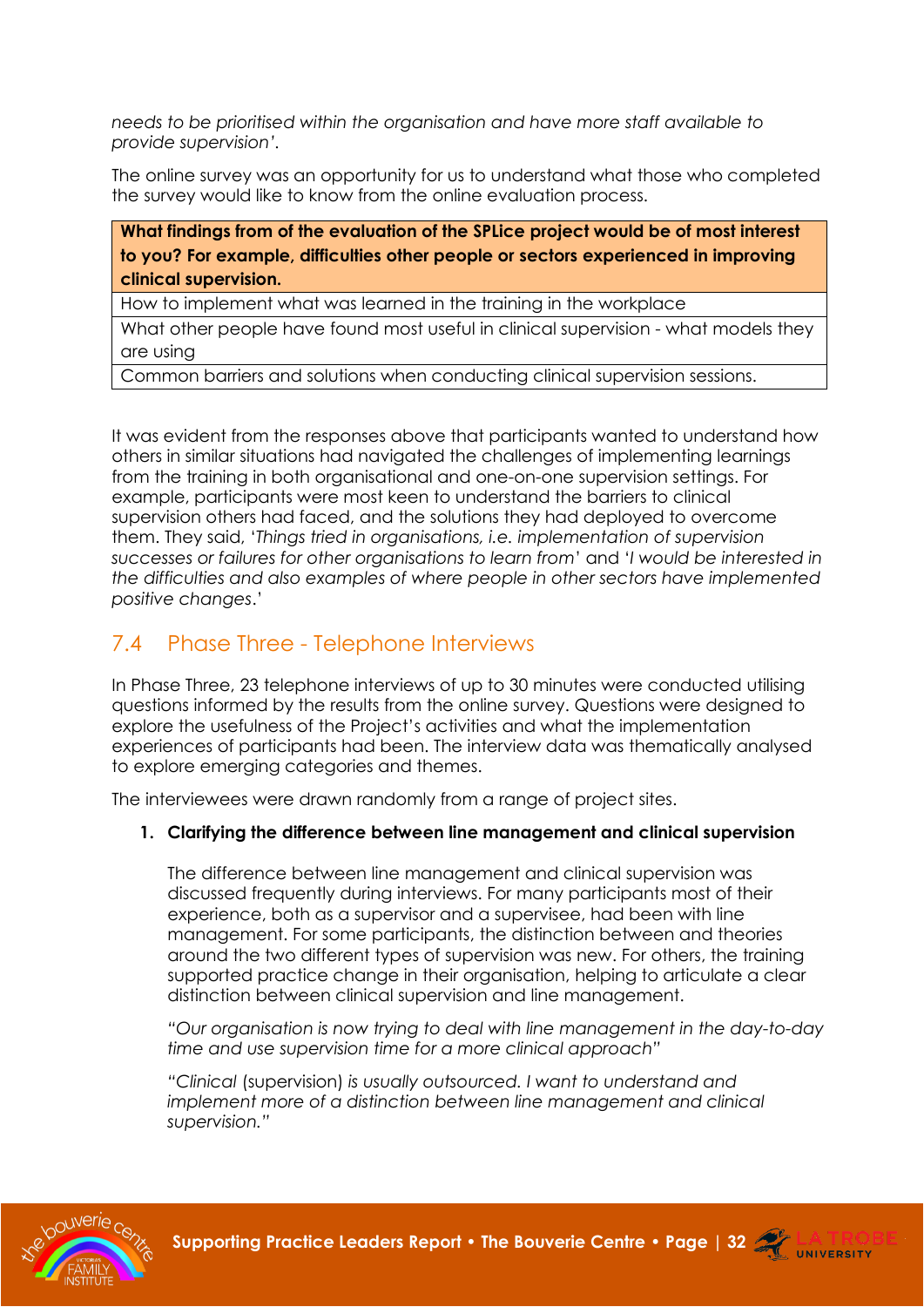*"The idea of clinical supervision is a foreign concept to the general health setting. In the past, clinical supervision has just been going through case notes."*

*"A big investment is being made in our organisation so that every clinician has a supervisor who is not their line manager. The training has really supported this."*

#### **2. Delaying the urge to problem solve**

When asked to consider how their supervision practice had changed as a result of the training, it was clear many participants had noticed a tendency for them to move quickly into problem solving with supervisees (often as a result of being more practiced in line-management). Building a reflective space and encouraging the supervisee to arrive at their own solutions was considered a key difference between line management and clinical supervision. Participants felt a sense of relief that they had been given permission through the Clinical Supervision training, to not have all the answers for supervisees.

*"The training helped me to try and honour the space for them (supervisees) and make it more 'their' supervision."*

*"It's helped me not move directly into problem solving."*

*"Most helpful aspect is not giving answers and allowing the person to figure things out on their own, which is actually a relief for me, as a supervisor."*

#### **3. The value of the models presented: The Single Session model and the 7-eyed model**

Participants valued the two key models that were presented: The Single Session and the 7-eyed model. For some, they had previously not had exposure to frameworks with which to organise and articulate clinical supervision sessions and as a result lacked confidence in their practice.

*"Here we have been moving more towards a line management model than clinical supervision and I wanted to put the lens back on clinical supervision and client/self-care and the 7-eyed model does allow this scope."*

*"The two models were the most useful part, people want skills."*

*"I have felt like I've 'winged it' over the years. The two models and the theoretical information allowed focus."*

*"Oh look, it was brilliant. It put a framework around supervision that you don't get in your clinical training. I liked how it built up to a model that made sense."*

#### **4. Appreciating practice and role plays**

Training participants can often feel ambivalent about participation in role plays. It was clear from participants in this training that opportunities to practice were highly valued as participants had the opportunity to bring real situations to the practice sessions. The demonstrations that were provided were useful, and it was particularly appreciated when there was commentary to help understand what was happening in demonstrations. It was also valued when



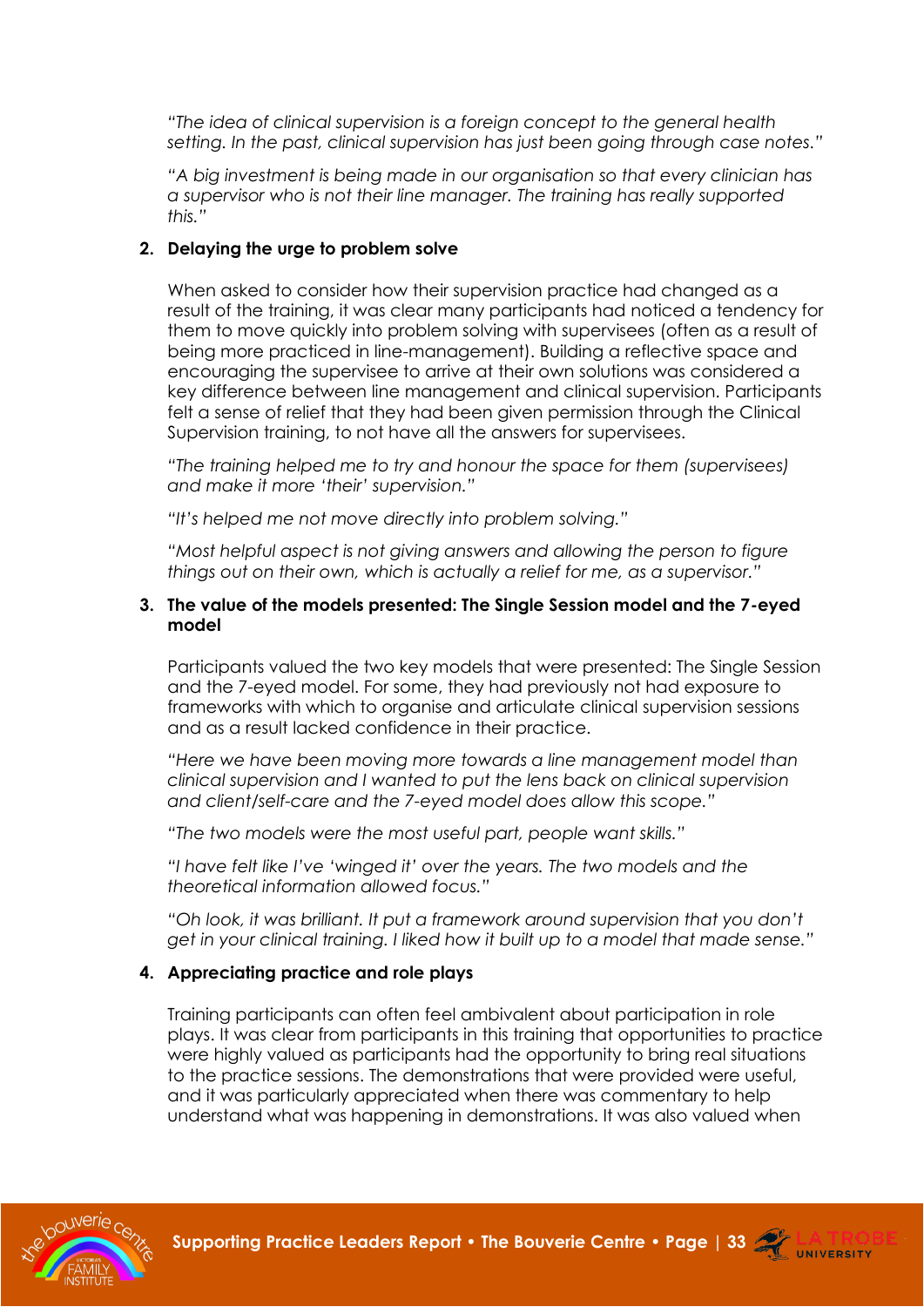practice sessions were monitored so that unhelpful practice did not run unchecked.

*"We had a couple of opportunities to actually practice supervision with each other and it wasn't staged, it was actually real and I was involved in both sides of receiving and giving, and that was quite valuable."*

*"A good mix of practical and theoretical and I enjoyed the practical elements and valued the triads highly."*

*"The most useful aspects were the practice where we got up and had a go. The combination of theory and practice was very helpful. Practice helps to cement it and build confidence. It puts it in the realm of something you can do. I did like the practice. It was practical and very good."*

*"Great facilitators, with many great skills but more unpacking of what went well – moved a bit quickly."*

*"Demonstrations with a running commentary were really useful. It's good to unpick what is happening in roleplays."*

#### **5. The value of transferability**

As funding for this training was drawn from the Ice Strategy, there was discussion about whether the training should have aimed to include more information specific to problematic CM use or whether what constituted strong clinical supervision practice across client presentations, programs and sectors was considered of greater benefit. Overall, participants felt that the transferable approach to the training was preferable. Those from the AOD sector especially felt they already had sufficient knowledge about CM and what they needed was the content about supervision. This was echoed by other participants.

*"I liked that it was about supervision, not about methamphetamine use. It didn't need ice content, ice is not the issue, the issue is about supervising staff. The transferability was the good thing about the content."*

*"The transferability of knowledge was great…"*

#### **6. How the training was useful**

When we asked telephone interviewees to reflect on what was most useful about the training, there were many positive responses. For some the training provided new information that helped situate the supervision work they were already doing within recognised frameworks, and for others the information reinforced and validated what they were already doing well. Others appreciated the experience of facilitators in negotiating various practice issues. They gained great benefit from facilitator demonstrations and when they deconstructed and commented on practice sessions. Others, especially those in regional areas, valued the networking opportunities.



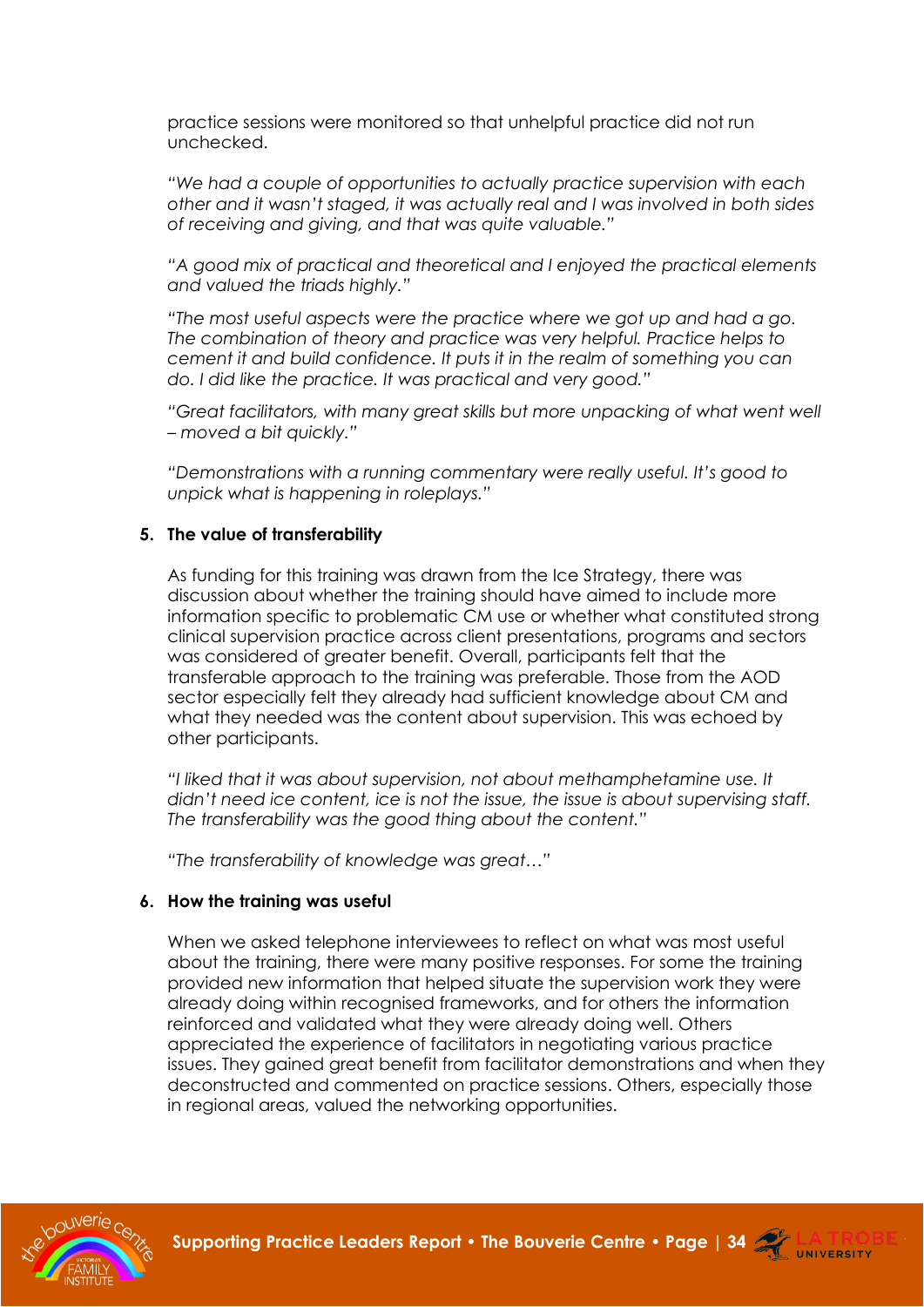*"Some training you walk away from and it changes your paradigm and you*  really take the training on. I had that experience, particularly with the group *supervision training."*

*"Anything that has the stamp of Bouverie on it, you know you are going to get top notch stuff."*

*"Facilitator knowledge and experience, e.g. ethics and the law, was very useful."*

*"The training had great detail."*

*"For me, the training reinforced that I'm doing the right thing."*

*"Bringing the consumer back into the room in supervision. Putting the self in the consumer's shoes."*

*"A great networking opportunity."*

#### **7. Reflections on training methods**

Participants reported a good balance between the online and the face-toface part of the Clinical Supervision training. Overall, the adult learning model used by The Bouverie Centre trainers, which includes theory, then demonstration, practice and reflection was appreciated by interviewees. For some, the training moved a bit quickly and these participants would have appreciated greater consolidation time. Some found it hard to find time to complete the online modules, others felt frustrated when others had not completed them and trainers allocated time towards reviewing online content.

*"Some of it moved too quickly and just brushed over stuff. Like the single session stuff…brilliant stuff. But I haven't retained it. It wasn't expanded on. For me coming from a background of very little knowledge, to recap and build on it a bit more would have helped. I found I was trying to process information and then we went on to another concept and none of it really embedded in."*

*"So the individual supervision was really good, but what's always unfortunate is the lack of time to reflect on the learning, if that makes sense."*

*"I found it annoying that readings were covered twice for those who did them."*

*"Overall the feedback was very good and we all got a lot out of it but I just would have probably allowed a bit more time for actual supervision(practice) to be occurring. That would have been my little tweak. But overall it was really good."*

*"The most useful and relevant to me was the combination of online and faceto-face, and the blend of the chance to reflect with peers while having the support of trainers."*

#### **8. Incidental supervision**

A significant proportion of those interviewed were not currently in roles where they provided regular, scheduled clinical supervision but rather provided

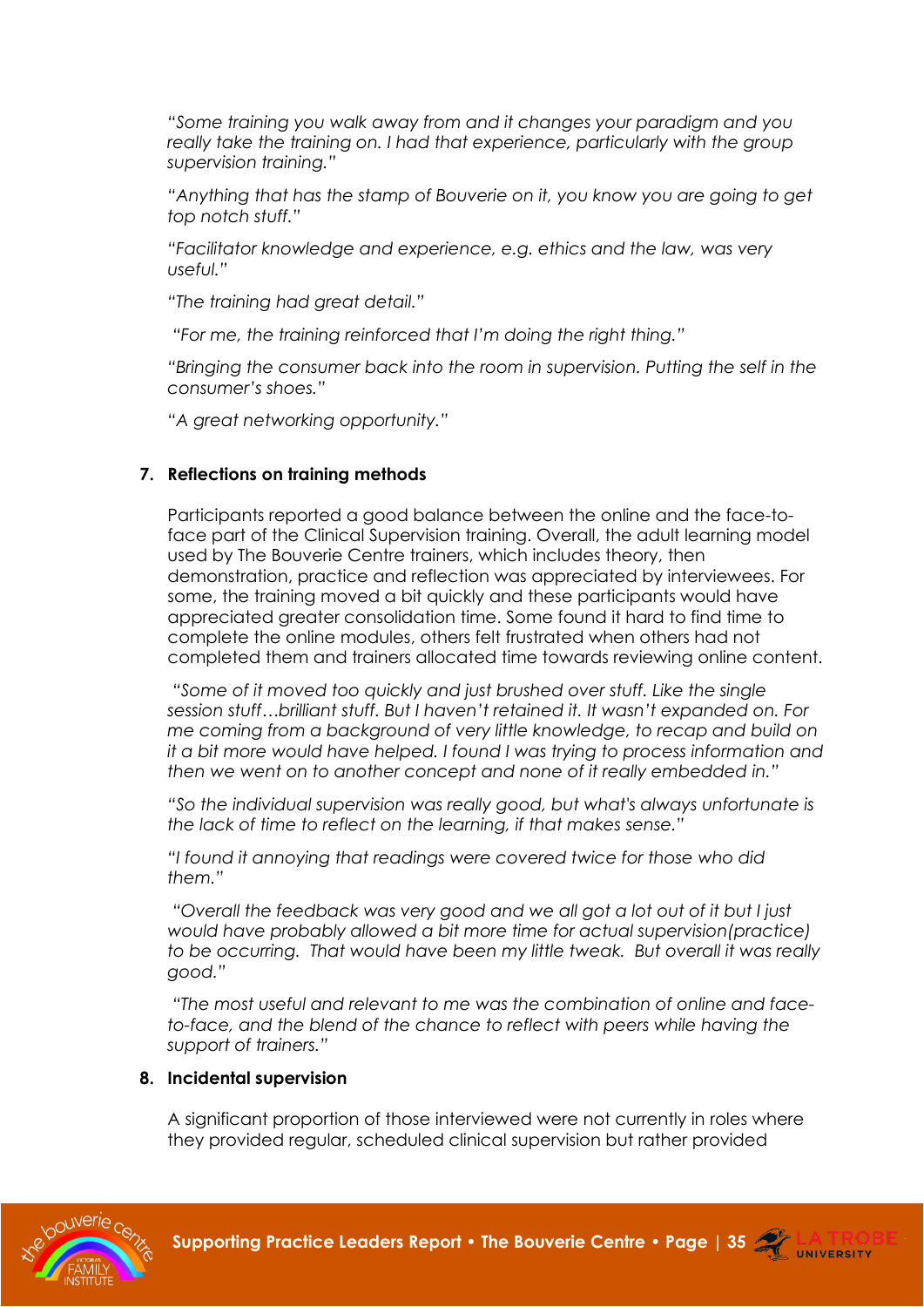frequent informal or incidental supervision. Validating and presenting a framework for incidental supervision was valued.

*"What was also useful was having some kind of (framework) for incidental supervision, doing that more effectively because the bulk of my time goes towards that and yet often I walk away from a situation thinking I'm not sure I worked that through well enough…so being more thoughtful about how important and valuable incidental supervision is and then how to bring more to those short, brief, encounters."*

*"The one-off style is much better suited to my needs. I got a lot from that."*

#### **9. The value of Booster sessions**

Participants who'd participated in a Booster session had found it useful, and those who had not, reported wanting to do so. Booster sessions and Practice Enquiry Groups were designed to support implementation of new skills and practices however many participants, though valuing post training support, found attendance difficult.

*"I'm desperate for a Booster because since doing the training I've taken on a bit more supervision."*

*"The Booster has been incredibly useful."*

*"Booster sessions would have been useful. This would have supported implementation…"<sup>8</sup>*

*"Community of practice around supervision could be encouraged."*

*"The problem with training is, if you don't use it, you lose it and we really don't want to lose this valuable stuff."*

#### **10. Organisational impact of the Project**

Interviewees were asked to reflect on any organisational impacts as a result of the Project. Many said that Project had enabled clinical supervision to be kept on the agenda and prioritised within services where there are many completing demands for time and resources. Others spoke of the usefulness of having several people from the same organisation attending training as this served to bolster the profile and practice of clinical supervision.

*"It was useful in keeping clinical supervision on the organisational agenda."*

*"More skilled supervisors has had a positive organisational impact."*

*n*<sup> $i$ </sup> it has been good to have a number of colleagues go through the training – we *can now support each other."*

<sup>8</sup> Practice Enquiry Groups were offered at the first 3 Project sites and 3 Communities of Practice were continued post Project. All subsequent sites were offered Booster sessions with 3 sessions being delivered with enough numbers.



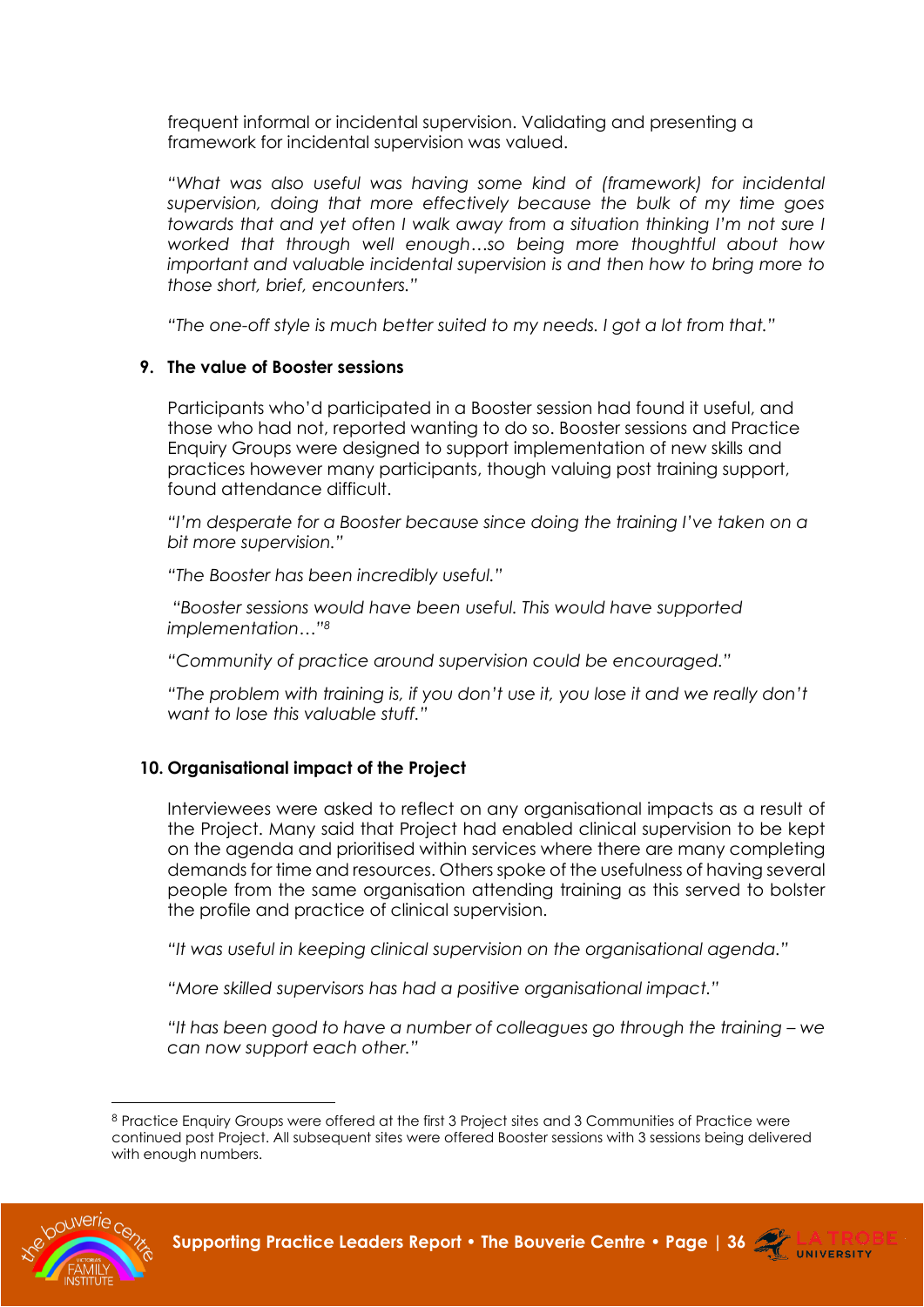*"In this organisation, the clinical supervision space had been diluted down to try and capture other organisational requirements like PD. I'm putting a spotlight back on supervision."*

*"The training has encouraged and supported services to increase clinical supervision."*

### <span id="page-36-0"></span>7.5 Facilitator Focus Group

At the close of the Project, the facilitators from the training participated in a focus group. The aim of the group was to identify learnings from the Project.

#### **1. Condensing the usual 6-day clinical supervision training to a 4-day blended format.**

Overall, the facilitators reported that the blended program, while newly developed, was successful. It was reported that:

- The standard of the training had been maintained in the blended format
- Participants got to know each other (and the facilitators) during the first online module which proceeded the first day of face-to-face training and facilitators appreciated the opportunity to understand some of the needs of participants before face-to-face training began
- Groups cohered well as in the 6-day format
- The additional short video demonstrations that were part of the online modules were effective

Less positive parts of this blended format were:

- Participants were often so time poor that many had not completed all the online components before the face-to-face parts of the training
- Nurses were often expected to complete the online components in their breaks, which was difficult
- Starting the face-to-face with uneven online participation was difficult. The online content was sometimes summarised for those who had not completed it and this was frustrating for those who had
- It took a lot of Project Team resources to moderate the online modules and to guide participants through
- Online modules can be challenging for people who are less confident with reading and writing

#### **2. Communication surrounding relationship of Project to CM information**

Facilitators of the training at the first test site found the lack of clarity, at that time surrounding the relationship between the training and CM related content difficult. After the test site, the Project Team were clear in communicating that it was not `ice supervision' or `ice practice support' that was being provided.

Focus group participants made the following observations:



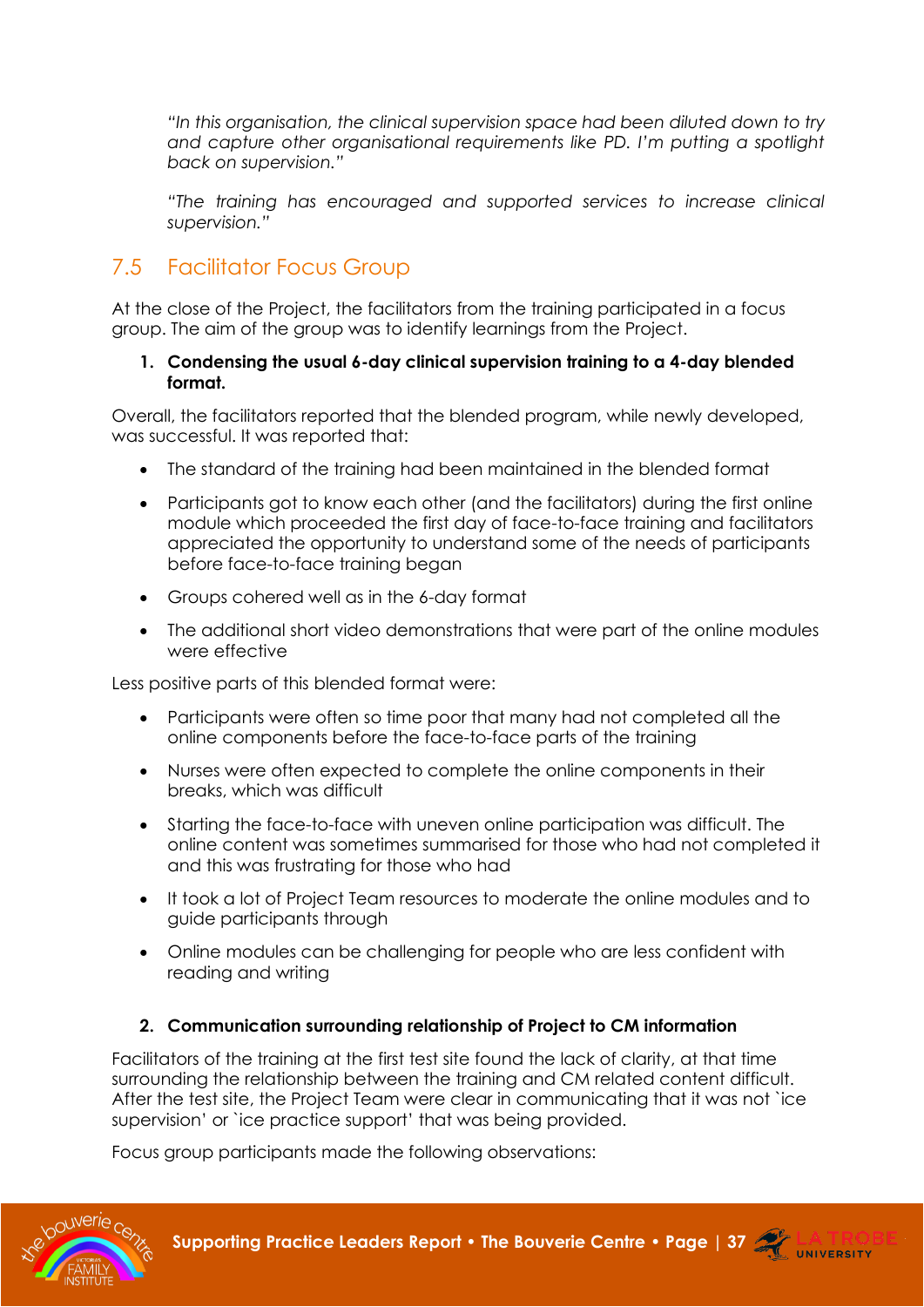- It was important for Bouverie Centre facilitators to train in their areas of expertise
- Facilitators value-added to the work of people working with problematic CM use by offering new information about supervision and trauma and not revision about ice content which they were already familiar with
- The rationale of the training is to prevent (and deal with) the impacts of vicarious trauma by using evidence-based approaches
- The use of ice related case examples was useful
- The training had high levels of transferability

#### **3. Supporting implementation after training**

Facilitators discussed the importance of implementation, though reported the structural and systemic issues made implementation difficult:

- There is not a lot in place to support clinical supervision and practice support. There needs to be policy and key performance indicators (KPIs) to support top down and bottom up implementation
- Supervision standards in MH are being developed and these could have a positive impact if they are well implemented
- Backfilling for nurses to attend clinical supervision and practice support activities needs to be addressed for effective implementation

#### **4. Supporting diversity**

Diversity in this context related most to creating a culturally safe environment for Aboriginal and Torres Strait Islander people to participate. This was important as some of our training locations were places with significant Aboriginal populations, e.g. Warrnambool. Facilitators reported that:

- It would have been more culturally safe if we had had larger numbers of Aboriginal people in each cohort, but this was not possible
- We made adaptations to training to further include a cultural lens
- It would be good to start with self-reflection, rather than have that towards the end of the training
- Experience and knowledge gained outside of formal education were important to acknowledge in order to provide an inclusive experience
- An example of working with people of different abilities in the Project was with a participant who was legally blind. Support strategies agreed on with the participant included an extension for online completion and alternate avenues for delivery of online content
- There were also 1- 2 people in consumer roles in each of the trainings. Efforts were made to consider how to keep client's central in Clinical Supervision practice and how to integrate Intentional Peer Support with Clinical Supervision



**Supporting Practice Leaders Report • The Bouverie Centre • [Page | 38](http://www.bouverie.org.au/) 22 LA TRO**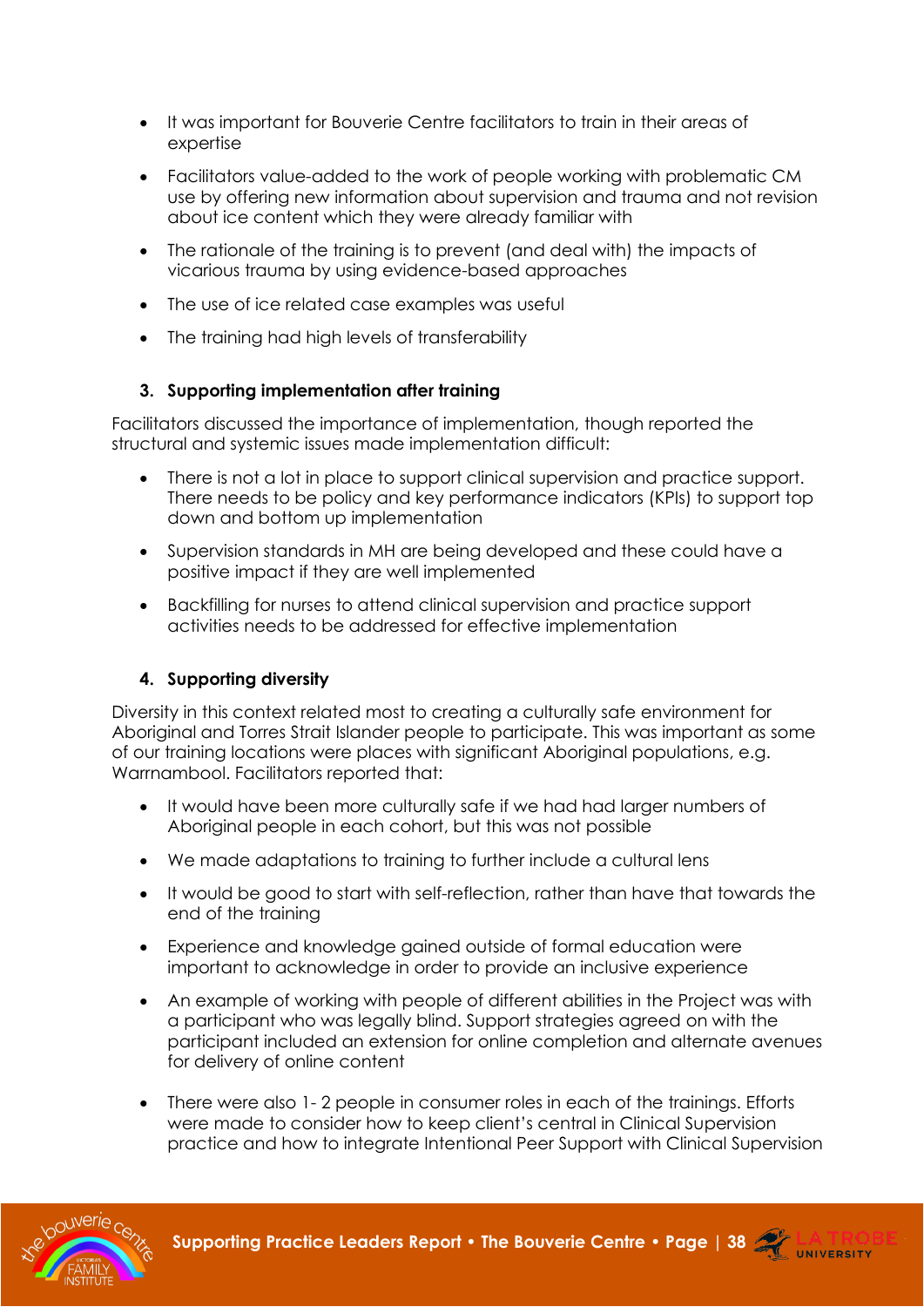#### **5. What we would do differently if the Project was extended**

The Project Team reported:

- Ideally, the Project would be part of a much larger suite of workplace change initiatives where there was an endorsed implementation strategy that could scaffold and sustain training activity
- Where does lived experience/expertise fit and how could this be incorporated into the training more – perhaps co-trainers, one with lived experience/expertise?
- Clinical Supervision training could be incorporated with government KPIs around trauma and trauma-informed practice

#### **6. Closing comments**

Focus group participants were given the opportunity to make further remarks:

- Group rules and contracting are important. This was an issue in rural locations where sometimes people left early leaving which impacted the group
- <span id="page-38-0"></span>• When senior staff participated in the training there was better uptake and commitment from others in the organisation

### **8. Discussion**

Having engaged the MH and AOD sectors over the past 3.5 years<sup>9</sup> The Bouverie Centre understands the diverse and complex environments in which clinical supervision and practice support takes place. For the MH And AOD workforce to be adequately supported around the impacts of the working with complex presentations associated with CM use, practice support strategies need to be embedded within services through a variety of methods.

The key themes arising from the Project are to follow. The themes relate to the stated aims of the Project:

1. Support clinical practice leaders to assist frontline workers deliver ice intervention strategies

2. Help clinical practice leaders gain training in a comprehensive and systemic model of clinical supervision

Following the key themes and limitations of the Project, recommendations will be presented for future directions in clinical supervision and practice support for the AOD and MH sectors.

<sup>9</sup> The Bouverie Centre has delivered workforce development in Clinical Supervision to the AOD sector since 2005.



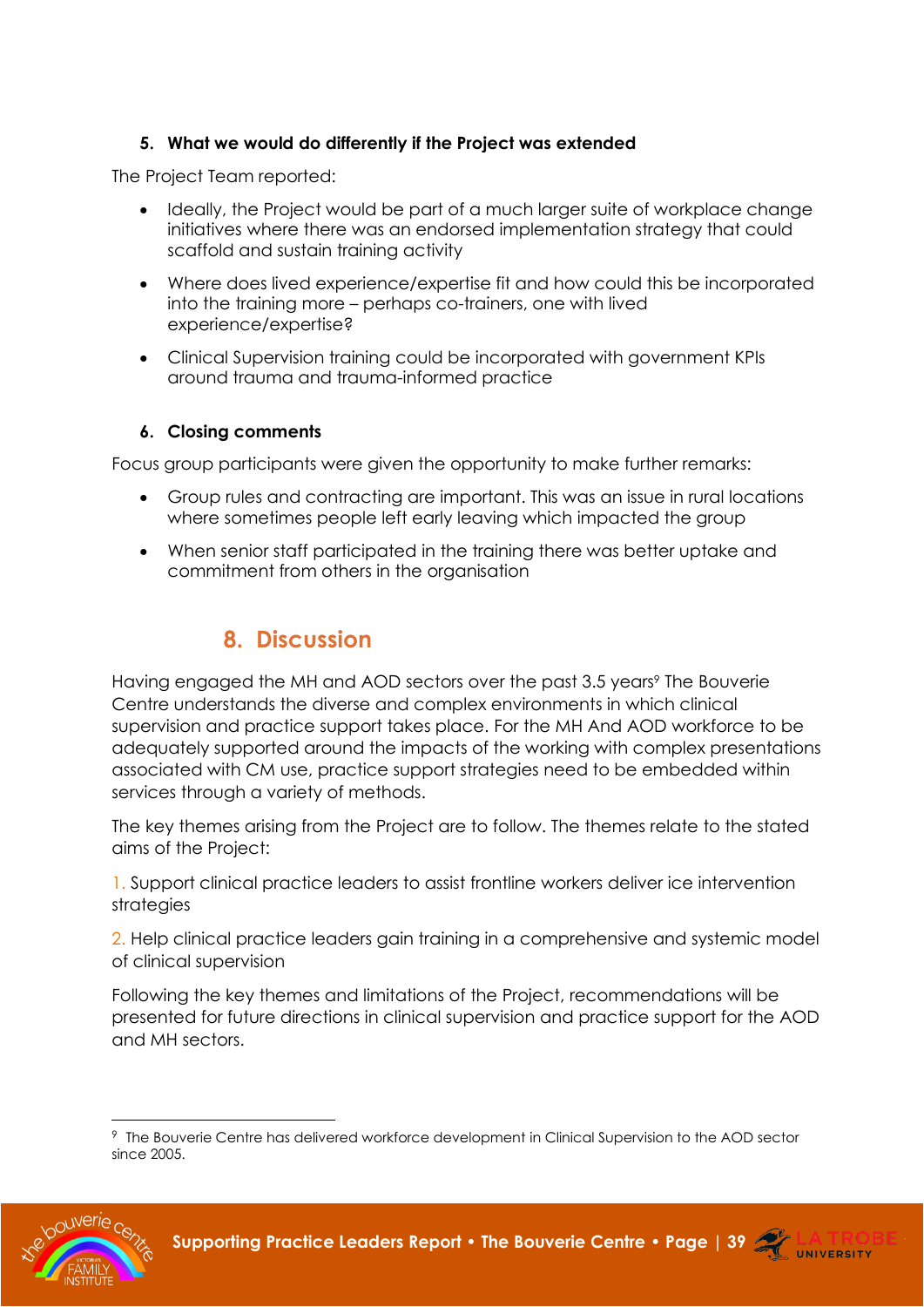### <span id="page-39-0"></span>8.1 Key Themes

### <span id="page-39-1"></span>8.1.1 Access to Training

All of the participating services in the Project reported a lack of trained and accessible clinical supervisors. Staff turnover, which was evident during the Project, threatens the extent to which services can establish the routine provision of clinical supervision to their staff. Services require easy access to supervision training for practitioners who move into supervisory roles.

### <span id="page-39-2"></span>8.1.2 Knowledge Transfer

Many stakeholders felt strongly that issues facing practitioners surrounding problematic methamphetamine use was not the result of a deficit in the workforce's skills but rather pertained to organisational structures and systems. These systems had the greatest impact on workforce occupational health and safety issues including, direct and indirect trauma, staff retention and staff wellbeing. The AOD workforce were clear that they didn't need support around interventions surrounding CM use as it was `their bread and butter'.

The role of knowledge transfer in the Project was through the provision of reflective and supportive strategies that made possible practitioner learning and the integration of new knowledge and skills. Improved role modelling and a focus on practitioner development were also emphasised to aid knowledge transfer.

### <span id="page-39-3"></span>8.1.3 Coordination of Ice Strategy Workforce Development

The release of some of the Ice Strategy activities were delayed and others became available in subsequent phases of the Strategy. The take-up of the online *Ice: Training for Frontline Workers* was also not as great as had been anticipated. This resulted in difficulties coordinating all trainings to the optimum effect.

Monash Centre for Scholarship in Health Education (MCSHE) supervision training had the potential to provide a useful introduction to supervision practice prior to SPLice activities. This could have improved the readiness of service and their workforces. Eighteen months into the SPLice Project, the Monash Project began and efforts were made to sequence the trainings in the aforementioned way, however this did not occur. It transpired that collaborative efforts with Monash resulted in the Project Team sharing key service contacts which helped improve the reach of the Monash Project. Later collaboration involved sharing of evaluation methods and findings which influenced Project direction.

### 8.1.4 Support for Practice Leaders

<span id="page-39-4"></span>During the course of the Project many practitioners expressed the need for Communities of Practice and/or supervision of supervision groups. Management also recognised the increased support needs of new practice leaders in order to integrate new skills and build confidence. SPLice activities aimed to support the development of Communities of Practice and 3 such groups continued after the completion of the Project. However, opportunities to attend Booster sessions or Practice Enquiry Groups was frequently not taken up and for many services the support of new practice leaders was not sustained. This was a result of service delivery imperatives along with

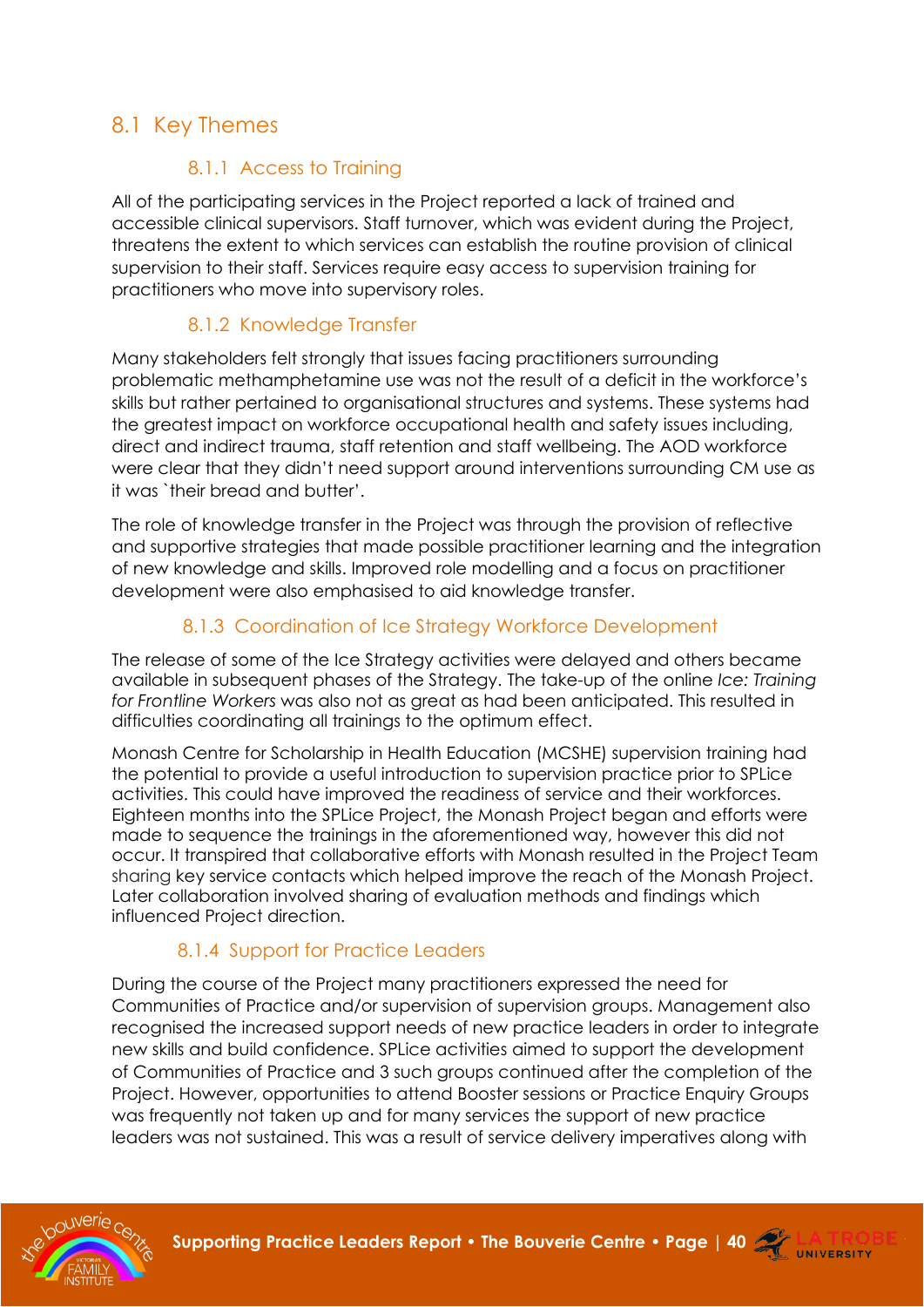Communities of Practice and like activities, not being part of Quality Assurance or KPIs.

### 8.1.5 Implementation

<span id="page-40-0"></span>Throughout the Project many organisations showed considerable enthusiasm regarding the potential to enhance clinical supervision and practice support in their service however, they often lacked the necessary commitment of resources to realise these possibilities.

The Workplace Project Plans, that were developed by training participants indicated the areas in which leaders believed practice change could begin. Supervision documentation including supervision policies, guidelines, contracts/working agreements and records were the most common areas identified for improvement (71%) then; conducting education sessions surrounding the aims and benefits of Clinical Supervision (34%); building networks across programs and organisations (24%); and creation of an accessible database of trained clinical supervisors (17%).

Competing demands meant services tended to prioritise direct service delivery and areas with reporting requirements over the implementation of clinical supervision and practice support strategies.

### 8.1.6 Limitations

<span id="page-40-1"></span>As well as the limitations already noted surrounding the implementation of clinical supervision and practice support strategies within services, there were also limitations associated with the evaluation. During site engagement it was difficult to establish the extent to which clinical supervision and practice support strategies were being provided, this meant a baseline could not be determined. Services often did not report on these activities so it was difficult for them to resource an audit process which would have helped to better gauge the Project's impact.

The Project evaluation also did not include a direct measure of frontline worker's experience of clinical supervision and practice support before and after Project completion. Nor did the Project scope cover evaluation of staff retention and wellbeing or measure changes in outcomes for client's with problematic CM use.

## <span id="page-40-2"></span>8.2 Recommendations

To ensure clinical supervision and practice support strategies are available to the MH and AOD workforce the following recommendations are indicated:

1. DHHS facilitate the development of a 'trans-discipline and trans-sector' high level definition of clinical supervision and practice support activities to enable more effective measurement of current levels of clinical supervision and practice support provided in services.

2. Services are supported to track and monitor the uptake of clinical supervision and practice support strategies through development of brief, easy-to-use monitoring tools. This will help determine current levels of clinical supervision and practice support to establish baselines and allow monitoring over time. For example, measurement



**Supporting Practice Leaders Report • The Bouverie Centre • [Page | 41](http://www.bouverie.org.au/) ATRO**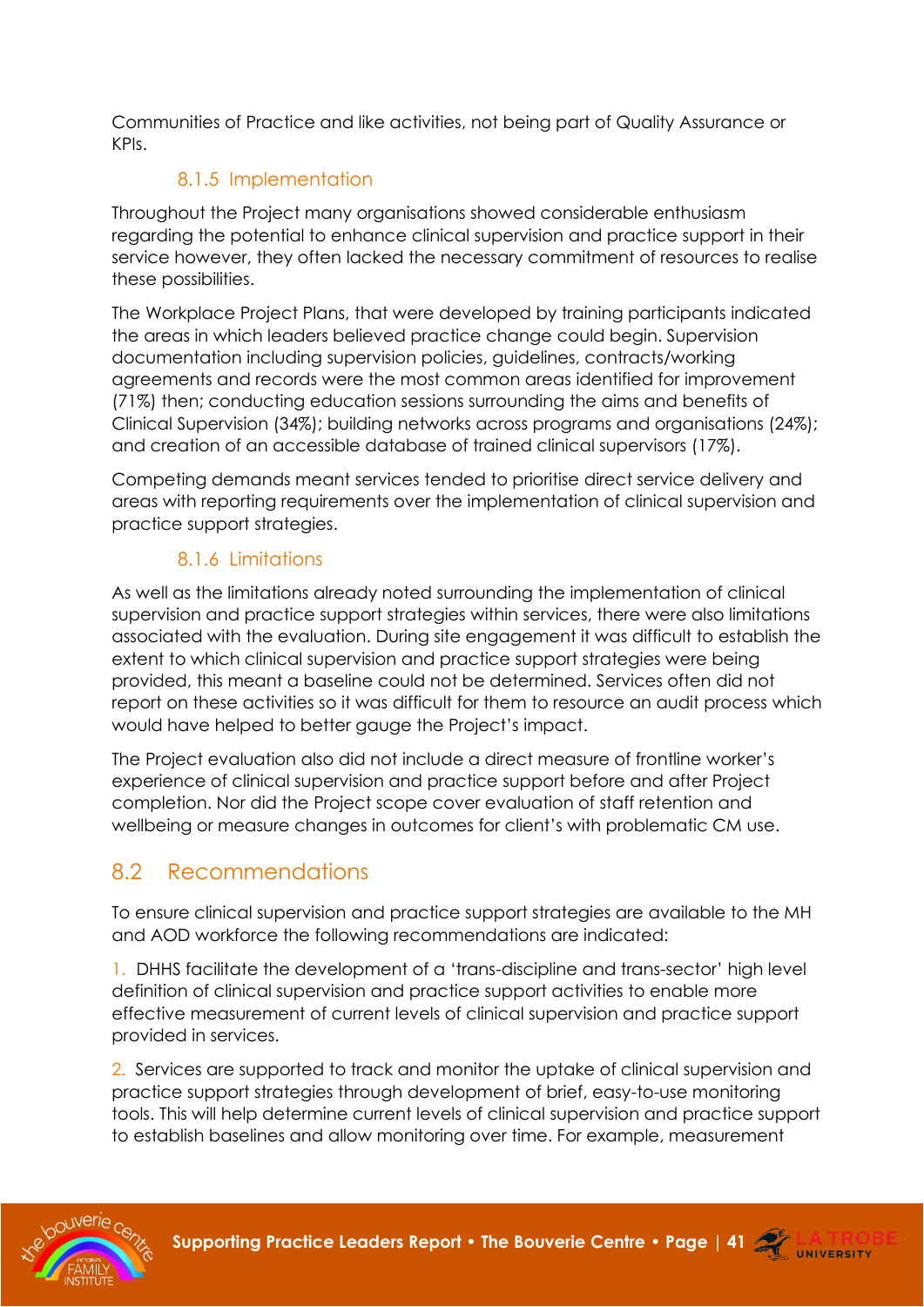could cover domains such as; access to individual clinical supervision and group supervision; numbers and frequency of provision of clinical supervision sessions and practice support; listing of clinical supervisors; choice of clinical supervisor, clinical supervision documentation including working agreements and session record sheets.

3. The Centre for Mental Health Learning (CMHL) or other relevant group, coordinate workforce development activities to ensure optimal uptake and impact.

4. CMHL or other relevant group, work with mental health and AOD services to further promote the importance of services focussing on practice change as an alternative to viewing training as an end in its own right.

5. DHHS mandate reporting of clinical supervision and practice support activities as part of service reporting.

6. Education sessions, explaining and endorsing the role of clinical supervision and other practice support activities, provided to team leaders and program managers. These sessions could emphasise the importance of clinical supervision for both quality improvement and staff wellbeing purposes.

7. The provision of clinical supervision and practice support be a priority area for CMHL and for the mental health training clusters.

8. Services are required to provide clinical supervision and practice support activities for all direct service staff. In smaller services or services in rural and remote areas, organisations can consider cross-sector collaboration and reciprocal arrangements to ensure access to clinical supervision, including the use of accessible technologies.

9. Services establish group processes, such as communities of practice, to develop and support new supervisors in their role. This could be achieved either internally or in collaboration with sector partners.

10. Services are encouraged to provide practitioners with specialised supervision (group or individual) from experts when a new practice or intervention model is being implemented. This needs to be in addition to receiving ongoing clinical supervision.

11. DHHS funds research exploring the relationship between clinical supervision, practice support, client outcomes and staff wellbeing.

## <span id="page-41-0"></span>**References**

Bate, S. P., & Robert, G. (2007). Towards more user-centric organisational development: lessons from a case study of experience-based design. The Journal of Applied Behavioural Science, 41-66.

Beadle-Brown J, Mansell J, Ashman B, Ockenden J, Iles R & Whelton B. Practice leadership and active support in residential services for people with intellectual disabilities: an exploratory study. *Journal of Intellectual Disability Research*, 2014, 58:9, 838-850.



**Supporting Practice Leaders Report • The Bouverie Centre • [Page | 42](http://www.bouverie.org.au/) ATRO** 

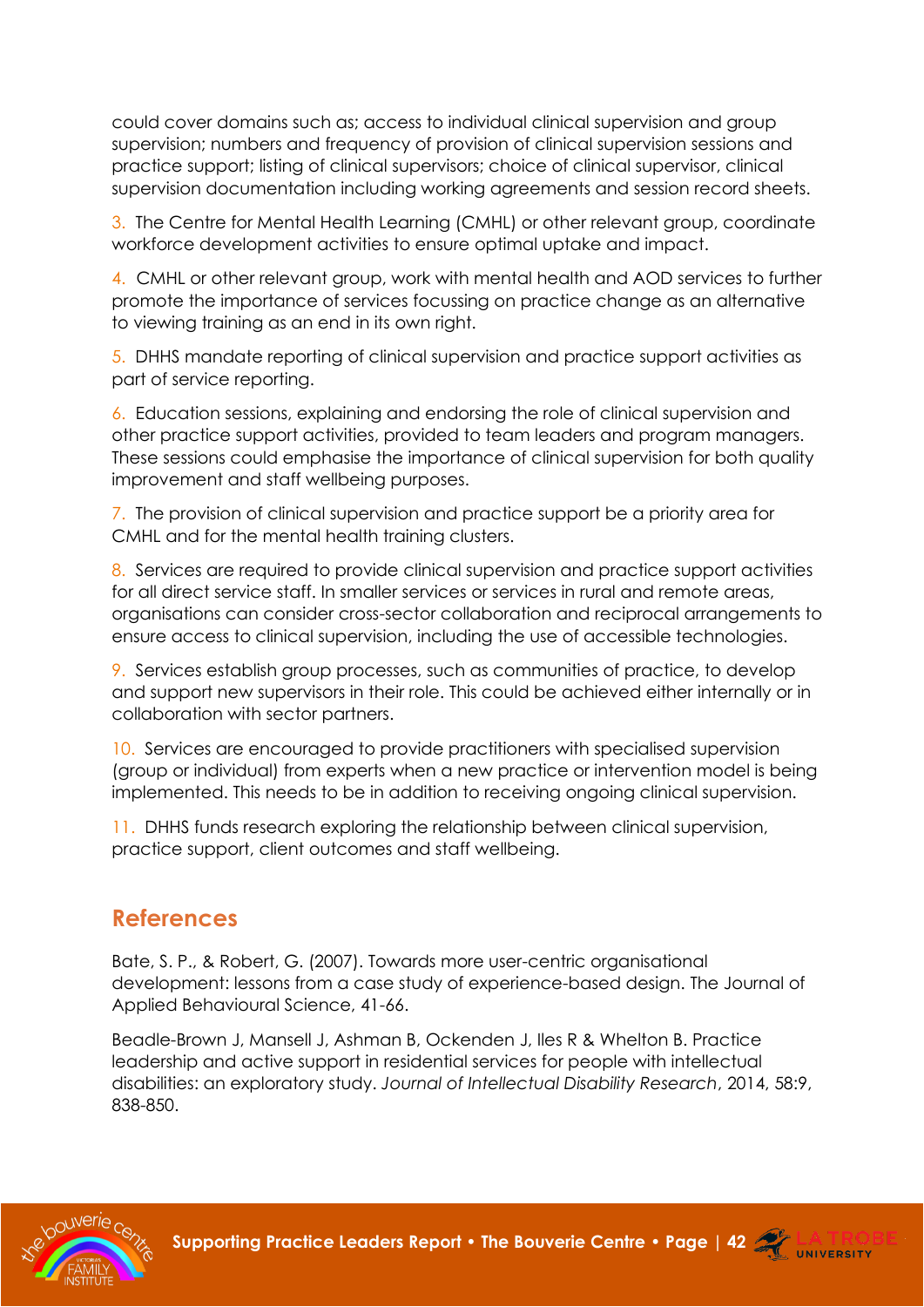Damschroder, L. J., Aron, D. C., Keith, R. E., Kirsh, S. R., Alexander, J. A., & Lowery, J. C. (2009). Fostering implementation of health services research findings into practice: a consolidated framework for advancing implementation science. *Implementation science*, *4*(1), 50.

Mansell J, Beadle-Brown J, Ashman B & Ockendon J. *Person-Centred Active Support: A Multi-Media Training Resource for Staff to Enable Participation, Inclusion and Choice for People with Learning Disabilities*. Pavilion, Brighton, 2004.

Wenger E. (2010) Communities of Practice and Social Learning Systems: The Career of a Concept. In: Blackmore C. (eds) Social Learning Systems and Communities of Practice. Springer, London

## <span id="page-42-0"></span>**Appendix A**

### **DHHS Stakeholder Reference Group Members**

| <b>Representatives</b> | <b>Role/Service</b>                         |
|------------------------|---------------------------------------------|
| Paul Healy             | <b>Health and Community Services Union</b>  |
| <b>Bella Anderson</b>  |                                             |
| Denise Guppy           |                                             |
| Sam Biondo             | Victorian Alcohol and Drug Association      |
| Molly O'Reilly         |                                             |
| Jacqui Sundbery        | The Bouverie Centre                         |
| Brendan O'Hanlon       |                                             |
| Angie Nyland           |                                             |
| Donna Hansen-Vella     | Australian Nursing and Midwifery Federation |
| Glen Tobias            | (ex) NEAMI                                  |
| Greg Logan             | Logan Consulting                            |
| Tanya Sewards*         | Department of Health and Human Services     |
| Angie Martin*          |                                             |
| Emma Cadogan           |                                             |



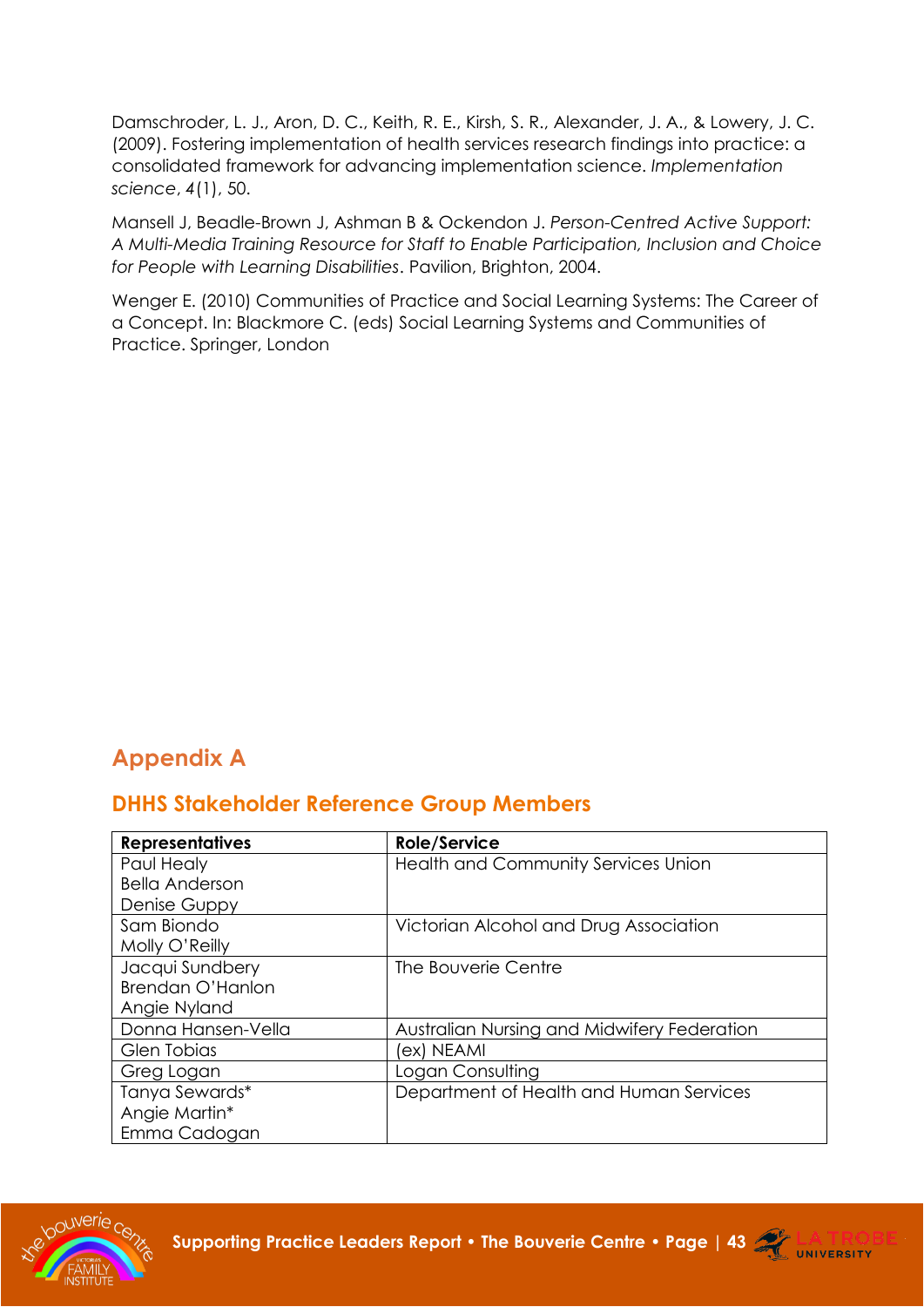| Robyn Humphries            |                                                  |
|----------------------------|--------------------------------------------------|
| Helen Kennedy              |                                                  |
| Geraldine Loeliger         |                                                  |
| Vanessa Simpson            |                                                  |
| Trevor Hunt*               |                                                  |
| Anna Love                  | Office of Chief MH Nurse, DHHS                   |
| Kate Thwaites*             | As above                                         |
| Daryl Oehm <sup>*</sup>    | Victorian Transcultural Mental Health            |
| Craig Holloway             | Victorian Aboriginal Community Controlled Health |
|                            | Organisation                                     |
| John Egan*                 | Victorian Aboriginal Health Service              |
| Erryn Nundle               |                                                  |
| Rosemary Charleston*       | <b>Western MH Cluster</b>                        |
|                            | (later) Centre for MH Learning                   |
| Stephen Elsom <sup>*</sup> | Centre for Psychiatric Nursing                   |
| <b>Bridget Hamilton</b>    |                                                  |

\*Resigned or changed positions

## <span id="page-43-0"></span>**Appendix B**

## **SPLice Training Information**

### Clinical Supervision Training

Four-days of face-to face training. 1-day online training and preparatory reading. First online module (Module 1) to be completed prior to the first face to face module (Module 2) and another online module (Module 3) completed prior to the second block of face to face training (Module 4).

#### **Workshop Details**

Quality supervision is consistently identified as a practice that directly benefits workers, agencies and clients. Effective supervision increases job satisfaction and morale, ensures clients are receiving optimal treatment through better communication, provides transference of complex clinical skills to workers and builds a culture of best practice and innovation.



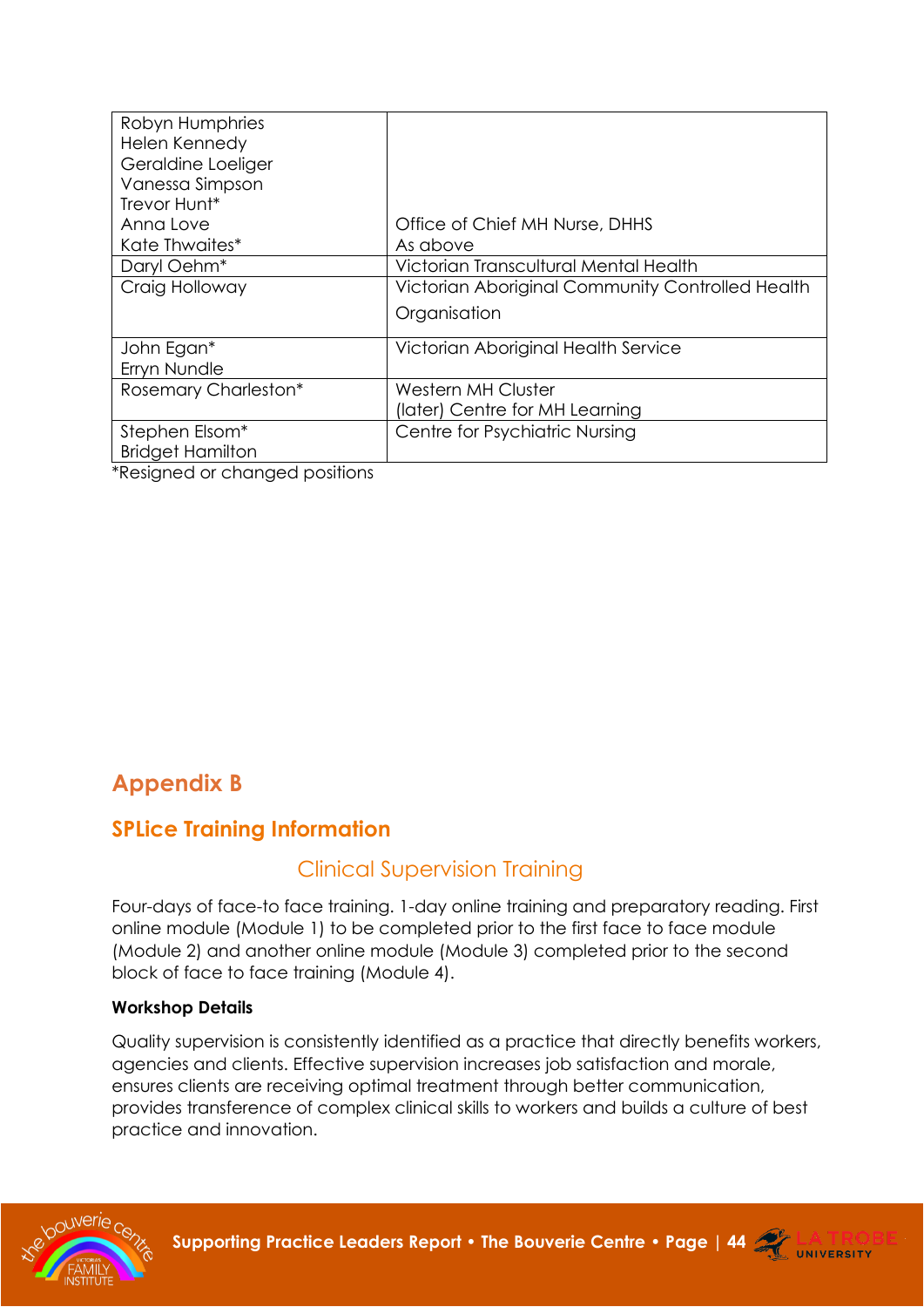This 4-day training course focusses on how clinical supervision can support theory into practice especially around complex and challenging presentations including those associated with ice use. It comprises a mixture of theory and practice relating to supervision and covers a number of topics, including the history of supervision, supervision models, contracting, feedback, legal issues and ethics, diversity, and action methods.

In general, the first half of each day covers theory and research related to these topics, and the afternoon involves practice exercises in small groups. Homework tasks (reading and applied exercises) are built into the course.

Please note: This course is designed for clinicians already providing supervision, and who are able to apply theory to practice with their own supervisees. Assignments which include pre-reading as well as live supervision exercises are required to be carried out between each of the two face to face modules.

#### **Learning Outcomes**

On completion of this course, participants will be able to:

- Describe a range of supervision modes, methods, and models, and begin to identify their own supervision practice model
- Identify the roles and tasks within supervision, and factors which enhance the process, and ensure professionalism
- Apply a range of techniques for giving and eliciting feedback in supervision

• Identify and respond to issues such as culture, power, class, age and gender in supervision

- Consider the organisational context of supervision
- Understand how clinical supervision can support the uptake of skills by practitioners including those associated with dealing with complex and challenging presentations
- Apply a range of skills relating to 'use of self' within supervision
- Describe compassion satisfaction and fatigue, and develop a self-care plan

#### **Who Should Attend**

Practitioners from the Clinical Mental Health, Mental Health Community Support or Alcohol and Other Drug Services who are currently or soon to be providing clinical supervision to others, and who have the capacity to be practising supervision for the duration of the course.

Participants will also be offered a booster session to consider how clinical supervision can be enhanced within the service in which they work.

Reference is made to the difference between line-management and clinical supervision, but the emphasis is on clinical supervision.



**Supporting Practice Leaders Report • The Bouverie Centre • [Page | 45](http://www.bouverie.org.au/) ATRO** 

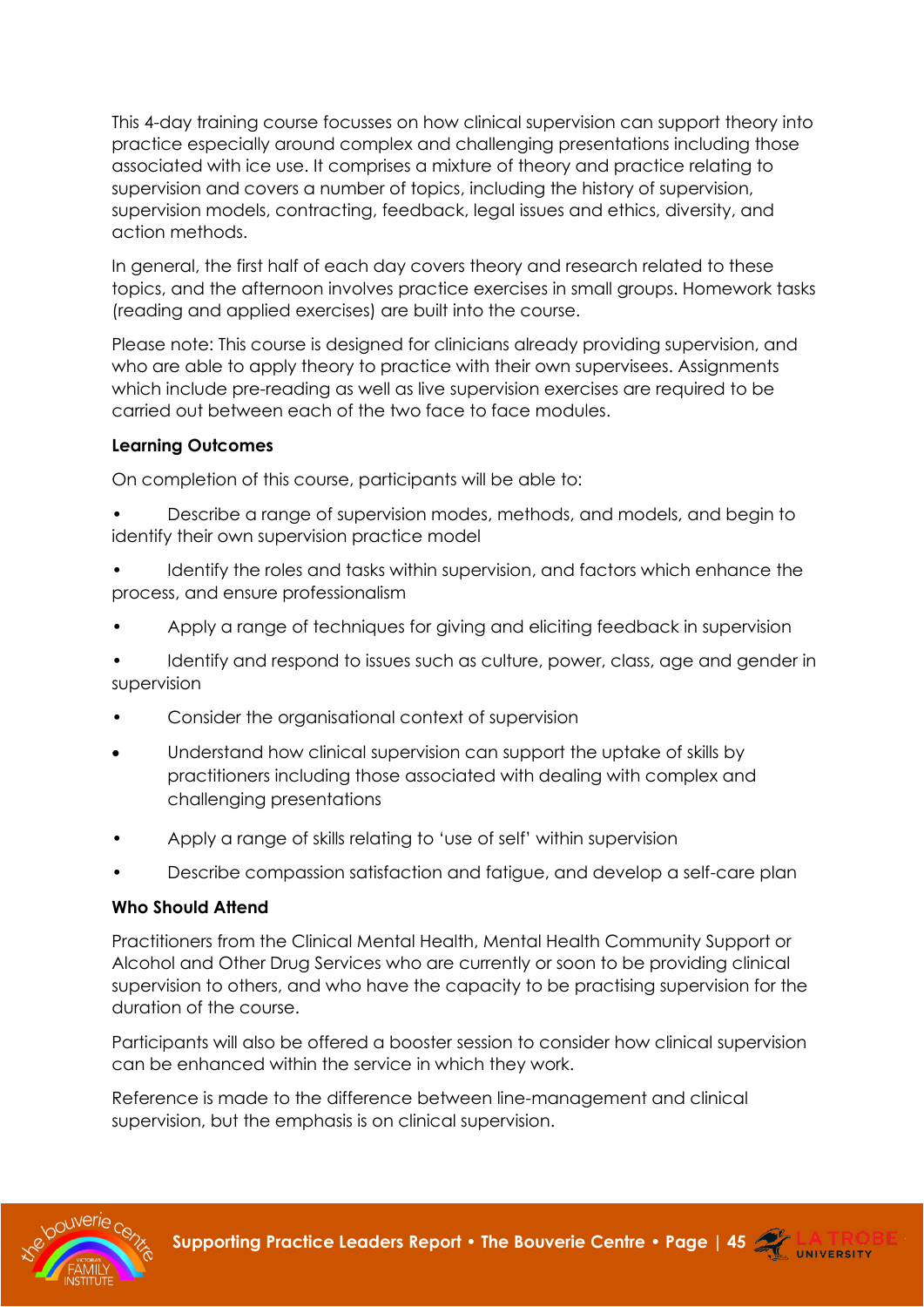### Structured Group Reflective Practice - Action Learning Sets

1-day training

#### **Workshop Details**

This workshop provides an introduction to structured group reflective practice with a focus on Action Learning Sets – an approach to individual and organisational learning. Working in small groups known as "sets", participants approach important organisational or social challenges and learn from their attempts to improve things. Action Learning is a continuous process of learning and reflection supported by peers/colleagues.

#### **Learning Outcomes**

- To understand the Action Learning Set process
- To experience the Action Learning Set process for providing group reflective practice
- To consider the role and application of Action Learning Sets in and for various work roles and settings



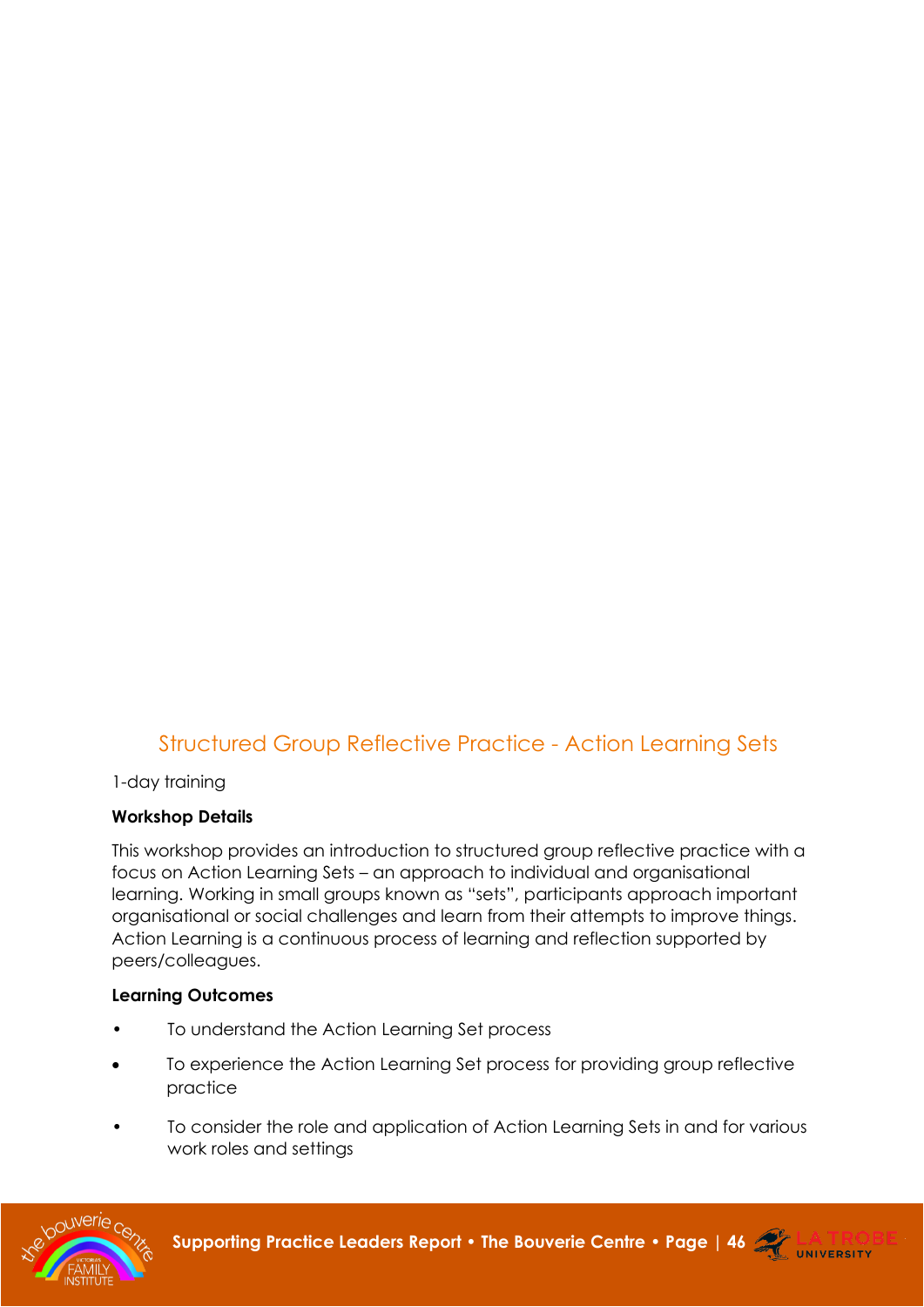#### **Who Should Attend**

Those who are currently or soon-to-be facilitating and participating in group support or supervision processes including interested staff, Team leaders, ANUMs, senior practitioners and supervisors working in Clinical Mental Health, Mental Health Community Support or Alcohol and Other Drug services.

## Group Supervision

1-day training

#### **Workshop Details**

This workshop provides an introduction to group supervision, as well as the opportunity to practice skills and increase confidence in facilitating and managing supervision with aroups.

#### **Learning Outcomes**

- To understand the different types of group supervision
- To learn how to establish, set agreements, and close a group supervision arrangement
- To experience a particular structure for providing group supervision `The Bells that Ring' process
- To consider group process and the stages of group development and adapt supervision accordingly
- To develop skills for providing both support and challenge to supervision groups



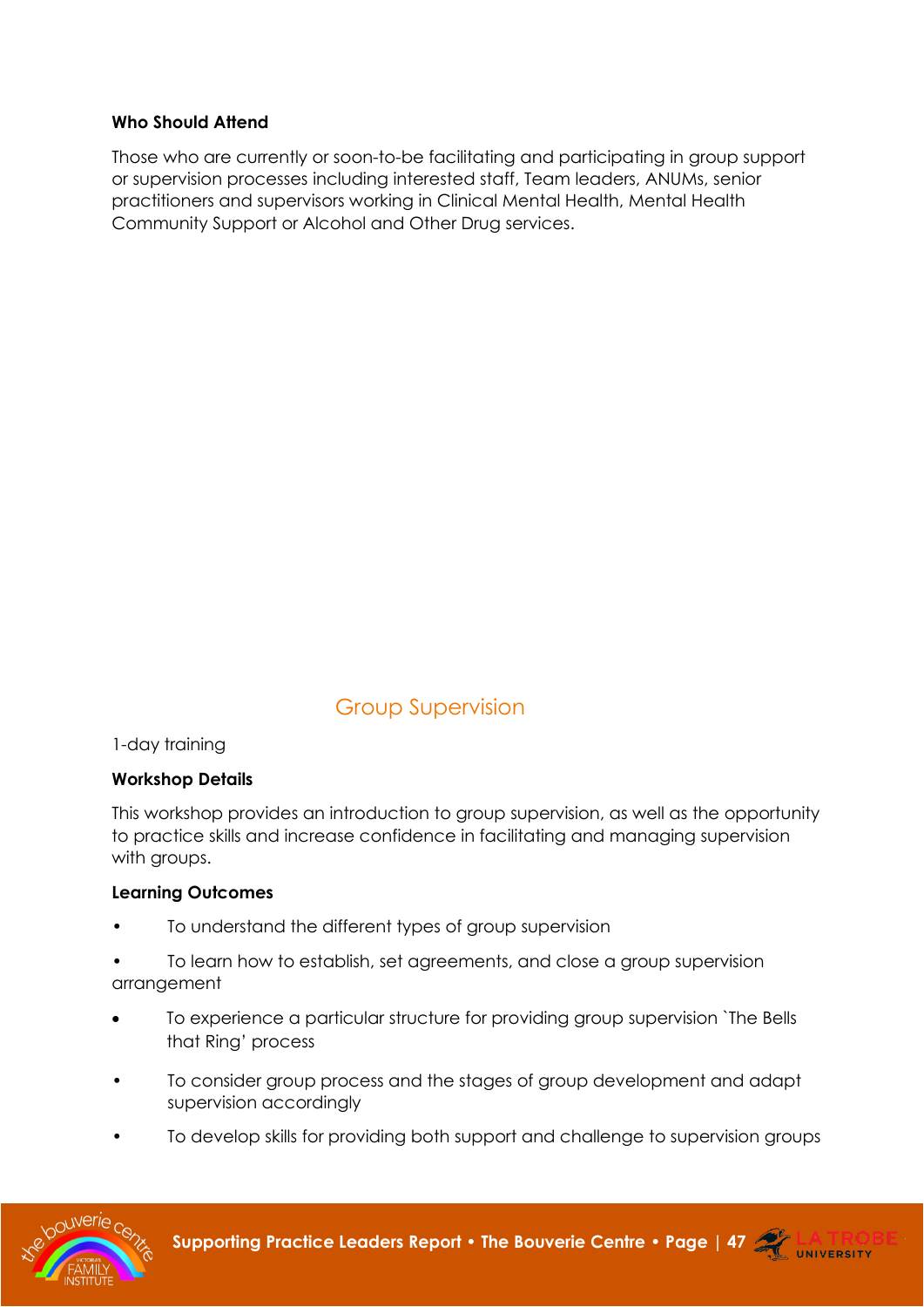#### **Who Should Attend**

Those who have experience as supervisors and who are currently or soon-to-be facilitating group supervision including Team leaders, ANUMs, senior practitioners and supervisors working in Clinical Mental Health, Mental Health Community Support or Alcohol and Other Drug services.

## Building Team Resilience – training for facilitators

Half-day workshop

#### **Workshop Details**

This workshop invites participants to consider the impact of work in the helping professions on health and well-being, and to review strategies for sustaining teams that include personal, professional and organisational responses. The workshop describes a range of approaches to assessing, preventing and managing the negative impacts of the work, and celebrating the positive impacts. Theory and research are interwoven with experiential exercises, aimed at resourcing participants with tools to identify, respond to, and prevent compassion fatigue and that can build team resilience.

#### **Learning Outcomes**

On completion of this workshop, participants will be able to:

- Recognise and respond to the signs of compassion fatigue and vicarious traumatisation within teams
- **•** Identify a range of available options for management of compassion fatigue



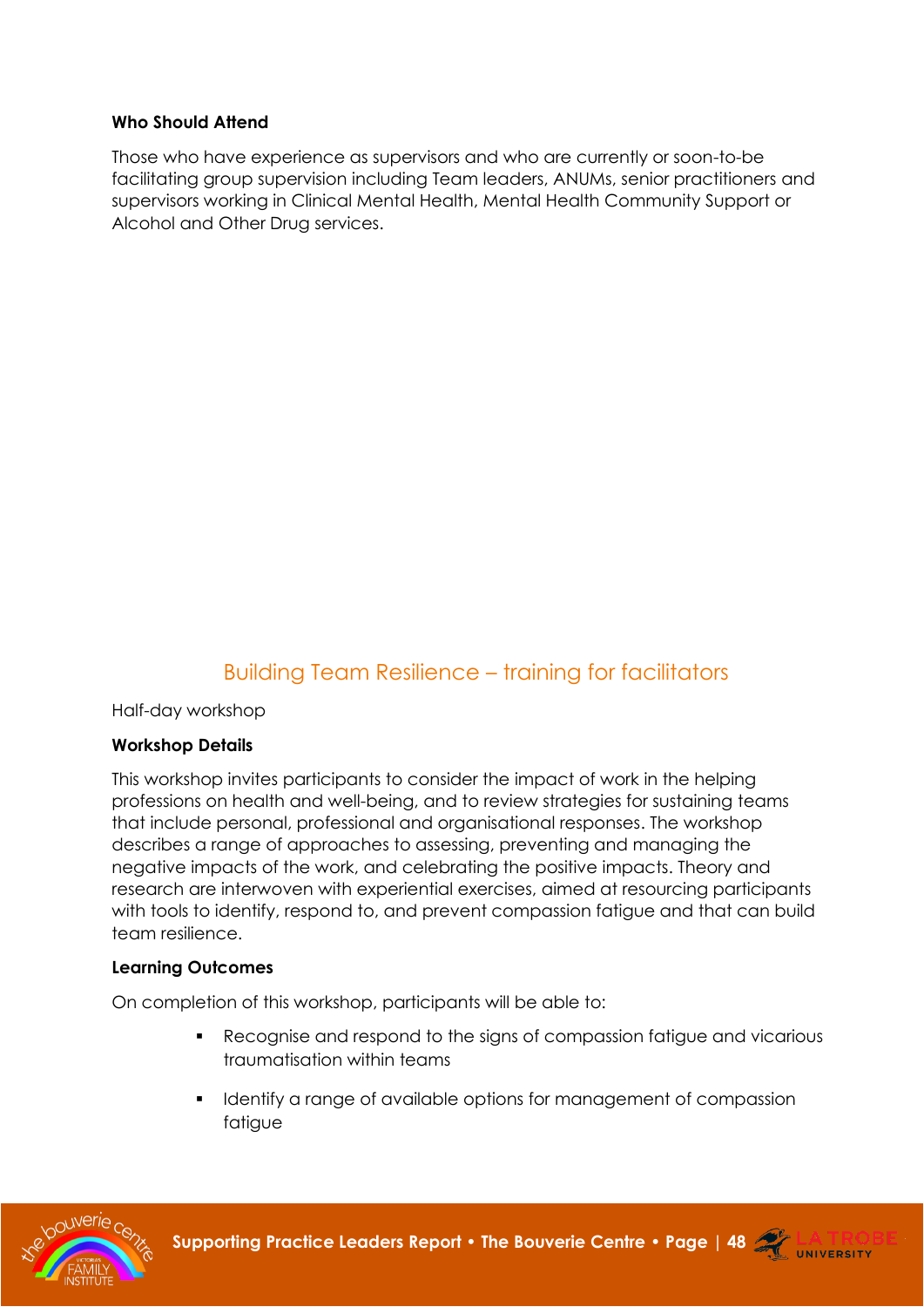- Implement a trauma-informed response to working with teams exposed to challenging and complex presentations
- **•** Identify factors involved in sustaining teams over the longer term

#### **Who Should Attend**

Team leaders, ANUMs, program managers and supervisors working in Clinical Mental Health, Mental Health Community Support or Alcohol and Other Drug services.

Please note: while various tools for prevention and treatment of compassion fatigue are covered in this workshop, it is not in and of itself a therapeutic intervention for compassion fatigue.

## <span id="page-48-0"></span>**Appendix C**

### **Participating Services**

A total of 46 services were involved in the Project

| <b>Site &amp; Location of trainings</b> | <b>Services Involved</b>                 |
|-----------------------------------------|------------------------------------------|
| Mid-West: Sunshine                      | Mid-West Area MH                         |
|                                         | Odyssey                                  |
|                                         | <b>SUMMIT</b>                            |
| Albury Wodonga:                         | Albury Wodonga Health                    |
| Beechworth, Wangaratta                  | Gateway Health                           |
| <b>Barwon: Geelong</b>                  | Barwon Community Youth & Family          |
|                                         | <b>Barwon Health Direct</b>              |
|                                         | <b>Barwon Health</b>                     |
|                                         | <b>Salvation Army</b>                    |
|                                         | Stepping Up                              |
| Youth 2017: The Bouverie                | Anglicare                                |
| Centre                                  | Homeless Youth Dual Diagnosis Initiative |
|                                         | (HYDDI)/SUMMIT                           |
|                                         | Orygen                                   |
|                                         | <b>YSAS</b>                              |
| Mildura                                 | Mallee District Aboriginal Service       |



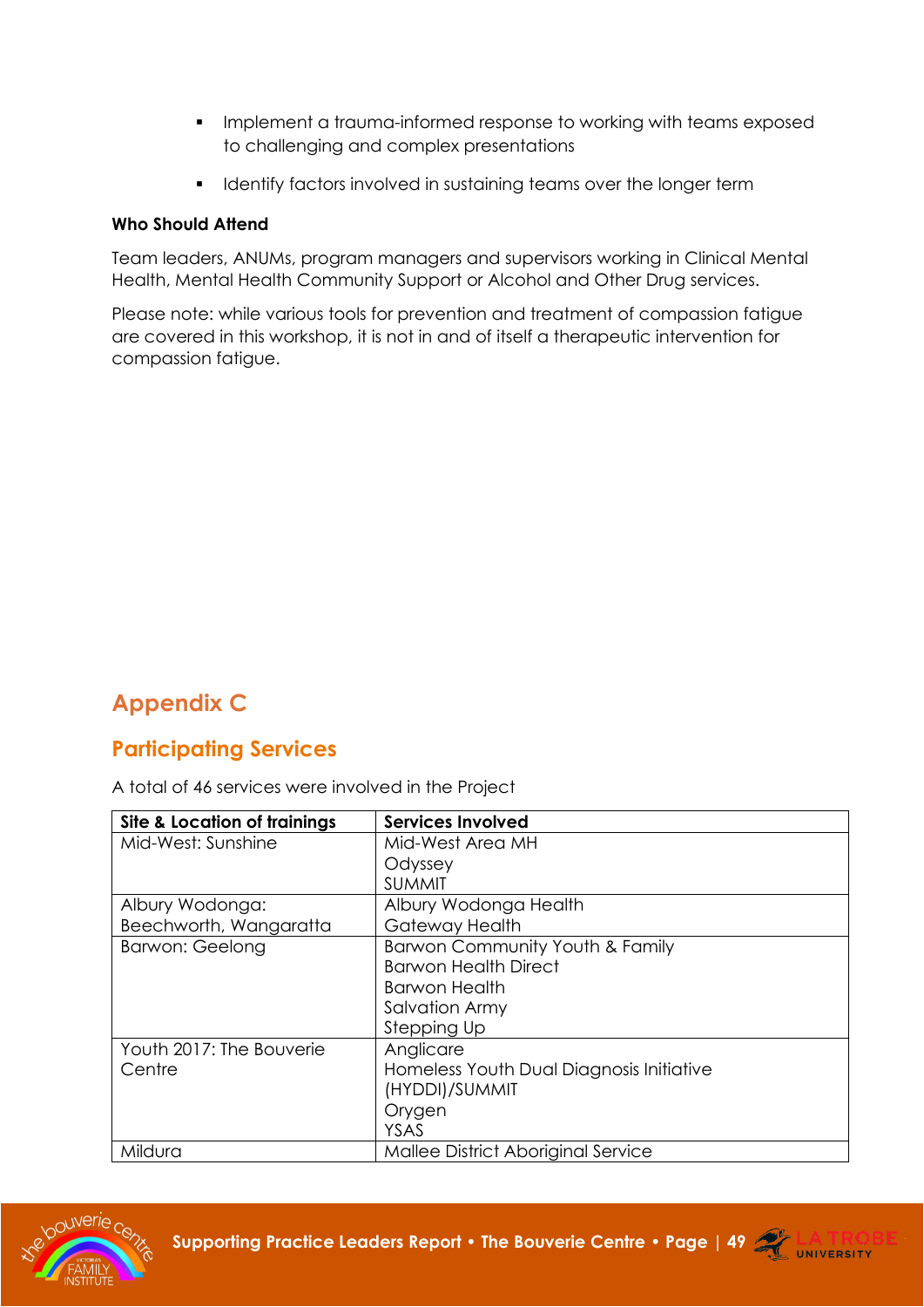|                              | <b>Mallee Family Services</b>                           |
|------------------------------|---------------------------------------------------------|
|                              | Mildura Base Hospital: Ramsay Health                    |
|                              | <b>Sunraysia Community Health</b>                       |
| Goulburn Valley (GV): Tatura | Albury Wodonga Health                                   |
| (near Shepparton)            | <b>GV Area MH</b>                                       |
|                              | <b>GV AOD Services</b>                                  |
|                              | <b>Nexus</b>                                            |
|                              | North East Border MH                                    |
|                              | Victorian Aboriginal Health Service                     |
|                              |                                                         |
|                              | *Primary Care Connect: invited, did not participate     |
|                              | beyond initial meeting                                  |
| South East: Dandenong        | Monash Health                                           |
|                              | Peninsula Health (MH)                                   |
|                              | <b>TaskForce</b>                                        |
| <b>Ballarat</b>              | <b>ACSO</b>                                             |
|                              | <b>Ballarat Community Health</b>                        |
|                              | <b>Ballarat District Aboriginal Cooperative</b>         |
|                              | <b>Ballarat Health Services</b>                         |
|                              | <b>Uniting Care</b>                                     |
| Warrnambool                  | <b>ACSO</b>                                             |
|                              | <b>Brophy Family Services</b>                           |
|                              | <b>Ballarat Health Services</b>                         |
|                              | <b>Barwon Health</b>                                    |
|                              | South West Healthcare                                   |
|                              | Wellways                                                |
|                              | Winda-Mara                                              |
|                              | *Portland District Health: invited, did not participate |
|                              | beyond initial meeting                                  |
| Gippsland: Moe, Warragul     | <b>ACSO</b>                                             |
|                              | <b>Bass Coast Health</b>                                |
|                              | Latrobe Community Health                                |
|                              | Latrobe Regional Hospital                               |
|                              | Mind                                                    |
|                              | Monash Health                                           |
|                              | Peninsula Health                                        |
|                              | Wellways                                                |
| Youth 2018: The Bouverie     | <b>Alfred CYMHS</b>                                     |
|                              |                                                         |
| Centre                       | headspace                                               |
|                              | Monash Health                                           |
|                              | Odyssey                                                 |
|                              | Peninsula Health                                        |
|                              | <b>YSAS</b>                                             |
| CST 2018: Footscray          | <b>Ballarat Health Service</b>                          |
|                              | Forensicare                                             |
|                              | headspace                                               |
|                              | Monash Health                                           |
|                              | Odyssey                                                 |
|                              | Self Help Addiction Resource Centre (SHARC)             |
|                              | Uniting Regen                                           |
|                              | Windana                                                 |